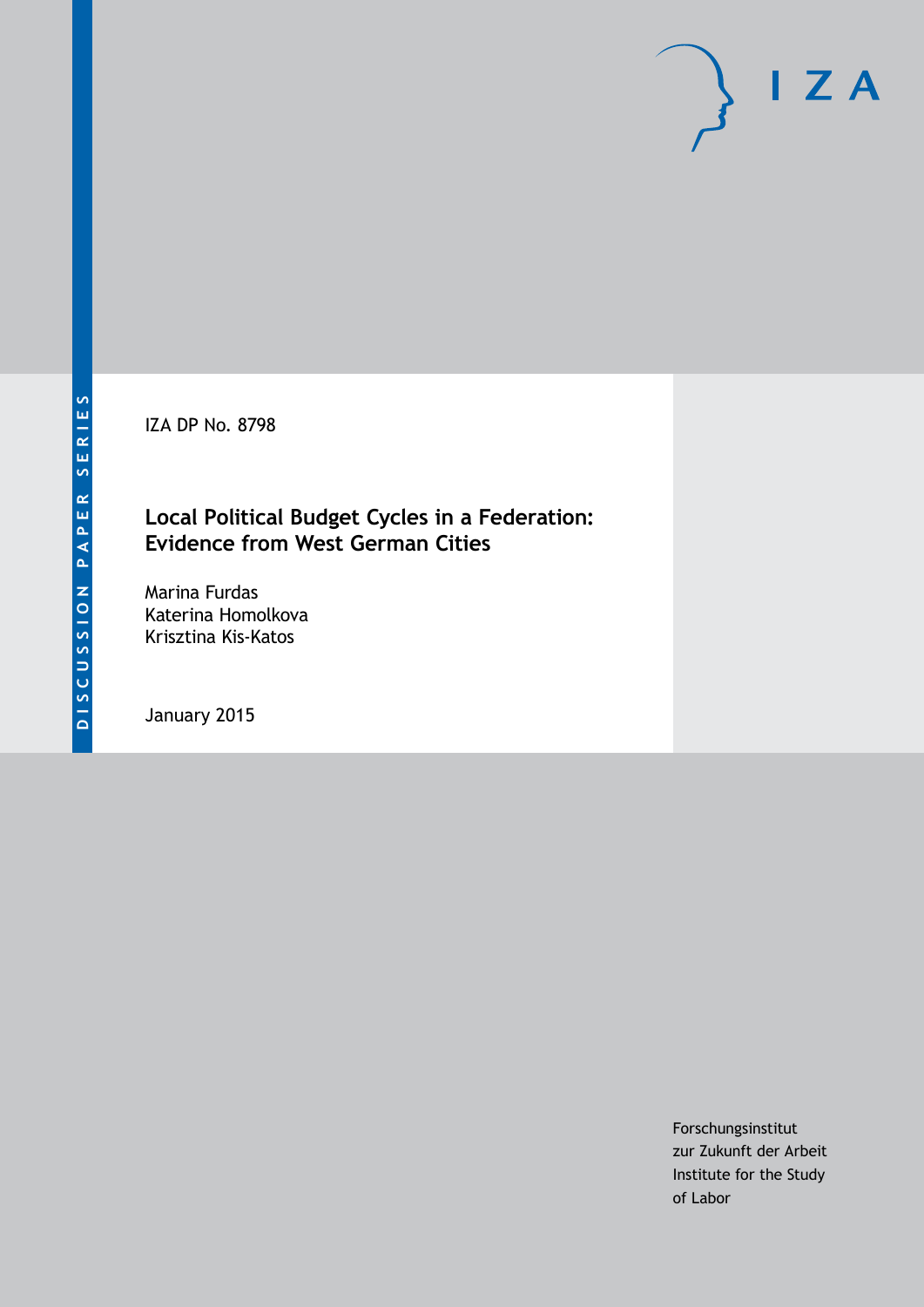# **Local Political Budget Cycles in a Federation: Evidence from West German Cities**

## **Marina Furdas**

*University of Freiburg*

### **Katerina Homolkova**

*University of Kiel*

### **Krisztina Kis-Katos**

*University of Freiburg and IZA*

Discussion Paper No. 8798 January 2015

IZA

P.O. Box 7240 53072 Bonn Germany

Phone: +49-228-3894-0 Fax: +49-228-3894-180 E-mail: [iza@iza.org](mailto:iza@iza.org)

Any opinions expressed here are those of the author(s) and not those of IZA. Research published in this series may include views on policy, but the institute itself takes no institutional policy positions. The IZA research network is committed to the IZA Guiding Principles of Research Integrity.

The Institute for the Study of Labor (IZA) in Bonn is a local and virtual international research center and a place of communication between science, politics and business. IZA is an independent nonprofit organization supported by Deutsche Post Foundation. The center is associated with the University of Bonn and offers a stimulating research environment through its international network, workshops and conferences, data service, project support, research visits and doctoral program. IZA engages in (i) original and internationally competitive research in all fields of labor economics, (ii) development of policy concepts, and (iii) dissemination of research results and concepts to the interested public.

<span id="page-1-0"></span>IZA Discussion Papers often represent preliminary work and are circulated to encourage discussion. Citation of such a paper should account for its provisional character. A revised version may be available directly from the author.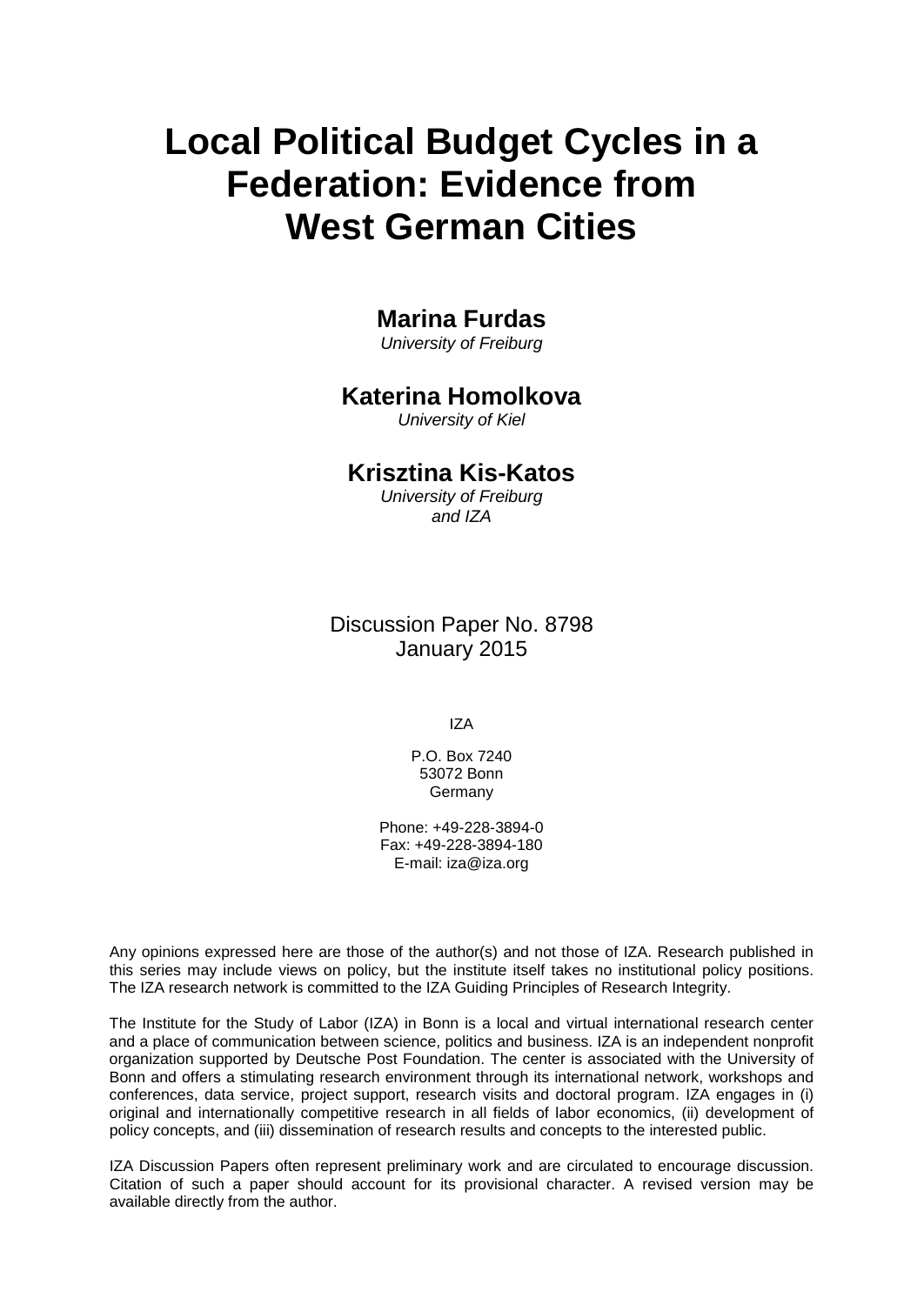IZA Discussion Paper No. 8798 January 2015

## **ABSTRACT**

## **Local Political Budget Cycles in a Federation: Evidence from West German Cities[\\*](#page-1-0)**

This paper analyzes the occurrence of political budget cycles in 604 West German cities between 1975 and 2007. Due to the idiosyncratic timing of state and local elections, the budgetary changes before elections at two tiers of the federalist government can be separately estimated and can also be distinguished from common time effects. Both local and state elections result in pre-election manipulation of the local finances of moderate size. Before both types of elections, we observe an increase in building investments, accompanied by increasing intergovernmental grants for investment purposes but also a halt in the increase of local tax rates. By contrast, elections at the two tiers of the government affect the size of the current budget differently: current revenues and expenditures decrease before local but increase before state elections, suggesting a difference in the tightness of the local budget constraint. The extent of these political budget cycles is more pronounced in municipalities that are politically aligned with the state governments and are politically more contested.

JEL Classification: D72, H71, H72

Keywords: political budget cycles, German cities, municipal finances, local and state elections

Corresponding author:

Krisztina Kis-Katos Institute for Economic Research University of Freiburg Platz der Alten Synagoge 79085 Freiburg Germany E-mail: [krisztina.kis-katos@vwl.uni-freiburg.de](mailto:krisztina.kis-katos@vwl.uni-freiburg.de)

The authors would like to thank Bernd Fitzenberger, Marta Curto Grau, Phillipp Harms, Günther Schulze and participants at the seminar in empirical economics at the University of Freiburg, the meetings of the European Public Choice Society in Cambridge, the Silvaplana 2014 workshop on political economy and the 4th Ifo workshop on regional economics in Dresden for useful comments and suggestions.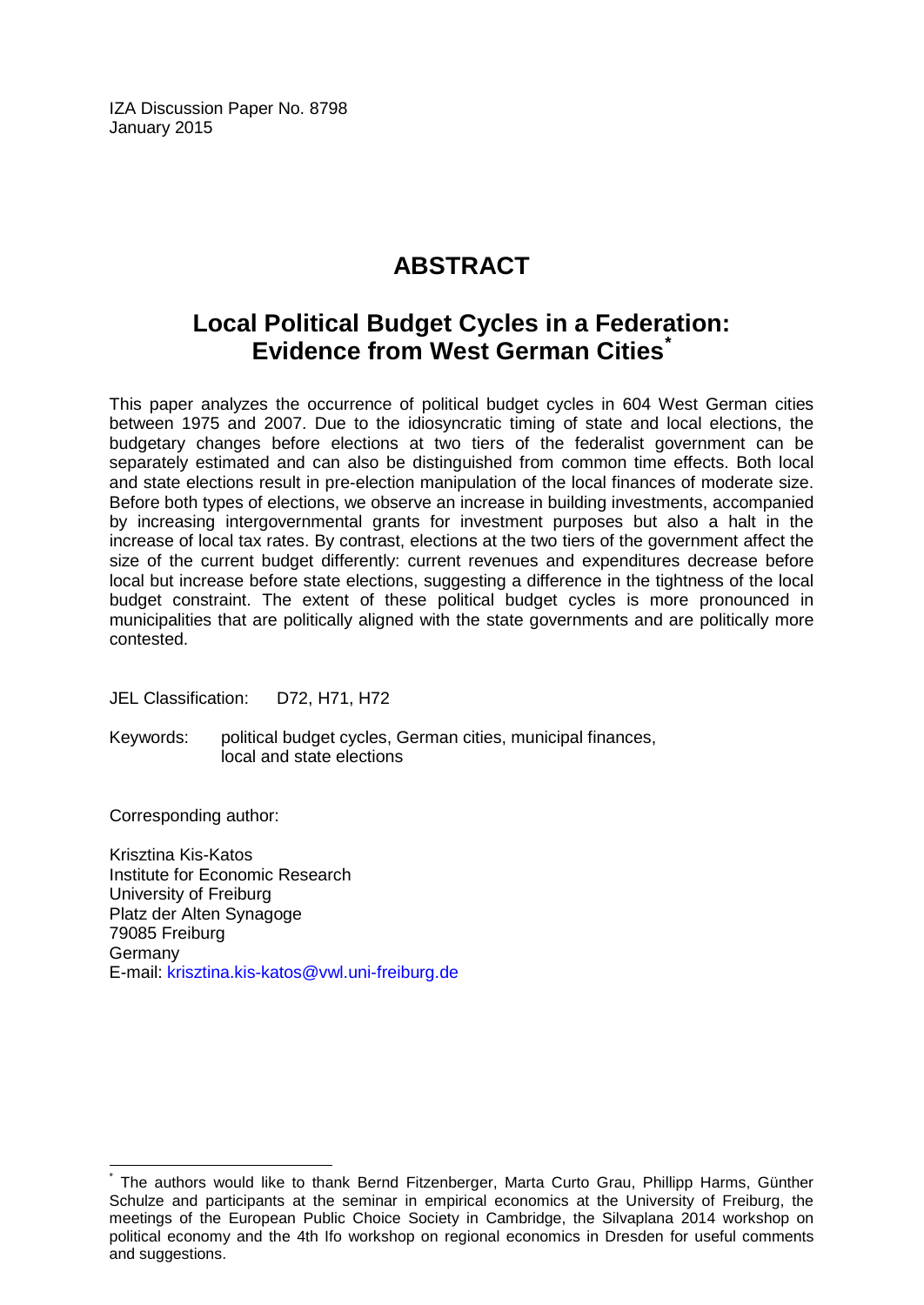## 1 Introduction

Political budget cycles arise when incumbent politicians manipulate pre-election budgets in order to improve their chances of re-election. Fiscal policy manipulation presupposes an imperfectly informed electorate that interprets changes in fiscal behaviour as a signal of the politicians' competence [\(Rogoff and Sibert, 1988;](#page-31-0) [Rogoff, 1990;](#page-31-1) [Drazen and Eslava,](#page-30-0) [2006;](#page-30-0) [Alt and Lassen, 2006;](#page-29-0) [Drazen and Eslava, 2010\)](#page-30-1). The incentives to manipulate budgets are conditional on the institutional environment and the electoral competition [\(Aidt et al., 2011\)](#page-29-1). The underlying information asymmetries can be expected to be more severe under less informed electorates [\(Shi and Svensson, 2006\)](#page-31-2), and hence should be more prevalent in new democracies [\(Brender and Drazen, 2005\)](#page-29-2). Nonetheless, even in more mature democratic systems like Germany, there is ample evidence of at least some fiscal manipulation before elections at the federal and state levels [\(Berger and Woitek,](#page-29-3) [1997;](#page-29-3) [Galli and Rossi, 2002;](#page-30-2) [Schneider, 2010;](#page-31-3) [Jochimsen and Nuscheler, 2011\)](#page-30-3).

In multi-tiered governmental systems, local budgets can be affected by electoral incentives at various levels of the government. Local governments can be expected to adjust their fiscal decisions in order to influence local election outcomes (see e.g., [Drazen and](#page-30-1) [Eslava, 2010;](#page-30-1) [Brender, 2003;](#page-29-4) [Veiga and Veiga, 2007\)](#page-31-4). At the same time, local budgets may also be affected by electoral considerations of the upper-tier governments, especially if parts of the upper-tier governments' expenditures are channeled through local budgets [\(Veiga and Pinho, 2007;](#page-31-5) [Veiga and Veiga, 2013\)](#page-31-6). Electioneering at the state level can thus lead to additional changes in local budget size and composition before state elections. The incentives to manipulate budgets increase with the actual or perceived strength of the electoral competition [\(Aidt and Shvets, 2012;](#page-29-5) [Veiga and Veiga, 2013\)](#page-31-6) and may also vary with partisan preferences. Partisanship alignment between the various tiers of the government may reinforce budget cycles by aligning the re-election incentives of incumbents at different tiers of the government.

Due to its federalist structure and electoral system, Germany offers a unique case study on the interaction between local and state elections and their effects on local budget cycles. The idiosyncratic, state-wise varying, timing of elections at the two levels of government enables us to identify the effects of both types of elections on the size and composition of local budgets and to separate them from common country-wide shocks to the economy and the political system. Moreover, we can investigate whether the amplitude of the cycles varies with differences in the political environment.

The empirical analysis investigates the movements in locally set tax rates, fiscal aggregates (current expenditures and revenues) and selected items of the municipal budget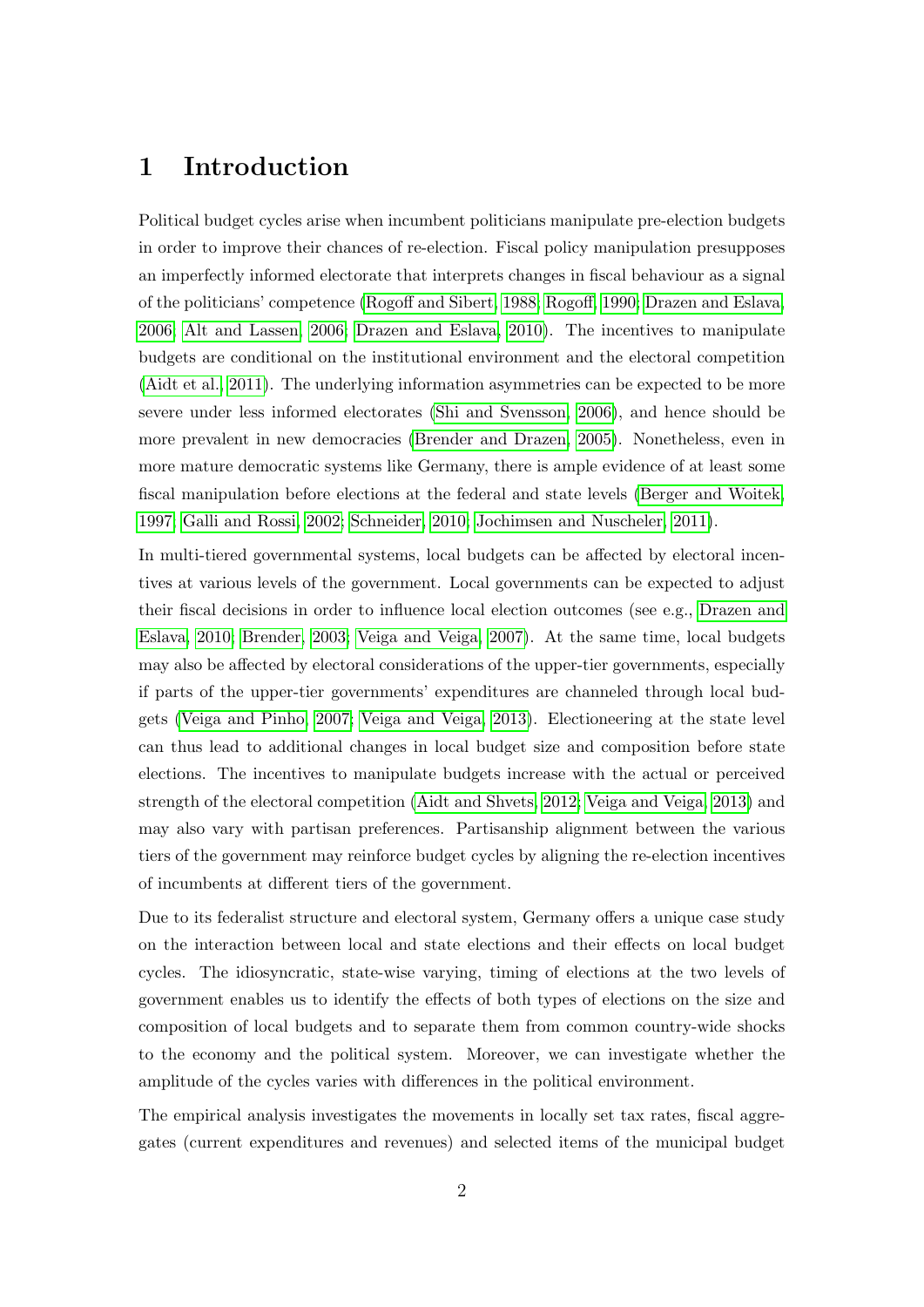(building investments and two types of intergovernmental grants) preceding and following 120 local and state elections between the years of 1975 and 2007. Our analysis focuses on 604 large and medium-sized cities (from eight West German states) for which long term fiscal data are available. The key fiscal variables used in the analysis rely on digitized information from the yearbooks of the [Association of German Cities](#page-29-6) [\(1976-2008\)](#page-29-6).

Our results document the presence of local political budget cycles in various fiscal outcomes. The magnitude of these cycles is, as to be expected in a mature democracy [\(Brender and Drazen, 2005\)](#page-29-2), moderate in economic terms: in local election years local tax rates are on average by about 10% of a standard deviation lower, which is mirrored both in a decrease in current revenues and expenditures. By contrast, the decrease in local tax rates is considerably less pronounced in state election years and even goes together with an increase in current expenditures (and a pre-election increase in revenues). Both types of elections are accompanied by higher expenditures on a publicly highly visible budget item, building investments, as well as higher grants for investment purposes. These observations are consistent with pre-election budget manipulation that responds to electoral incentives faced by both tiers of the government.

In order to better understand what circumstances favour budget manipulation before elections, we further investigate whether partisanship at the local and state level or the strength of the electoral competition can help to explain the magnitude of the political budget cycles. For this purpose, we collect data on party composition of state governments as well as of municipal councils. While the identity of the ruling coalitions is well-known at the state level, we have to rely on an imputation procedure to identify the major parties based on seat distribution in the local councils. The empirical results show that municipalities that are politically aligned with the state government are less likely to raise taxes before local elections but increase building investments by more both before local and state elections. This suggests that politically aligned municipalities may have larger budgetary leeways for electioneering. Finally, we measure the strength of the electoral competition by the locally achieved margin of victory between the winning party and the second runner up in past state elections. The amplitude of the tax cycle also increases with the strength of the electoral competition as it is the highly politically contested municipalities that are able to increase their current spending before state elections.

Two further recent studies analyse political budget cycles in Germany at the local level. [Foremny and Riedel](#page-30-4) [\(2012\)](#page-30-4) investigate the determinants of the probability of an increase in the local business tax multipliers among 7738 West-German municipalities between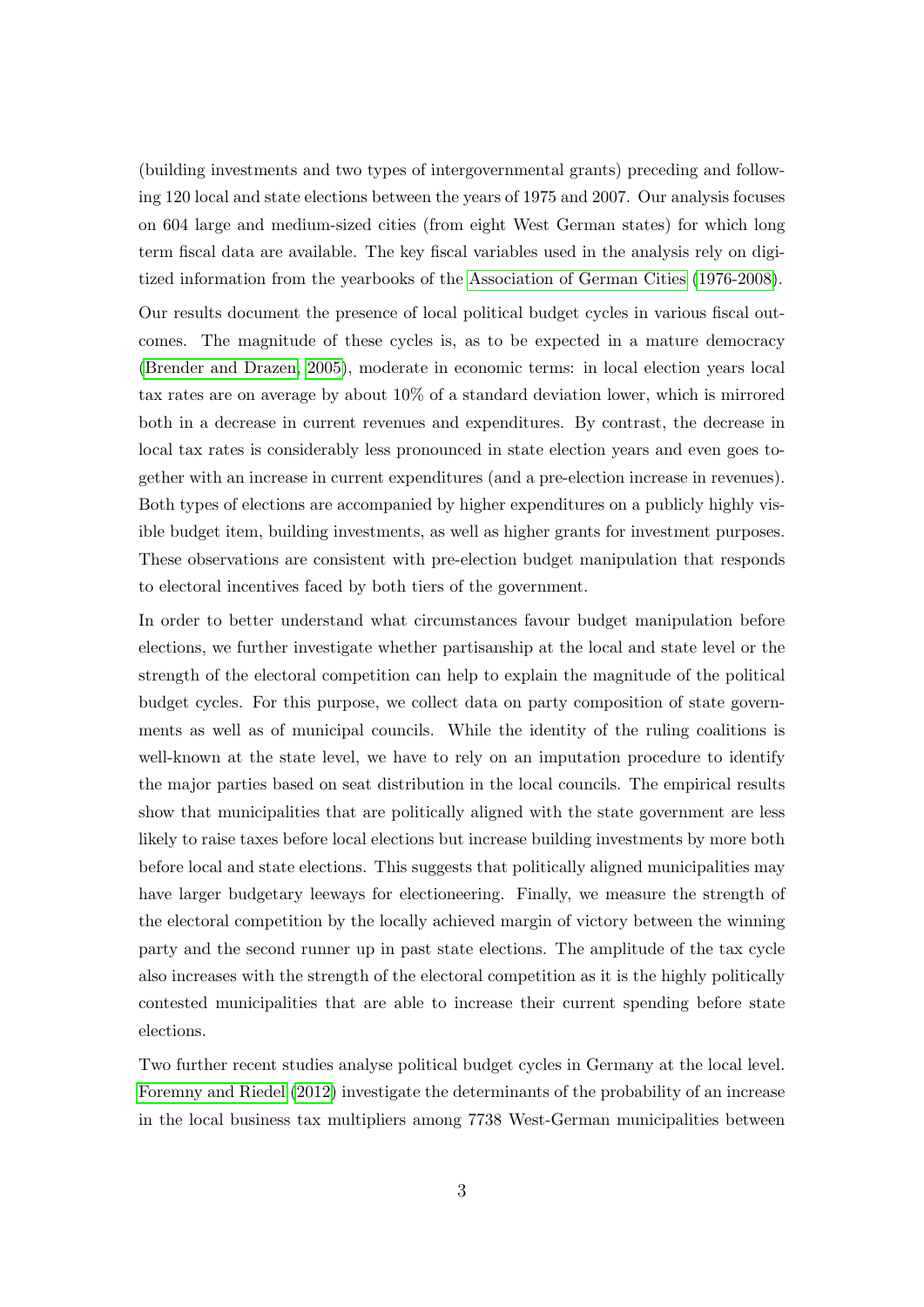2000 and 2008 and document that business taxes are less likely to increase in local election years but tend to increase after local elections. [Foremny et al.](#page-30-5) [\(2014\)](#page-30-5) focus on local political budget cycles in two West German states, Bavaria and Baden-W¨urttemberg between 1992 and 2006. They investigate total expenditures and differentiate between the incentive effects of local council and local mayoral elections, where the effects of the latter are identified by mayors' reaching retirement age. They document budget increases both before local council and mayoral elections. In contrast to these two studies, our study focuses on a set of larger West-German cities from eight states for which longerterm statistical data exist, which enables us to consider a considerably larger number of electoral terms. We also analyze a wider range of outcomes both at the expenditure and revenue side and compare the local budgetary effects of elections at two tiers of the government. Our results present further evidence on the prevalence and extent of political budget cycles in mature democracies and highlight the interactions between electoral incentives at various levels of the government.

## 2 Mechanisms, institutions and hypotheses

### 2.1 General evidence on political budget cycles

In democracies, central bank independence renders the electoral cycles in growth, in-flation and unemployment à la [Nordhaus](#page-31-7) [\(1975\)](#page-31-7) rather unlikely [\(Alesina and Roubini,](#page-29-7) [1992\)](#page-29-7). However, fiscal policy can still serve as an instrument for electioneering. Even rational and forward-looking electorates can suffer from political budget cycles [\(Rogoff](#page-31-0) [and Sibert, 1988\)](#page-31-0): if voters lack sufficient information about the incumbent's true ability to allocate resources effectively, they will interpret an increase in the provision of debt financed public goods before an election as a signal of the incumbent's competence. Moreover, incumbents will have the incentive to shift the budget composition towards more visible and immediately observable expenditures [\(Rogoff, 1990\)](#page-31-1). Even if the electorate can perfectly observe the incumbent's fiscal choices, the policy maker may still have the incentive to restructure fiscal expenditures towards goods valued most by swing and not by core voters [\(Drazen and Eslava, 2010\)](#page-30-1). The magnitude of such cycles depends then on the distribution of ideological preferences, and on the amount of information about the political environment that the voters possess. If the incumbent's recent performance is informative about her unobserved ability and future performance, the incumbent's optimal inter-temporal allocation of effort may itself result in an electoral cycle [\(Martinez, 2009\)](#page-31-8).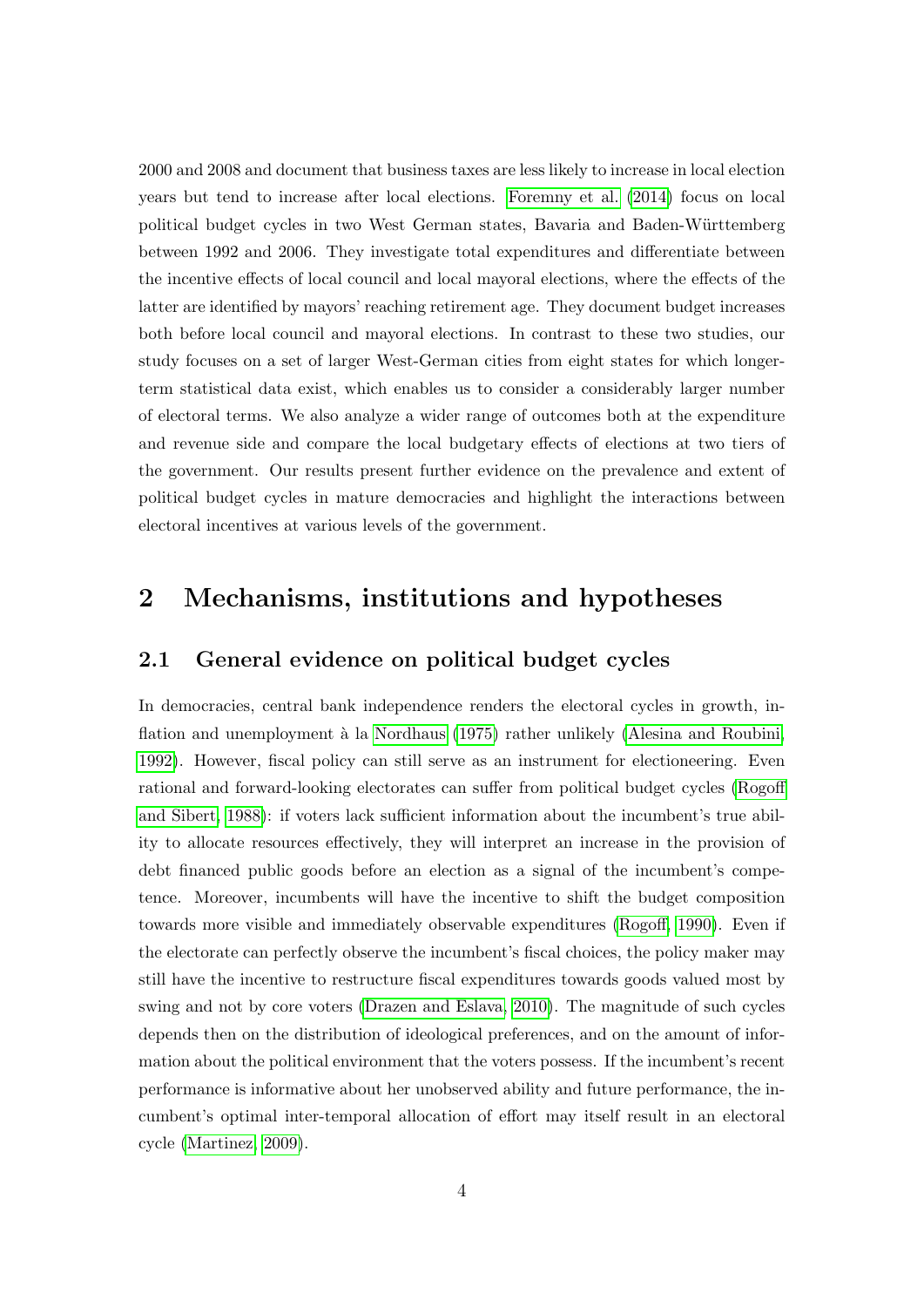Lower level governments are potentially more prone to political budget cycles as they can target expenditures to voter groups more precisely and, therefore, buy votes more efficiently. This may be counteracted by the smaller number of feasible electioneering instruments available at the local level [\(Drazen and Eslava, 2010;](#page-30-1) [Baleiras and da Silva Costa,](#page-29-8) [2004\)](#page-29-8). Besides of the ample cross-country evidence for fiscal manipulation [\(Alesina and](#page-29-7) [Roubini, 1992;](#page-29-7) [Brender and Drazen, 2005;](#page-29-2) [Alt and Lassen, 2006;](#page-29-0) [Klomp and De Haan,](#page-30-6) [2013\)](#page-30-6), there is also substantial evidence for regional or local election cycles. Based on monthly data, [Akhmedov and Zhuravskaya](#page-29-9) [\(2004\)](#page-29-9) observe pre-election increases in total regional expenditures and deficits of Russian regions as well as a shift in the structure of expenditures in favor of spending on education, health and culture. [Veiga and Veiga](#page-31-4) [\(2007\)](#page-31-4) find increases in investment expenditures in Portuguese municipalities before elections and a subsequent increase in the share of votes for the incumbent mayor. [Drazen](#page-30-1) [and Eslava](#page-30-1) [\(2010\)](#page-30-1) document shifts in the budget structure—a decrease in current and an increase in development expenditures—induced by Colombian municipal elections.

Given the relatively old democracy and the high level of fiscal transparency, Germany can be expected to be generally less prone to electioneering [\(Alt and Lassen, 2006;](#page-29-0) [Shi](#page-31-2) [and Svensson, 2006;](#page-31-2) [Brender and Drazen, 2005\)](#page-29-2). Nonetheless, empirical analyses find moderately sized election cycles in (West-)German states. [Galli and Rossi](#page-30-2) [\(2002\)](#page-30-2) observe budgetary shifts towards spending on administration and health before state elections as well as increasing deficits. By contrast, [Schneider](#page-31-3) [\(2010\)](#page-31-3) finds decreases in the growth in deficit spending immediately before elections accompanied by an increase in spending on social transfers. [Jochimsen and Nuscheler](#page-30-3) [\(2011\)](#page-30-3) show that the deficit reduction in preelection years is present for both coalition and non-coalition state governments. These two latter studies suggest the presence of relatively harder budget constraints at the state level that are potentially due to a more fiscally conservative electorate. [Foremny](#page-30-4) [and Riedel](#page-30-4) [\(2012\)](#page-30-4) present first evidence supporting the presence of an election cycle in local business tax setting behavior in West-German municipalities, resulting in fewer tax increases before local elections. [Foremny et al.](#page-30-5) [\(2014\)](#page-30-5) document pre-election increases of the total municipal expenditures both before local council and local mayoral elections in two West-German states.

### <span id="page-6-1"></span>2.2 The institutional environment

The institutional environment of the German cities is mainly determined at the level of the German states  $(Länder)^{1}$  $(Länder)^{1}$  $(Länder)^{1}$ . Although the autonomy of local governments is guaran-

<span id="page-6-0"></span><sup>&</sup>lt;sup>1</sup> The following institutional details draw on [Burgi](#page-29-10)  $(2010)$ .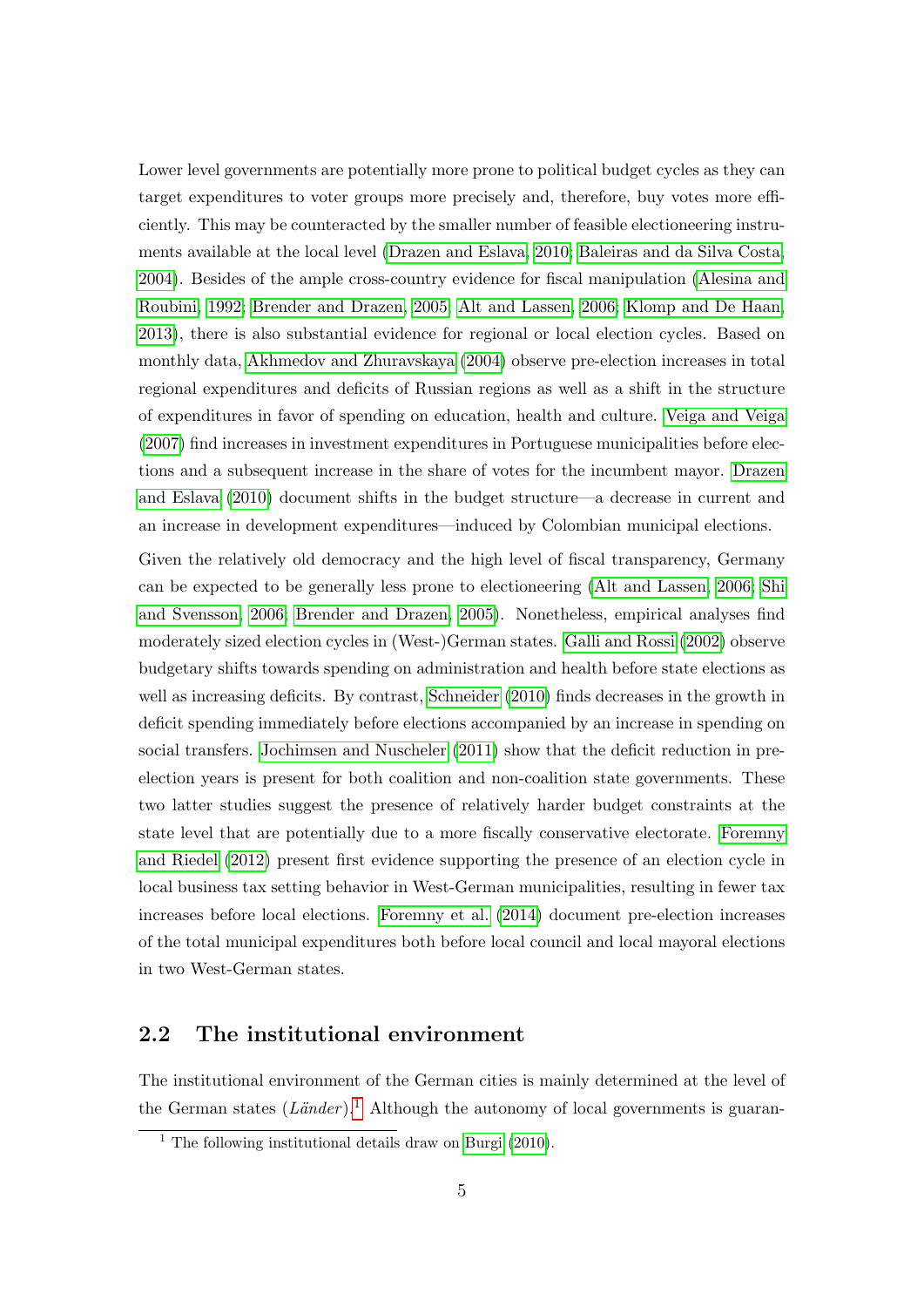teed by the German Basic Law, states can decide, among others, on the municipalities' organizational structure, tasks and competences. Municipalities have to fulfill all tasks that were assigned to them by the federal and state governments, which shapes their expenditure structure. The federal government mostly assigns mandatory tasks that are identical across all states (for instance tasks related to basic administration) whereas state-assigned tasks vary across states and over time (and can refer to public order and safety, urban planning, or the construction, maintenance and management of public facilities). Additionally, municipalities can also fulfill voluntary tasks belonging to social and cultural areas or sports.

German municipalities are fiscally autonomous and manage their income and expenditures within the rules of the regular budget system. They generate their income from rents, leasing, and capital investment, concession fees, credits that are subject to state regulatory oversight, own tax revenues and intergovernmental grants. Municipalities obtain own tax revenues from three main sources: the local business tax ( $Gewer besteur$ ), the local property tax on agricultural properties ( $Grundsteuer A$ ) and the local property tax on other non-agricultural properties (Grundsteuer B). Municipalities can decide on these tax rates freely, by setting the so-called tax multipliers  $(Hebesätze)$ <sup>[2](#page-7-0)</sup> which yield—together with the value of the local tax base, determined following common federal procedures—the height of the municipal tax rates. Additionally, municipalities also receive parts of the federal income tax, of the value added tax revenue and a wide range of further transfers. Intergovernmental transfers include formula-based transfers determined by the financial equalization laws of a given state, as well as investment grants, discretionary grants for specific administrative purposes, or general purpose administrative grants. The budgeting procedure involves yearly expenditure plans that result in yearly realized expenditures.

Our empirical analysis focuses on elections of the local and state legislative assemblies. At the local level, this is the municipality council, which is the main body of selfgovernment, representing the municipality (together with its mayor), providing local legislation and controlling the administration. Members of the local council are directly elected in all states.<sup>[3](#page-7-1)</sup> Local and state elections are held on the basis of the Basic Law

<span id="page-7-0"></span><sup>&</sup>lt;sup>2</sup> The nation-wide reform of 2004 that restricted municipalities to have a business tax multiplier of at least 200 did not affect any of the studied municipalities; in 2003 the lowest business tax multiplier in the sample was 260.

<span id="page-7-1"></span><sup>&</sup>lt;sup>3</sup> By contrast, the regulation of mayoral elections varied across states and over time. Historically, West German cities were organized according to four different council constitutions, varying among others in the relative power distribution between the city council and the mayor. With the introduction of direct mayoral elections, the mayors' relative power within the municipalities tended to increase (cf. footnote [12\)](#page-16-0).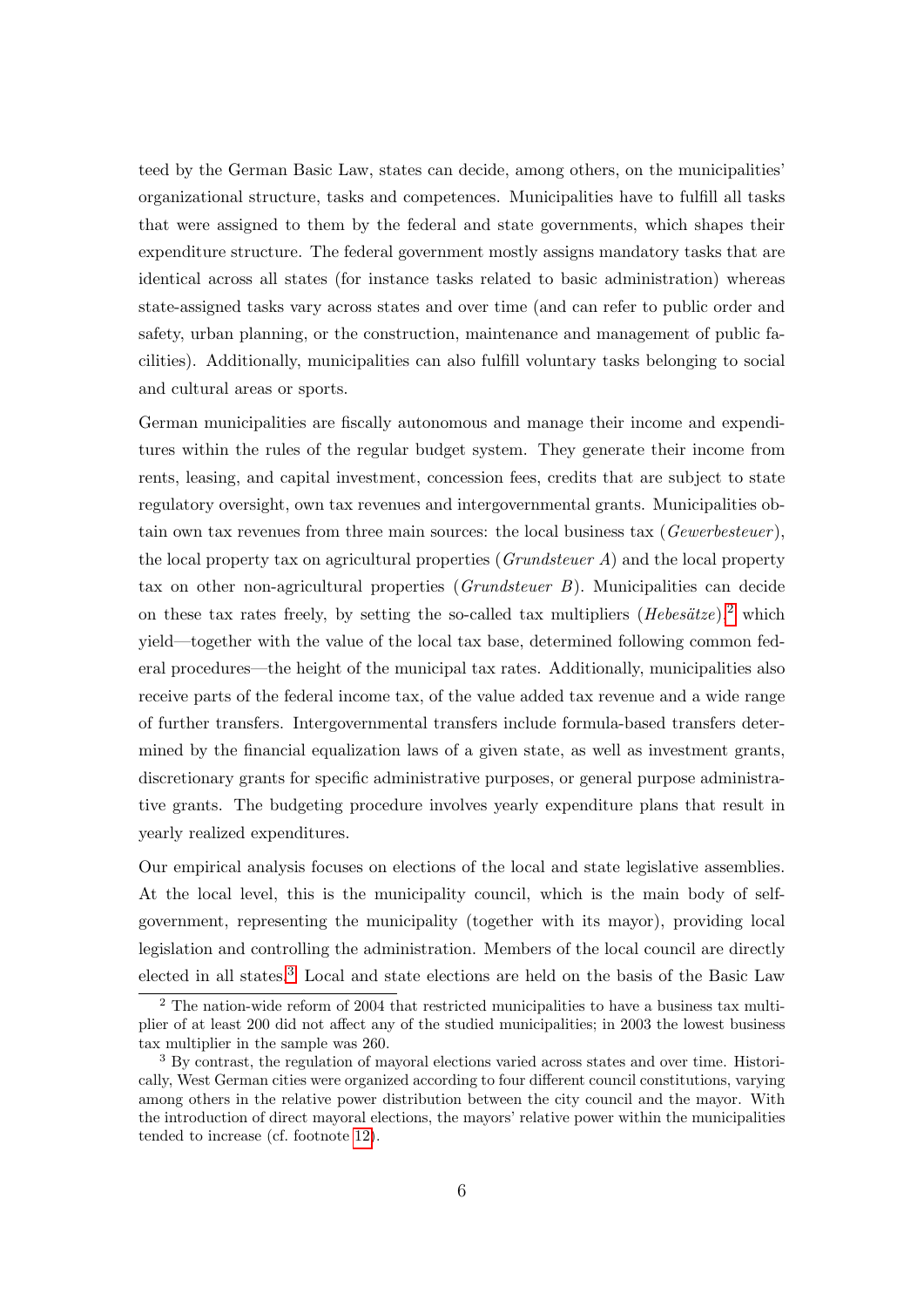and are further regulated in the election laws of the various states. This has lead to historically varying lengths of the state and local election periods and in varying rules with respect to the election dates (see table [A1](#page-33-0) for a short overview of the current state regulations). The exact date of the local and state elections is announced by the state government in advance: their timing is not subject to local electoral considerations but follows a pre-determined schedule. However, the electoral laws governing the timing of both local and state elections have been subject to a number of electoral reforms over time, which may call the exogeneity of the timing of elections in question and are further discussed in section [3.3.](#page-16-1)

Our empirical analysis explores the variation in the timing of 120 local and state elections across eight states. In the vast majority of the analysed cases, local and state elections did not coincide, which allows us to disentangle the effects of local and state elections in the first place. Out of the analyzed local elections only every sixth was held within the same year as a state election and only one was held also within the same month (cf. table [A2\)](#page-34-0).

### 2.3 Local budget cycles in multi-tiered governments

Since local budgets are affected by decisions taken both at the local and at the state level, re-election incentives at both tiers of the government may induce local political budget cycles. The resulting budget manipulation can take the form of general budget expansion, a shift towards more visible public investments, and a reduction in the likelihood of potentially unpopular measures. At the same time, elections at the two levels of government result in partly asymmetric incentives that should have differential effects on local finances. The German institutional setting, in which elections at the two lower government tiers do not generally coincide, offers a means for disentangling the effects of these different incentives on local budget cycles.

One of the main fiscal instruments within the exclusive decision power of local governments is their tax setting ability. In the context of German municipalities, the most important local taxes are the local business tax and two types of local property tax (see above). Changes in these three local tax rates are immediately observable to the public and affect a large part of the local electorate. Higher business taxes are oftentimes feared to induce local businesses to leave the municipality [\(Geys and Osterloh, 2013\)](#page-30-7), leading to job destruction and a diminishing tax base. Increases in the tax rates on residential property affect not only property owners but also other parts of the local population through their effect on rental prices (Löffler and Siegloh, 2014). Hence, local councils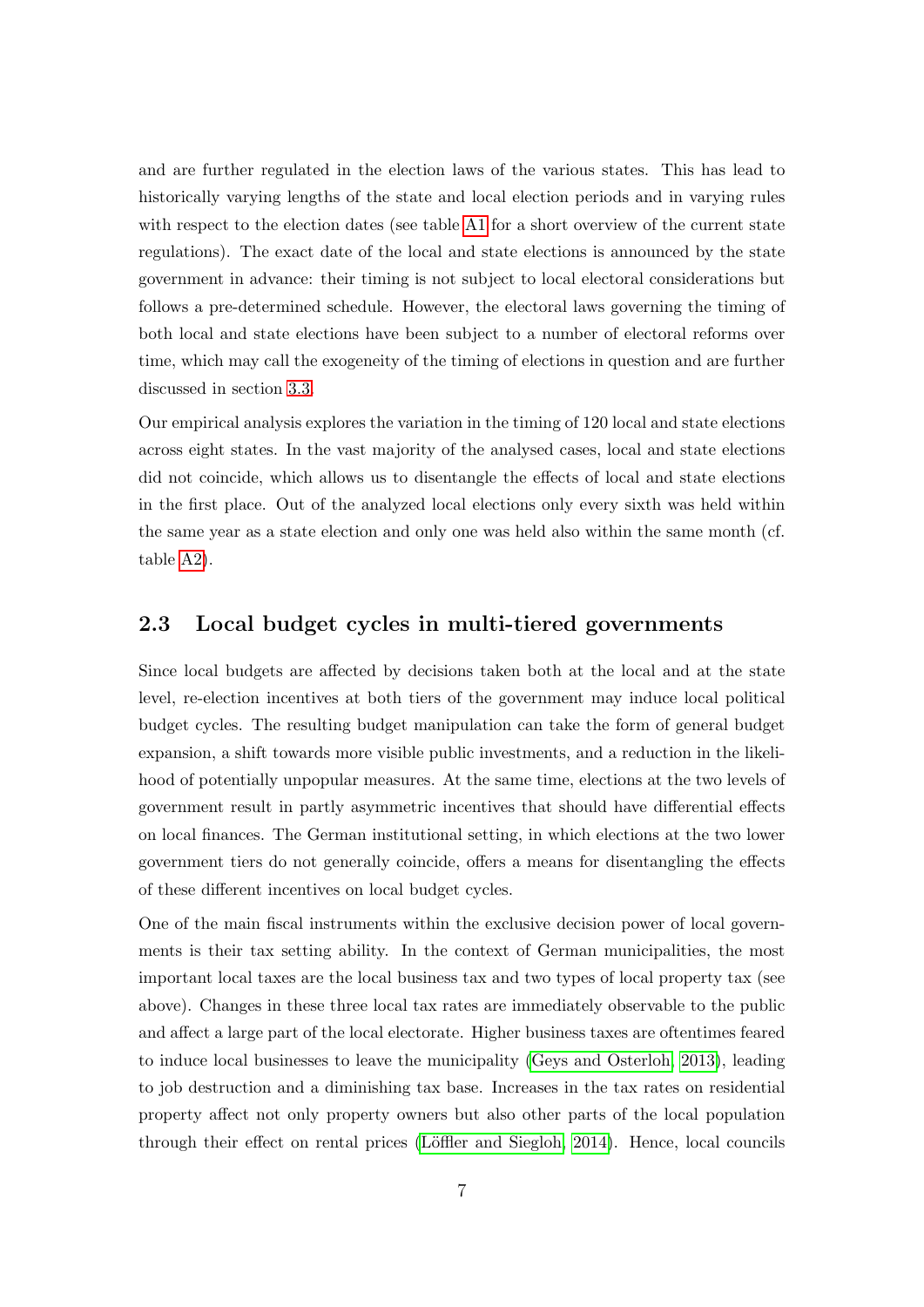may have the incentive not to increase taxes immediately before local elections, at least if they can afford it (this has been also documented by [Foremny and Riedel, 2012\)](#page-30-4). The resulting lower tax revenues may especially tighten the local budget constraint before local elections. Conversely, state elections should have no direct effect on local tax setting incentives. Nonetheless, tax setting decisions by the local councils can respond to them indirectly, depending on the state elections' effect on the local budget. Whenever state elections lead to local budgetary expansion, local councils may decide to forego local tax rate increases as a result.

While changes in local tax rates clearly reflect local council decisions, all other budgetary aggregates measured in this study arise from an interplay of local and state governments and hence cannot be attributed to any government tier exclusively. The current budget includes a host of administrative expenditures that are needed to fulfill tasks prescribed by the state, for which it can also provide the necessary resources. The state incumbent may be particularly interested in providing public funds for measures that are attributable to his actions, like the co-financing of investment projects or other clearly targetable forms of spending. State governments can affect the size of development expenditures of the investment budget by providing investment funds directly in the form of intergovernmental transfers as well as by requiring complementary project financing by the municipalities. Building investments are especially prone to pre-election manipulation [\(Rogoff and Sibert, 1988;](#page-31-0) [Drazen and Eslava, 2005\)](#page-30-9) as they result in highly visible output (roads, schools and other public buildings) that can act as a direct signal of competence. Since such investments often take a longer time horizon, the effects of electioneering may persist even after elections have taken place. Finally, the size of current revenues depends not only on locally generated revenue streams but also on a wide range of intergovernmental transfers. The size of these latter depends both on the state government's granting decisions as on the municipalities' grant application behaviour.

Political incentives and preferences can also affect the presence and magnitude of budget cycles. Political alignment between state and local governments may exacerbate the political budget cycle by aligning the re-election incentives of incumbents at the two tiers of the government, which makes local and state politicians more likely to support each other's re-election bids. The amplitude of the cycles may also increase with stronger electoral competition since the incumbents at both tiers of the government have a higher incentive to manipulate the budget if electioneering is marginally more beneficial. We expect this to be the case in politically more highly contested municipalities. Finally, left and right-leaning local and state governments may prefer to induce different types of cycles by relying more heavily on their preferred policy tools. In order to test if the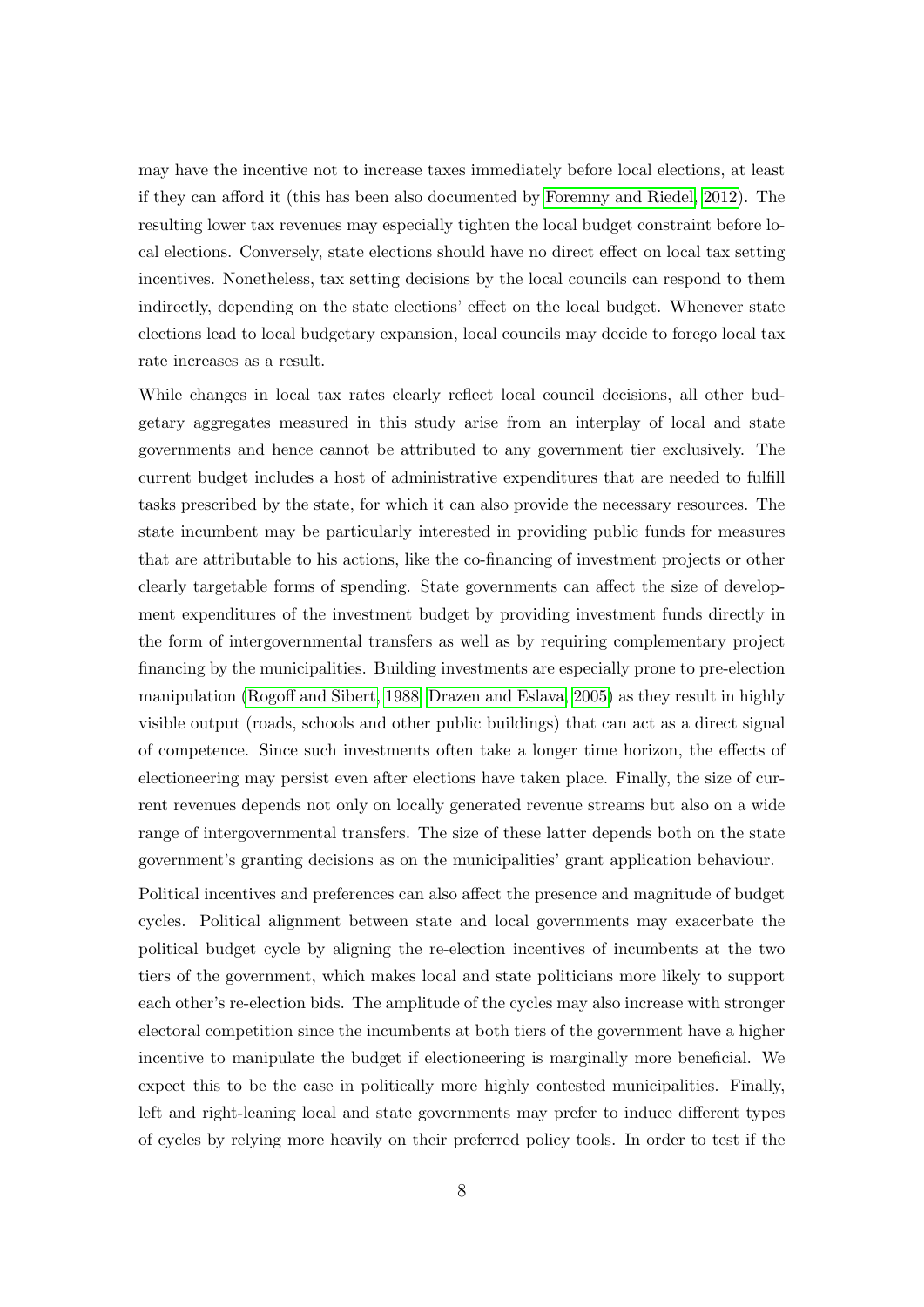presence of budget cycles reacts to the political incentives, the subsequent empirical analysis is differentiating between election year effects by various characteristics of the state and local polities.

## 3 Data and methodology

### 3.1 Data sources

The empirical analysis relies on an unbalanced panel of local municipal finances and local council composition for 604 large West-German municipalities. The cities included in the analysis belong to eight West German states (numbers of cities in parentheses): Baden-W¨urttemberg (99), Bavaria (71), Hesse (59), Lower Saxony (96), North-Rhine Westphalia (220), Rheinland-Palatinate (22), the Saarland (10) and Schleswig-Holstein  $(21).<sup>4</sup>$  $(21).<sup>4</sup>$  $(21).<sup>4</sup>$  The city states of Hamburg and Bremen are not part of the dataset since they are not directly comparable to other municipalities due to their institutional characteristics. The dataset primarily includes cities with more than 20,000 inhabitants; the median city in the dataset has a population of about  $35,000^{5}$  $35,000^{5}$  $35,000^{5}$ 

The annual municipal financial data are derived from hard copies of the Statistical Yearbooks of German Municipalities, published by the [Association of German Cities](#page-29-6)  $(1976-2008).<sup>6</sup>$  $(1976-2008).<sup>6</sup>$  $(1976-2008).<sup>6</sup>$  $(1976-2008).<sup>6</sup>$  The Statistical Yearbooks contain yearly data on a selective set of indicators both from the expenditure and the revenue side of the current and capital accounts and provide a unique source of long-term fiscal indicators for the largest West-German cities.[7](#page-10-3) Availability of municipal fiscal data restrict the analyzed time-span to the years between 1975 and 2007. Descriptive statistics are presented in Table [1.](#page-33-0)

The fiscal balance sheets in the yearbooks include about 20 different budgetary items

<span id="page-10-0"></span><sup>4</sup> North-Rhine-Westphalia dominates our sample: it is not only the most populous German state but due to its agglomeration area, it also has the largest number of large cities. By contrast, the second most populous state Bavaria is considerably less densely populated and has much fewer large cities in the sample.

<span id="page-10-1"></span><sup>5</sup> The dataset has been assembled by [Furdas and Kis-Katos](#page-30-10) [\(2010\)](#page-30-10) and extended to include the dates of local and state elections, state election results, partisanship of the state governments and state level economic outcomes.

<span id="page-10-2"></span> $6$  Founded in 1905, the Association of German Cities (*Deutscher Städtetag*) is the largest national federation of municipalities including more than 3400 localities. It represents interests of municipalities in dealings with the Federal Government and other national and supranational organizations (Deutscher Städtetag, 2014).

<span id="page-10-3"></span><sup>7</sup> The collection and provision of German municipal data is organized at the state level and municipal data is not readily available for some states or goes back to considerably shorter time periods.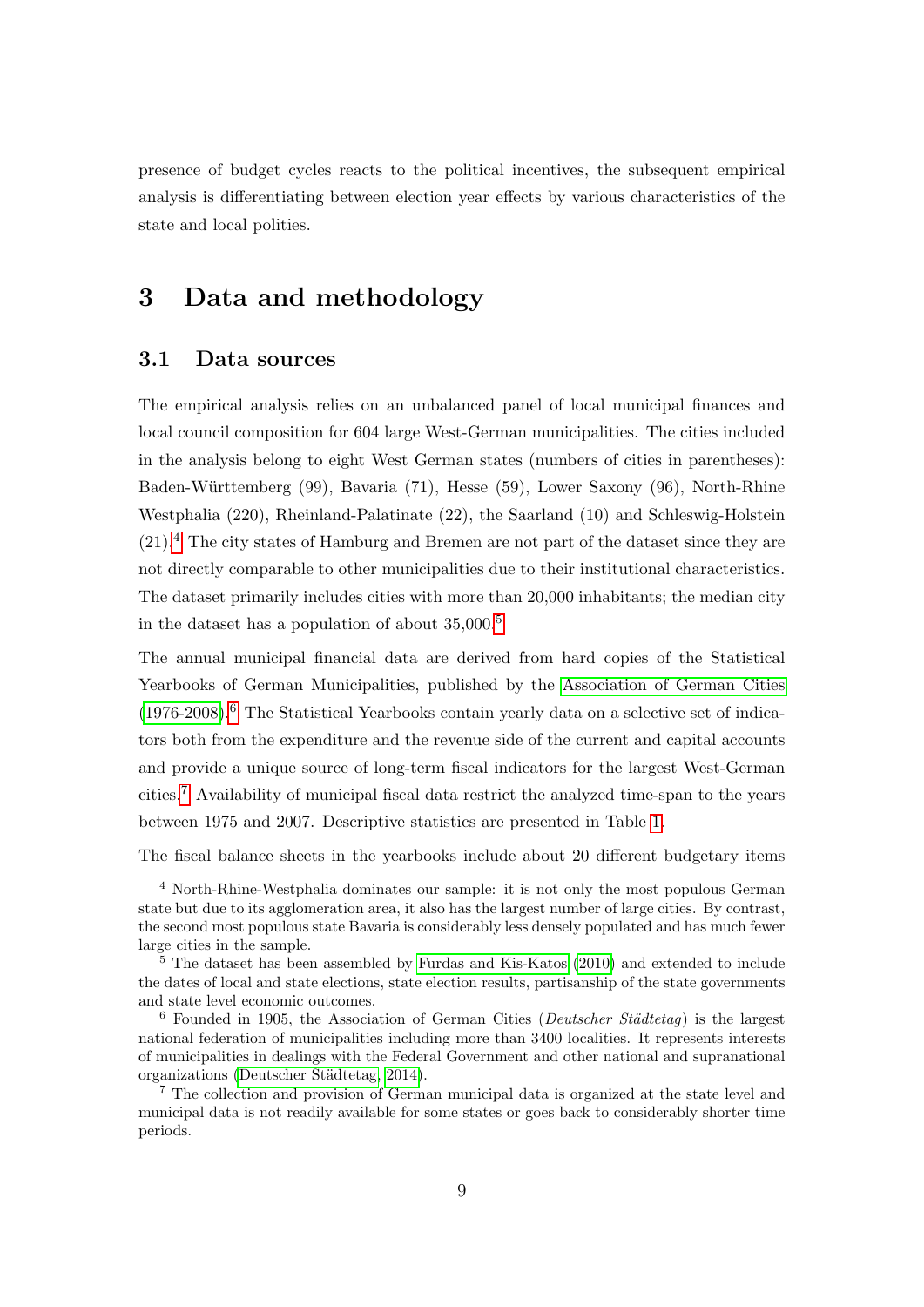per year, from which the statistical analysis focuses on five major budget outcomes plus on separately recorded information on local tax multipliers. Variables are selected for the statistical analysis if they fulfill the majority of the following criteria: (1) they are a relevant measure of local public finances, (2) they are attributable to local or state decisions, (3) they are not redundant and (4) are consistently measured across time. For instance, we include the total size of the current budget because it is highly relevant although not easily attributable, but do not use information that refers to accounting shifts between the current and capital accounts because of smaller relevance and comparability across time. We also exclude the information on mandatory transfers of local taxes to the upper tiers of the government, or on interest rate payments, since these are pre-determined by law or previous decisions (and hence non-attributable). We focus on major items (like building investment) but not on sub-categories (investment in building roads or schools) and combine the three locally set tax multipliers into one local tax variable in order to reduce redundancy. Finally, we exclude a whole range of variables that were strongly affected by changes in accounting rules and definitions over time, like the credit flow variables which first included and then excluded internal credits (comparability).

Beyond balance sheet information, the Statistical Yearbooks also report the current magnitude of the locally set tax multipliers for the business tax, the tax on agricultural and on non-agricultural properties. Moreover, they provide yearly information on local population size as well as on the seat composition of the local councils across the major parties, which are used to generate explanatory variables. Further explanatory variables are based on the election dates for state and local elections, collected from the State Election Offices (Landeswahlleiter), and local partisan vote shares in state elections, available from the Statistical Offices of each state. Finally, state-level series of unemployment rates come from the Federal Employment Agency whereas real GDP per capita (with the base year of 1995) and its growth rate come from the Federal Statistical Office and state Statistical Offices.

### 3.2 Variables and hypotheses

#### 3.2.1 Dependent variables

Our first dependent variable is a composite measure of Local tax rates, which are legislated by the local councils directly and hence should be especially well suited to reflect local budgetary incentives over the electoral cycle. The variable combines information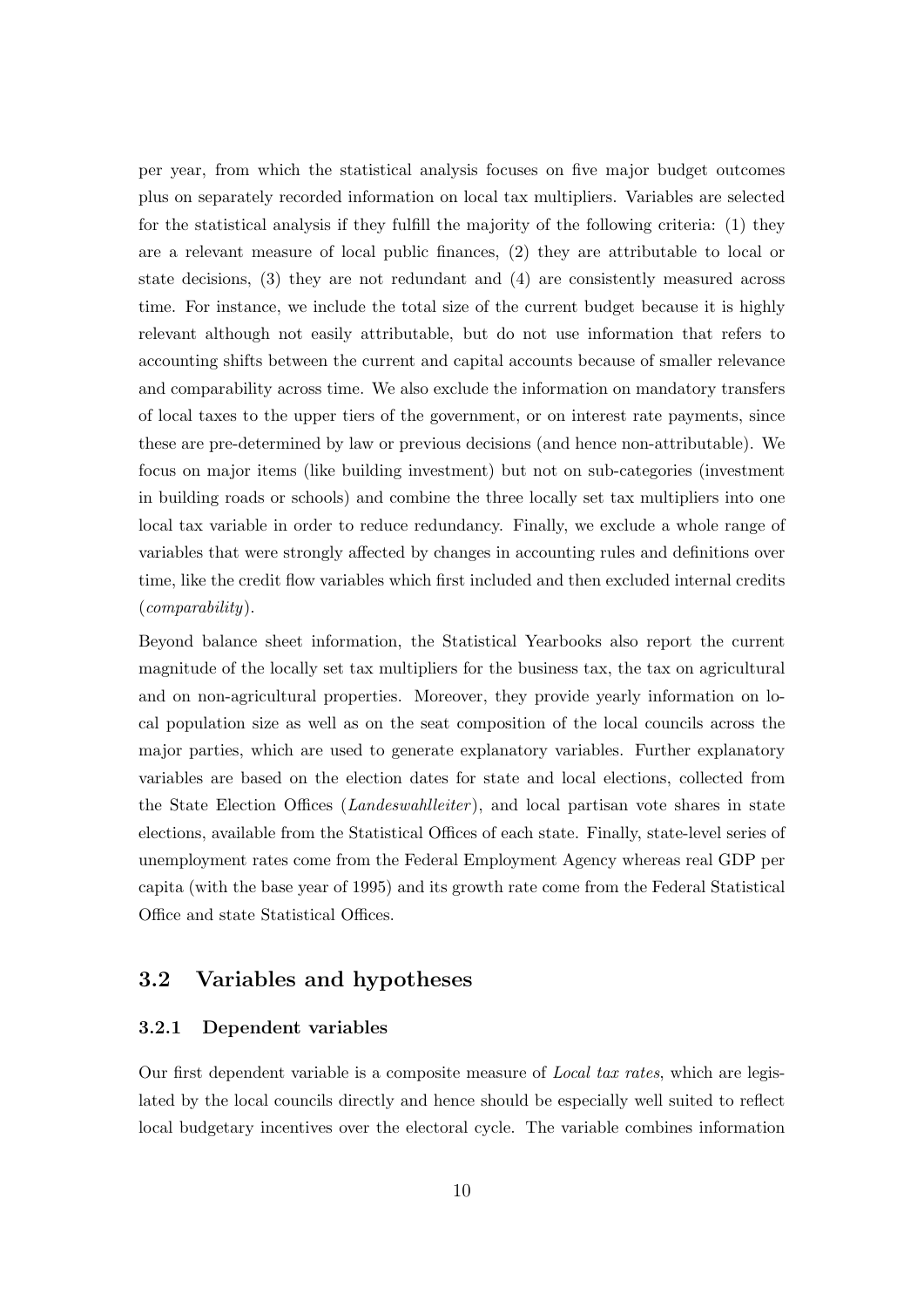on the three locally set tax multipliers yielding the local business tax, the tax on agricultural and the tax on non-agricultural properties (see section [2.2\)](#page-6-1). The three local tax multipliers have been all increasing steadily over the analyzed time period (cf. figure [1\)](#page-32-0). Since they are highly correlated and the timing of their changes has often coincided, for the empirical analysis we extract their first principal component (shown in figure [1](#page-32-0) as a dashed line) and use it as a composite dependent variable. However, since tax rates on mobile and immobile factors (businesses vs. property) can be expected to react to the inter-jurisdictional competition between cities to a different extent [\(Janeba and Oster](#page-30-11)[loh, 2013\)](#page-30-11), we also show separate results for the three tax rates under further results in section [4.3.](#page-25-0)

The other five dependent variables measure the size and the composition of the local budgets in per capita terms. They refer to expenditures realized in a given year and hence do not reflect budget plans but actual yearly realization of the budget instead. They are deflated using a national consumer price index with the base year of 1995. Current expenditures capture the expenditure side of the current account and include a wide range of expenditures on personnel, materials, social services, interest rate payments and all other non-investment items. Current revenues capture the revenue side of the current account and include revenues from local taxes, fees and other charges, formulabased shares of national tax revenues and inter-communal transfers, various grants from the different tiers of the government as well as transfers from the capital account. As figure [2](#page-32-1) shows, in most years, the average municipality in the sample ran moderate surpluses on the current account, which were then transferred to the capital account. Current expenditures and revenues are included in the analysis to detect changes in the total budget size induced by the timing of local and state elections. However, because of their aggregated nature, they do not only respond to decisions of the local governments but are also affected by financial decisions of upper government tiers.

Because of changes in reporting procedures in 1986, we do not have comparable aggregate measures for the total size of the capital account. On the expenditure side the capital account mainly includes building investments and the acquisition of investment goods, on the revenue side it includes transfers from the current account, intergovernmental transfers for investment purposes, own capital revenues, revenues from asset sales and borrowing. From all these capital expenditures we focus on one of the most visible expenditure items, Building expenditures. These include construction of roads and public infrastructure like schools or sewage systems and have been reported in the same form across the whole time period.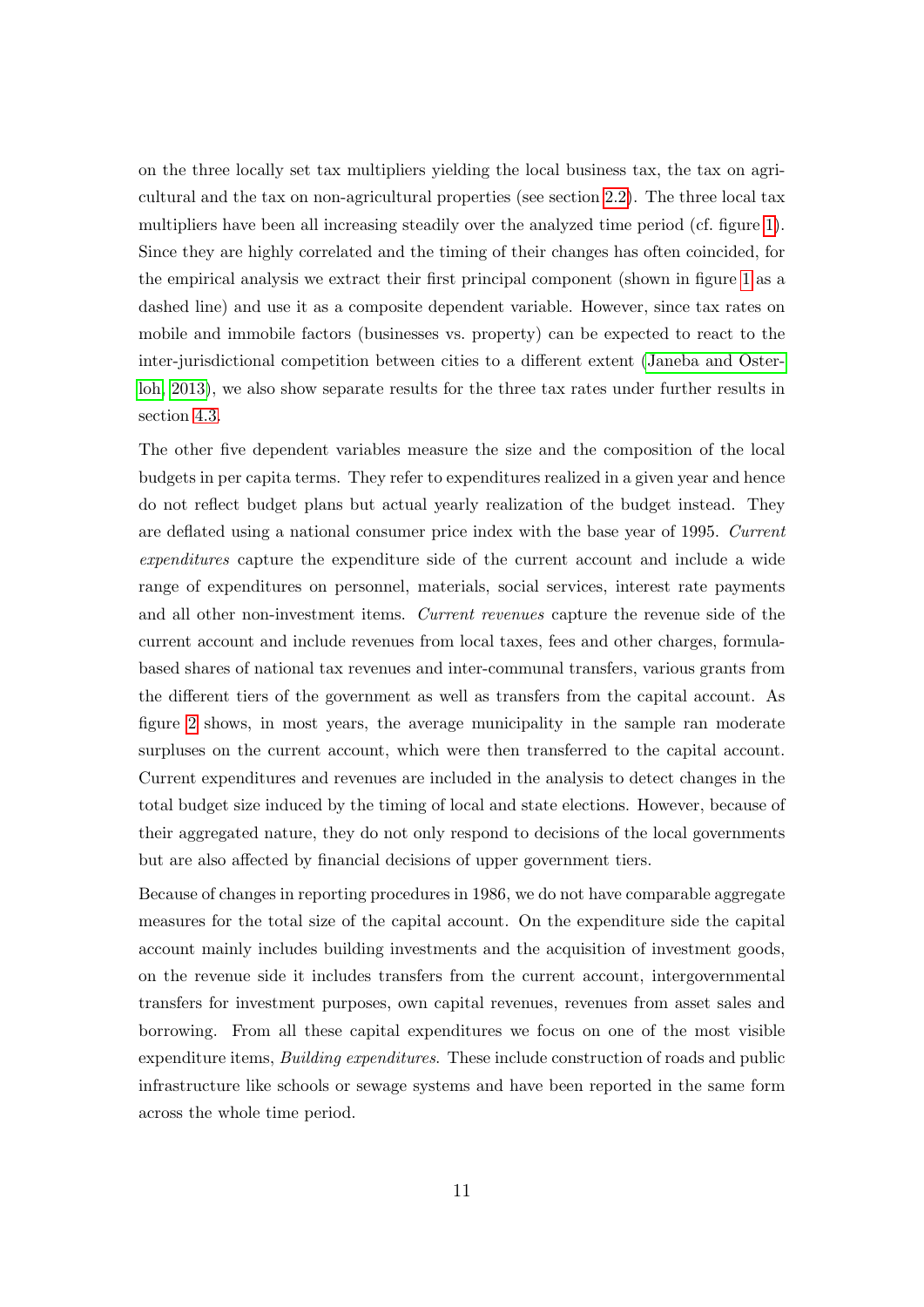In order to capture the effects of electoral incentives on intergovernmental relations more directly, we additionally include the magnitudes of two types of intergovernmental transfers: general per capita transfers to the current account that we label Administrative grants, and per capita grants for investment purposes, or Investment grants. The administrative grants represent a composite category that includes formula based equalizing transfers (Schlüsselzuweisungen), earmarked discretionary administrative grants for selected specific purposes, for instance to be used in case of local budget crises (Bedarfszuweisungen), as well as other non-earmarked general purpose grants (sonstige allgemeine Zuweisungen). The category of investment grants (Investitionszuweisungen) mainly includes, beyond of a basic general purpose component, grants earmarked for investment purposes, often requiring co-financing from the municipalities. If investment expenditures generally tended to increase before elections, this may be mirrored in the movement of investment grants. At the same time electoral incentives may also lead to a short-term substitution between the two types of grants.

The digitized data from the statistical yearbooks of the Association of German Cities yields a municipal time series of unique length but it comes at the cost of higher data entry errors in the original yearbooks. In order to reduce the related measurement errors, we trim all five budgetary variables by setting the upper and lower  $1\%$  of their distribution to missing. By this procedure we are removing extremely low and high values of the financial variables—for instance negative expenditure values—that are most likely due to errors in data entry. On the same account, we clean the yearly series of tax multipliers by replacing one-year-spikes in each multiplier with the neighboring values if the values of earlier and later years are equal (and change thereby tax multipliers for 130 city-year observations or 0.79% of all).

For the regression analysis all dependent variables are expressed in a standardized form with a mean zero and a standard deviation of one. The magnitude of the coefficients is thus directly comparable across the different dependent variables and specifications.

#### 3.2.2 Explanatory variables

The main explanatory variables consist of a set of indicators for election, pre-election and post-election years. We code two sets of indicators: one for local and another one for state election years. An election year is the year in which regular local or state elections took place, whereas the pre/post-election year is the one preceding/following an election. The inclusion of post-election year indicators may be especially important to capture the cycle in expenditure items that are realized more sluggishly. For instance,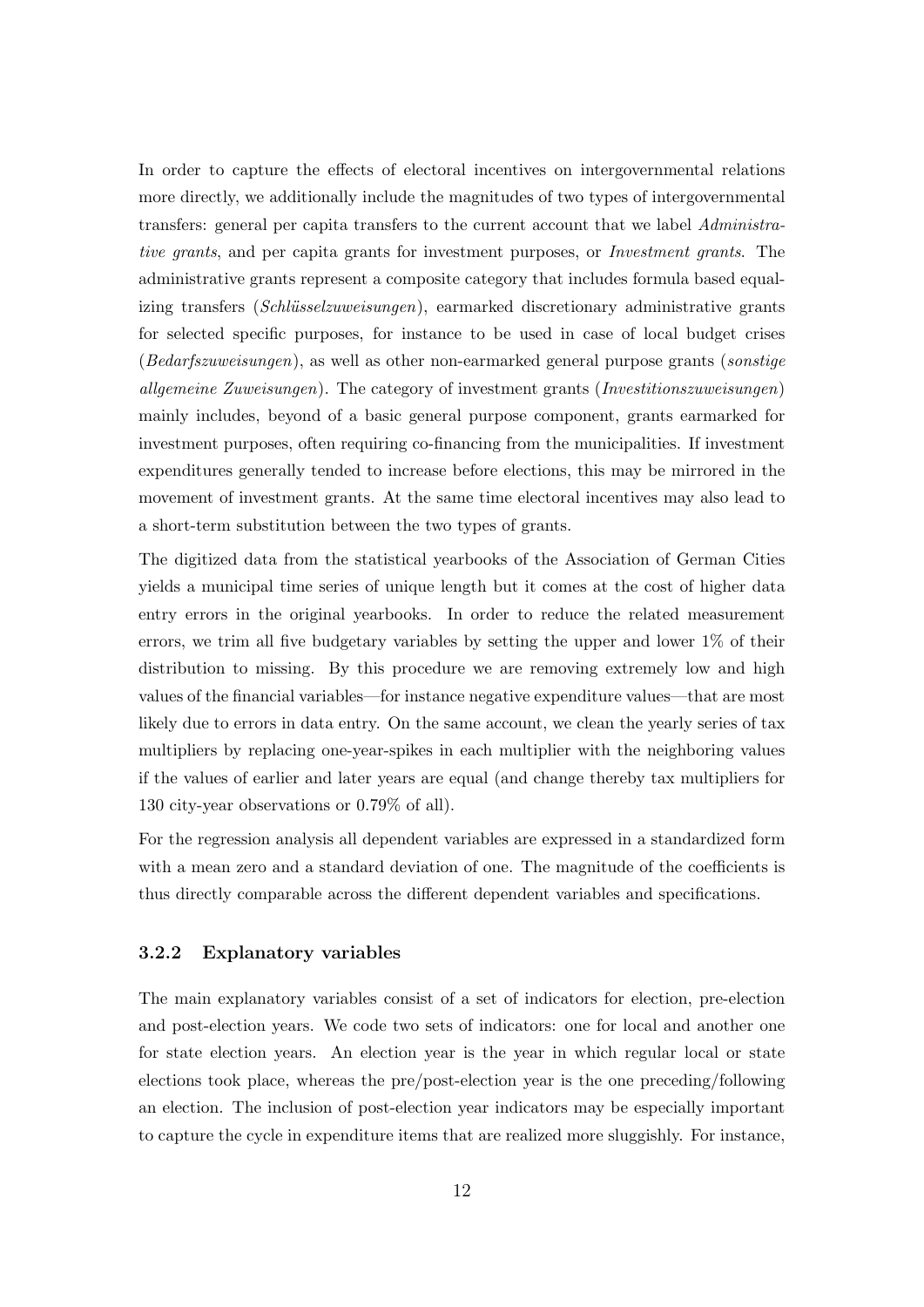the realization of building investments can take longer than originally planned, which may increase the election-induced expenditures even after elections.

To check the robustness of our results towards cycle definitions, we alternatively use a further set of election year indicators, re-defining the pre/post-election year variables as a fraction of the number of months in a year preceding or following an election.[8](#page-14-0) These indicators capture the scope for electioneering more precisely as local expenditures in a given year will have a smaller chance influencing election outcomes if elections take place at the beginning of the year. Moreover, the alternative election year indicators additionally distinguish between those state and local elections that took place within the same year but in different months (cf. table [A2\)](#page-34-0). As an alternative robustness check, we also examine a longer electoral cycle, involving three years before a local or state election.

Further political controls at the local and state levels are derived from the party composition of state governments, the seat composition of local councils, and local results in election for the state assembly. At the state level we code a Left state government indicator, which equals one if during the previous year the Social Democratic Party (SPD) has been in the government either alone or as part of a coalition and takes zero otherwise. Left state governments were present for about 53% of city-year observations. The four other parties that also entered some of the state governments are the conservative Christian Democratic Union (CDU) and its Bavarian equivalent, the Christian Socialist Union (CSU), the liberal Free Democratic Party (FDP) and the Green Party (Die Grünen). Most of the coalition governments at the state level were formed including parties from the same wing (CDU, CSU, FDP as opposed to the SPD and the Greens), with the exception of the socio-liberal coalition (between SPD and FDP, for some years in Nord-Rhine Westphalia and Hesse) and the grand coalition (between CDU and SPD, in Baden-Württemberg).

At the local level we rely on an imputation procedure to determine the partisanship of local councils since data on actual coalitions at the local level is not available in a systematic way. Matters are further complicated as in some states local council members can also be supported by voters' associations (potentially also affiliated to some parties) or run as free candidates. Local coalitions often also include parties that are too small to enter the upper tiers of the government. These institutional constraints limit the

<span id="page-14-0"></span> $8$  If the elections take place in month  $m$ , the alternative pre-election year indicator takes  $(m-1)/12$  in the election year and  $(13-m)/12$  in the year before that, the alternative postelection year indicator takes  $(13-m)/12$  in the election year and  $(m-1)/12$  in the year after that. Comparable measures have been used in the literature [Schneider](#page-31-3) [\(2010\)](#page-31-3); [Klomp and De Haan](#page-30-6) [\(2013\)](#page-30-6).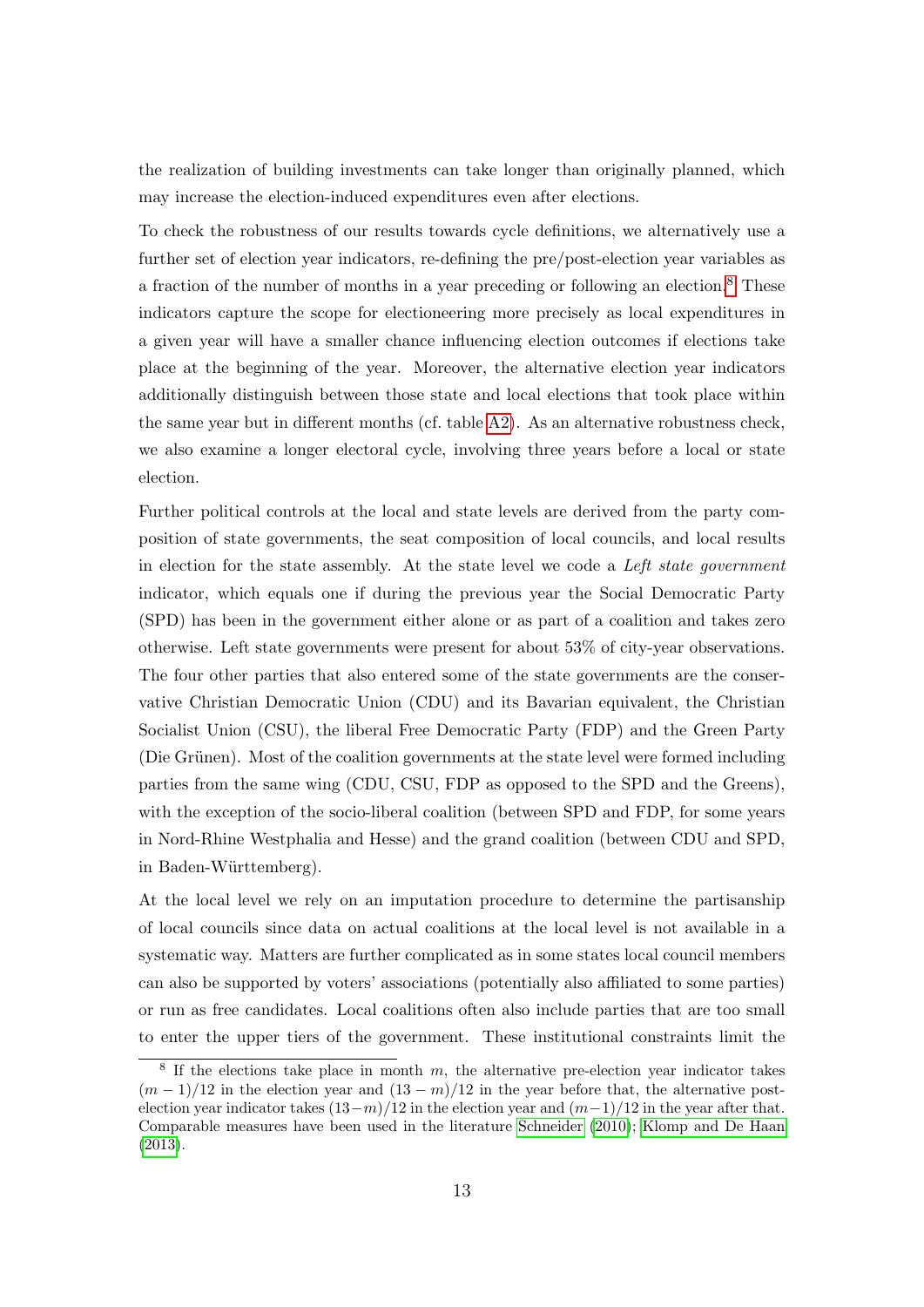reliability of partisanship measures at the municipal level. For our imputation procedure we focus on the party (or other political grouping) with the largest number of seats in the local council as it is most likely to be the one to decide on forming a local coalition government. We hence code the variable Left local government to take one if the SPD held the largest number of local seats as compared to all other parties and nonpartisan council members during the previous year.[9](#page-15-0) Data on the seat distribution across local parties comes from the Statistical Yearbooks of German Municipalities [\(Association of](#page-29-6) [German Cities, 1976-2008\)](#page-29-6).

In order to test for interactions between the ruling parties at the local and state levels, we additionally define the indicator variable of Partisanship alignment. Based on the state and local partisanship data, it indicates all cases when the party winning the most seats in a local council was also part of the state government during the previous year. In case of coalition governments at the state level, we consider the local council to be politically aligned with the state if either of the state government parties received a relative majority of local council seats. Using this definition, about 55% of city-year observations in our dataset refer to politically aligned local and state governments.

As a further determinant of political incentives, we also consider the strength of partisan competition at the local level measured by the margin of victory in previous state elections within the municipality  $(MOV\text{ in state electrons}).$  The margin of victory is defined as the difference between the vote shares achieved by the parties with the largest and the second largest number of votes.<sup>[10](#page-15-1)</sup> The electoral outcomes in past state elections may not only proxy for the strength of local competition by state politicians but can also capture the overall competitiveness of the local political environment. The use of past election data to code this variable restricts our sample as in some states detailed election data are available for shorter time periods only.<sup>[11](#page-15-2)</sup>

All regressions include the size of the local population (in 10,000 inhabitants, from the Statistical Yearbook of German Municipalities) in order to control for potential scale effects due to differential population growth. Constitutional reforms during the analyzed study period contributed to the shift in power between the local council and

<span id="page-15-0"></span><sup>9</sup> During our observation period, none of the other leftist parties managed to hold a relative majority of the local council seats.

<span id="page-15-1"></span> $10$  We focus on local outcomes of state elections rather than municipal council election results because of better data coverage and the more limited number of contestant parties which reduces aggregation problems.

<span id="page-15-2"></span><sup>&</sup>lt;sup>11</sup> Municipal-level data on results in state elections is available starting from 1981 for Baden-Württemberg, from 1984 for Hesse, from 1994 for Rhineland-Palatinate, from 1981 for the Saarland, and is not available for Schleswig-Holstein.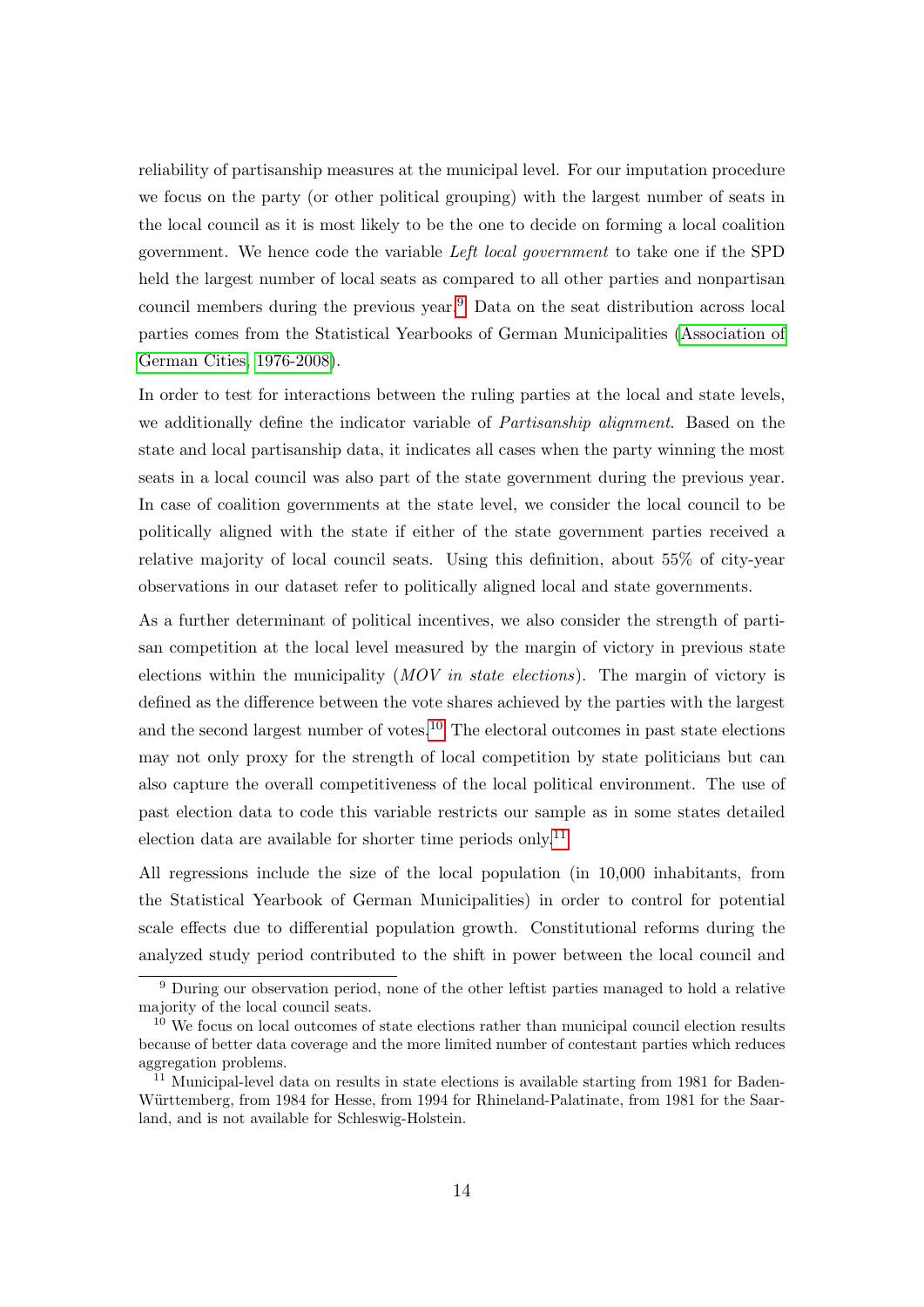the mayor and, thus, most likely affected budgetary outcomes. We control for this policy change in a rather rudimentary way, by including an indicator for the years following the introduction of direct mayoral elections. This electoral reform increased the relative power of local mayors to a different extent, depending on the previous state constitution.[12](#page-16-0) Since this indicator varies only little across time and states, it is likely to also capture other average time differences in outcomes at the state level, which are not directly related to this specific institutional detail. Hence, the indicator should not be given a causal interpretation.

In further robustness checks we control for more detailed economic outcomes at the state level in order to correct for biases due to local or state elections coinciding with statespecific economic shocks. For this purpose we include the lagged state GDP per capita and its growth rate and lagged unemployment rates at the state level.

### <span id="page-16-1"></span>3.3 Empirical Approach

#### 3.3.1 Baseline model

Due to differences in the timing of elections across states and across the various tiers of the federal government, we can disentangle the election year effects from common time effects capturing the federal election cycle and other common macroeconomic shocks. The empirical setup enables us thus to identify changes in local budgetary outcomes that were related to the timing of local and state elections.

As a baseline model, we estimate the following equation:

<span id="page-16-2"></span>
$$
Y_{it} = \beta LEL(\tau)_{it} + \delta SEL(\tau)_{it} + \gamma X_{it} + \lambda_i + \kappa_t + \epsilon_{it}
$$
\n(1)

where  $Y_{it}$  denotes the budgetary variable of municipality i in year t.  $LEL(\tau)_{it}$  and  $SEL(\tau)_{it}$  consist of two vectors of indicators for the timing of local and state elections, where the elements of the vector  $LEL(\tau) = [LEL(T-1), LEL(T), LEL(T+1)]$  take 1 if  $t = \tau$  (where t stands for the current year,  $\tau \in \{T-1, T, T+1\}$  and T is the election year) and 0 otherwise. SEL is determined in the same way.  $X_{it}$  is the vector of further controls (in the baseline, population size and an indicator for directly elected mayors),  $\lambda_i$ and  $\kappa_t$  are municipality and time fixed effects, and  $\epsilon_{it}$  is the error term. In the baseline

<span id="page-16-0"></span><sup>&</sup>lt;sup>12</sup> The constitutional reform at the state level that established the authority of a directly elected mayor became legally effective in 1952 in Bavaria, in 1953 in Baden-Württemberg, in 1993 in Hesse, in 1994 in the Saarland and Rhineland-Palatinate, in 1996 in Lower Saxony, in 1998 in Schleswig-Holstein and in 1999 in Nord Rhine-Westphalia [\(Burgi, 2010\)](#page-29-10).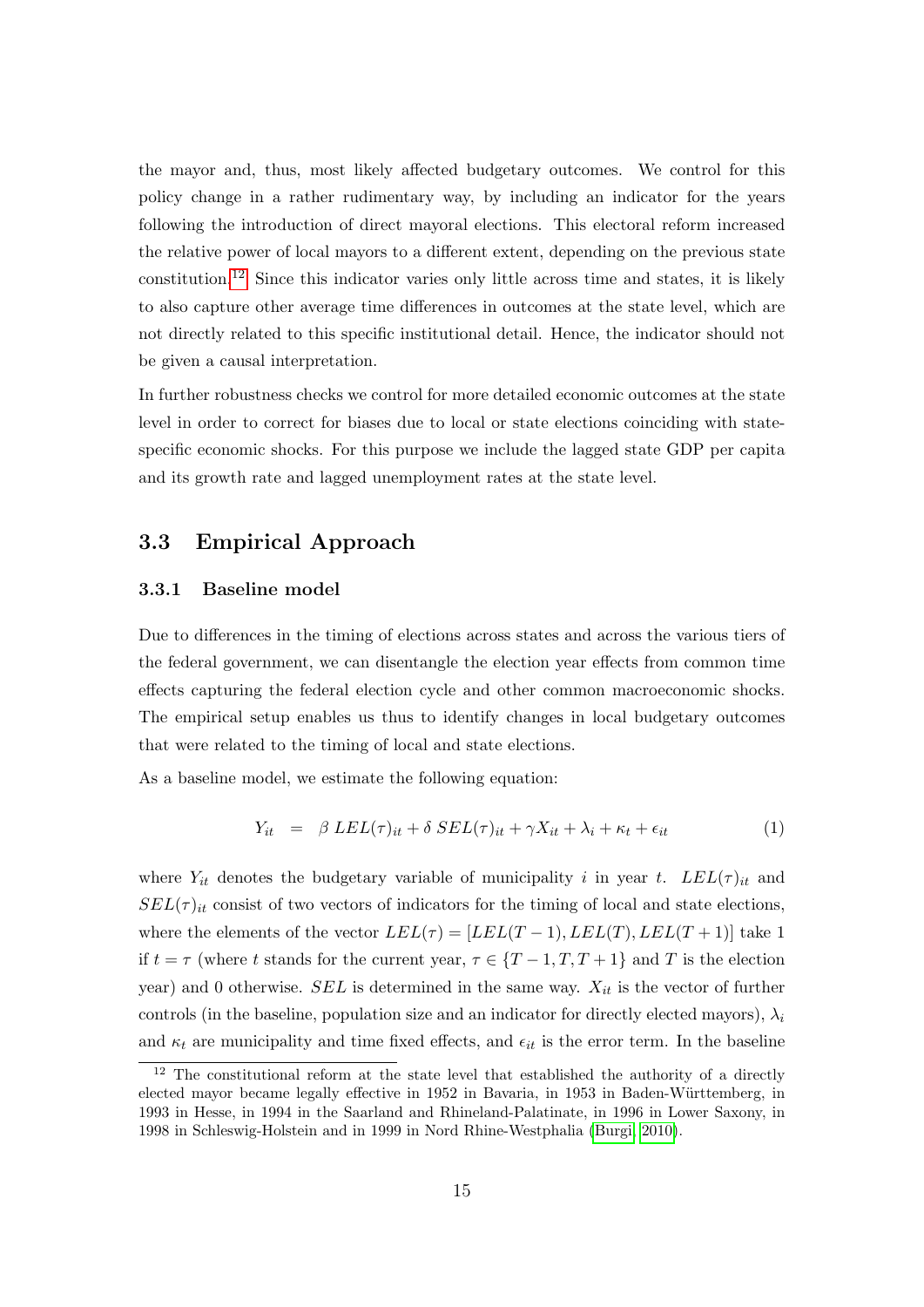we estimate panel data models that are purged of municipality fixed effects through a demeaning transformation. Municipality fixed effects control for time-invariant sources of heterogeneity across municipalities like institutional status and geographic location of the municipalities. The time fixed effects control for economic and political shocks common to all West-German cities as well as common changes in budgetary procedures over time. We cluster standard errors at municipality level to correct for the autocorrelation in budgetary variables.[13](#page-17-0)

Since we are interested in electoral cycles in multiple budgetary outcomes, our analysis faces the challenge of multiple variable testing that could lead to spuriously significant results, purely due to the number of considered outcomes. We deal with this concern in two ways. First, we excluded a whole range of budgetary items from the analysis from the beginning because of missing comparability over time, missing attributability to local or state governments, or their marginal relevance. We combine the remaining relevant information into as few variables as possible and use the first principal component of the tax rates, or use total building expenditures but not its sub-categories in our regressions. Second, we acknowledge that all budgetary variables are jointly determined within the same budgeting process and hence cannot be considered to be independent from each other. In statistical terms, we allow for a correlation between our six selected budgetary variables by estimating them jointly in a seemingly unrelated regression (SUR) model and base our estimates of significance of the specific coefficients on Bonferroni-adjusted p-values. The Bonferroni method adjusts the individual p-values by  $k$ , the number of concurrent tests being executed (in our baseline case,  $k = 6$ ) and results in  $p_i^B =$  $\min(kp_i, 1)$ . This method is relatively strict, yielding conservative p-values, and is very unlikely to overestimate the significance of an electoral cycle.

#### 3.3.2 Further specifications

In a second step, we test whether the magnitude of the electoral budget cycles changes under different political constellations. For this purpose we extend equation [\(1\)](#page-16-2) to include two types of interaction effects. First, we investigate whether the coincidence of elections at the two tiers of the government reinforced or mitigated the magnitude of budget cycles. Out of the 56 local elections in our sample, 9 fell within the same calendar year as the state elections, although only in one case did the timing of the two elections coincide fully (cf. table [A2\)](#page-34-0). By adding interaction terms between the post-election, election and pre-election years at the two tiers of government, we capture additional

<span id="page-17-0"></span><sup>&</sup>lt;sup>13</sup> Augmented Dickey-Fuller tests do not reject the null hypothesis of (trend) stationary panels.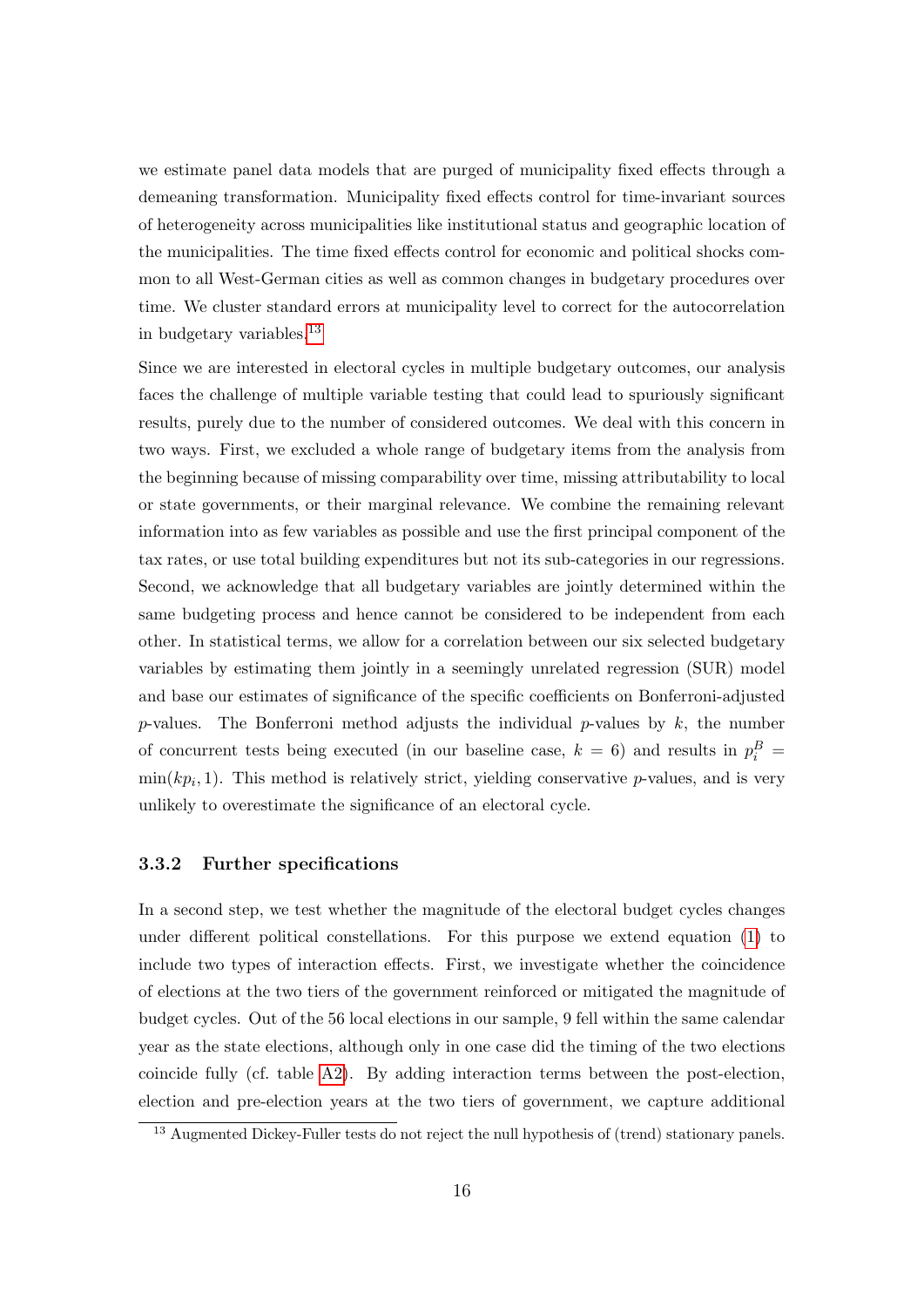differences in the amplitude of the cycles when the two election years coincide.

Furthermore, we introduce a set of interactions between our indicators for the timing of local and state elections and further political variables, one at a time. Among the political controls we include partisanship alignment between the state government and the major party in the local council, the strength of electoral competition measured by the margin of victory at state elections as well as partisanship at the state and local level.

In order to check the sensitivity of our baseline results to definitions of the election cycle, we re-estimate equation [\(1\)](#page-16-2) with alternatively defined election year indicators (see above). Additionally, we also show results for a longer electoral cycle that goes from  $t-3$  to t. Further robustness checks extend the set of controls to include state-level controls for the yearly economic cycle.

In our main empirical analysis we opted for the use of jointly estimated fixed effects models, where a full set of year fixed effects controls for common time patterns in the investigated variables and municipality level clustering deals with autocorrelation of the error terms. However, the autocorrelation of fiscal variables can also be introduced more directly into the models by including their first (or further) lagged values as explanatory variables. Since the observation period is relatively long  $(T = 33 \text{ years})$ , the endogeneity bias resulting from the inclusion of a lagged dependent variable would be relatively small (as it goes to  $1/T$ ). Nonetheless, we re-estimate these models by the method of general moments, (GMM, [Arellano and Bond, 1991\)](#page-29-12), using difference GMM with a correction for two-step estimation [\(Windmeijer, 2005\)](#page-31-9). We treat the lagged dependent variables as endogenous and further economic controls (population, directly elected mayor, lagged state unemployment rate, lagged state GDP and lagged state GDP growth rate) as predetermined. The preferred lag length of the lagged dependent and of the included instruments is selected by using diagnostic tests and tests for overidentification of the instruments.

#### 3.3.3 Endogeneity concerns

Our analysis treats the timing of state and local elections as plausibly exogenous to local budgetary decisions. By including a full set of year fixed effects, we control for all economic and political shocks that were common to all West German municipalities. Since state and local election dates are set by the states, they are also not subject to local manipulation and do not respond to local variation in economic conditions. However, we cannot exclude that local finances could be affected by state-specific economic shocks. If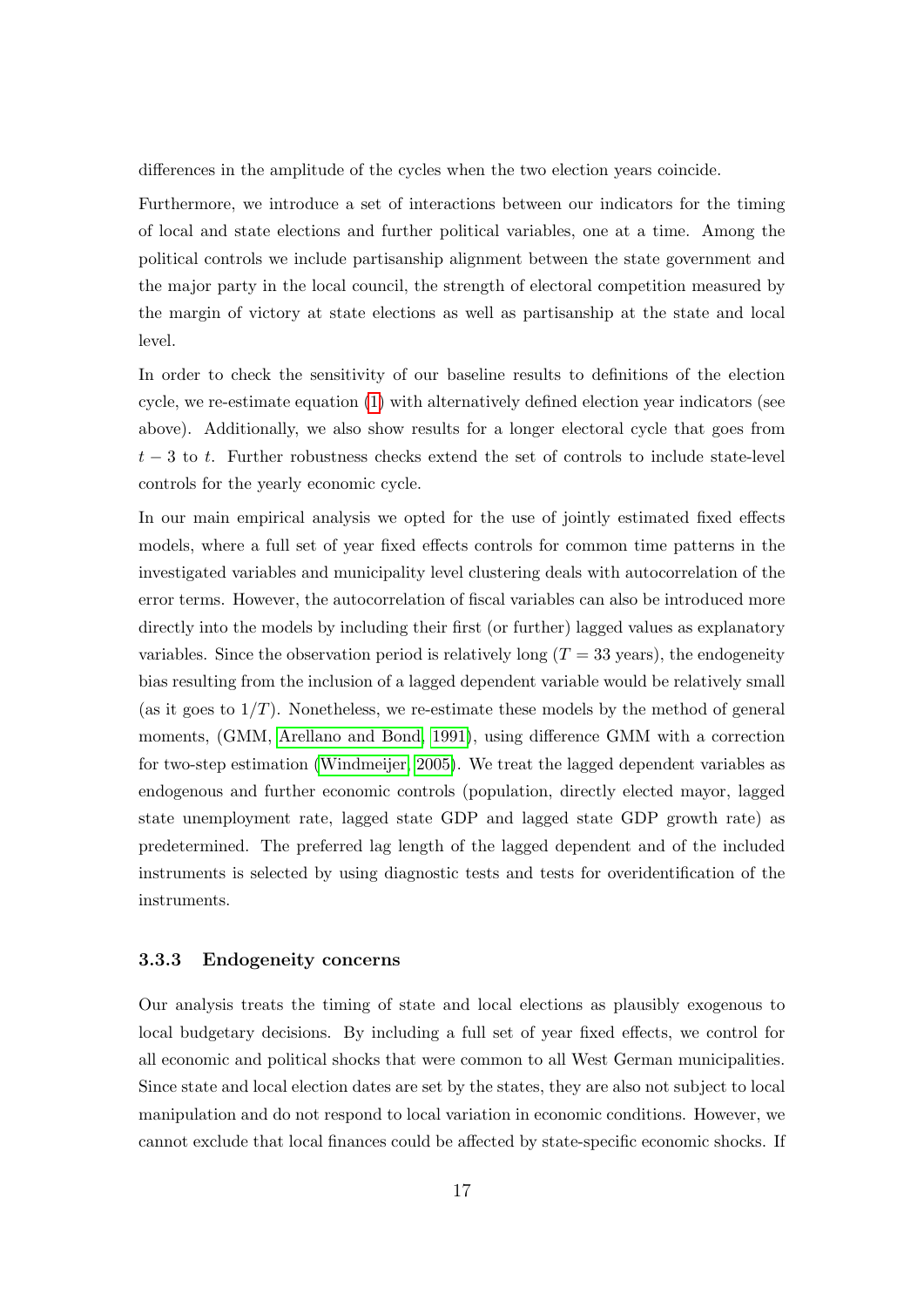states were to set local and state election dates systematically in response to such statespecific economic shocks, this would invalidate our identification strategy. If elections were systematically more likely to be held in years with a more favourable economic environment, this would result in a budget cycle in itself. We argue that the extent of this problem is contained in our specific case study and discuss the related issues.

First, we note that in Germany the timing of local and state elections generally follows a pre-defined schedule of four, five or six years, and the length of the electoral period did not generally coincide between the two tiers of the government (cf. table [A2\)](#page-34-0). The spacing of local and state elections is defined by each state's electoral laws and has been subject to only sporadic legislative changes. The length of the local electoral period changed in several states in the late 1970es (in Baden-W¨urttemberg, Hesse, Lower Saxony and North-Rhine Westphalia) as well as around 2000 (Hesse and Schleswig-Holstein). Following a national trend, the length of the electoral period for state elections increased in five out of the eight states around the middle or end of the 1990es and converged to the now common length of five years (cf. table [A1\)](#page-33-0). However, these electoral reforms had to be decided well in advance and hence it is very unlikely that the timing of future elections at either tier of the government was precisely driven by a state-specific economic cycle. Since some states have a larger freedom to set the election dates within the year, our alternative election indicators (see above) are potentially more affected by endogeneity concerns and are reported only in the robustness section  $4.3^{14}$  $4.3^{14}$  $4.3^{14}$  Moreover, we address the remaining issue of correlation between state-specific economic shocks and the timing of elections more explicitly in section [4.3](#page-25-0) by re-estimating our main models with controls for state-specific economic conditions in form of lagged values of real state GDP p.c., GDP growth rates and state unemployment rates.

A second issue arises because of early elections that follow government crises as their timing coincides with political and/or economic problems, which once again calls the exogenous timing of elections into question. In the case of local governments, we disregard the eventual presence of irregular elections caused by local government crises, and impute for each municipality the date of the state-scheduled regular local elections. The resulting measurement error in the local election year variables biases our estimates of the magnitude of the local political budget cycles downward. In the case of state elections, we deal with government crises more explicitly. As table [A2](#page-34-0) shows, during

<span id="page-19-0"></span><sup>&</sup>lt;sup>14</sup> Currently, the month of local elections is pre-determined in three out of eight states whereas the month can be somewhat more freely set in the remaining states; the month of state elections has mostly to lie within a 3-month bound around the end of the election period (cf. table [A1\)](#page-33-0). De facto, election months have stayed fixed within the year in half of the state-election series (cf. table [A2.](#page-34-0)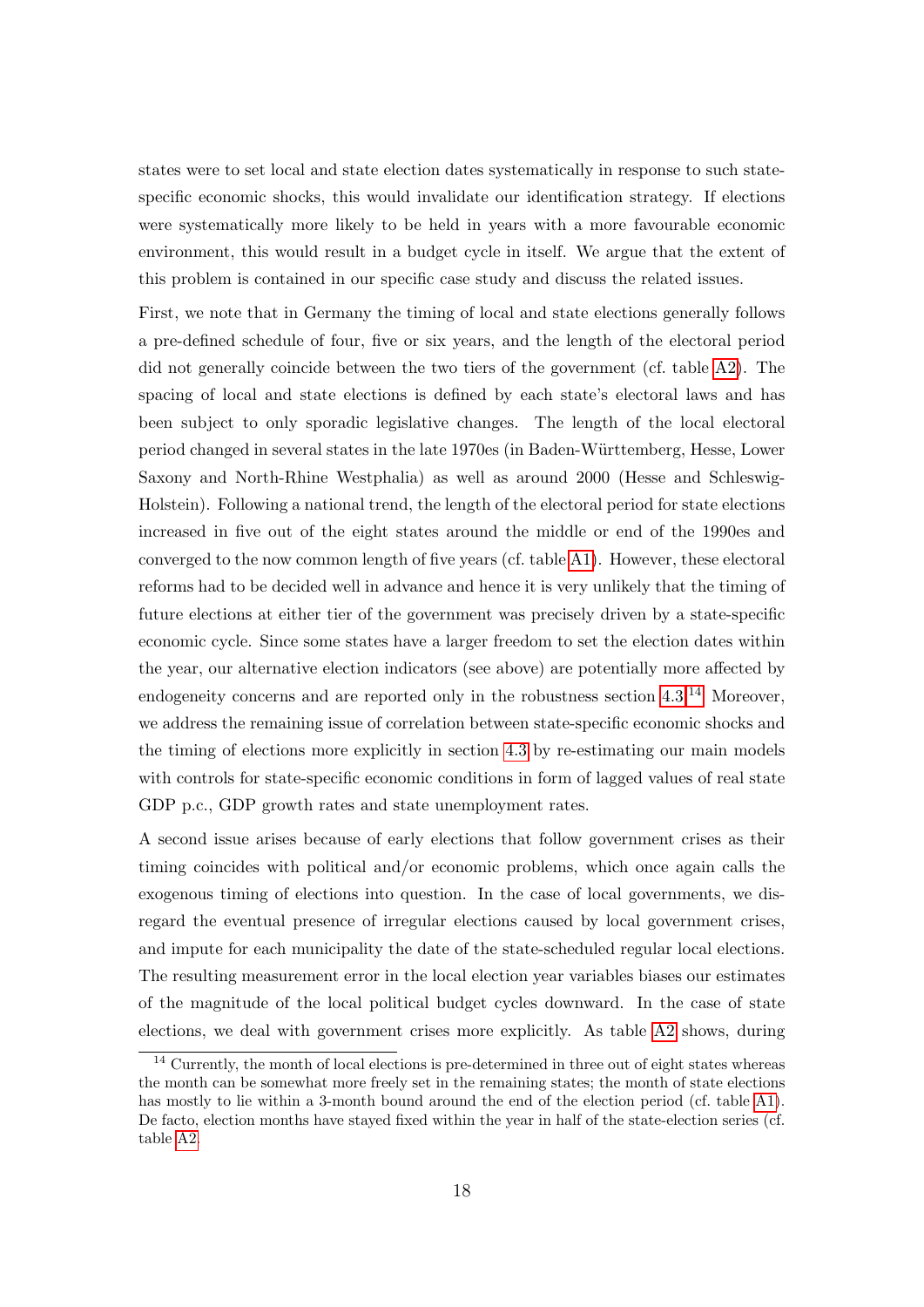the analyzed time period state government crises were relatively rare events: In two cases state elections had to be repeated because a government could not be formed: this happened in Hesse in 1982 and 1983 and in Schleswig-Holstein in 1987 and 1988. In Lower Saxony the government changed without elections in 1976 and 1977, after which elections were held in 1978. Since government crises naturally disrupt a normal election cycle, we exclude the 355 observations referring to these seven state-year pairs from the analysis altogether and do not use these elections for calculating pre- and post-election year indicators.

Third, we might be concerned that the timing of direct mayoral elections in the municipalities confounds our analysis. However, the dates for mayoral elections are generally not synchronized with local elections and are often determined by the municipalities directly (early elections) or depend on personal circumstances (mayors reaching the age limit or withdrawing prematurely). Since mayoral terms are in most states also longer than those of the local council, it is highly unlikely that both types of elections would have coincided consistently over time and hence mayoral elections should not systematically drive our electoral cycle effects. Not controlling for their timing will thus lead to a further attenuation bias in our measures of a political budget cycle. [Foremny](#page-30-5) [et al.](#page-30-5) [\(2014\)](#page-30-5) support this assertion by showing that in municipalities of Bavaria and Baden-Württemberg from 1992 to 2006, additionally controlling for the timing of mayoral elections does not change the magnitude of local council election effects on the total budget.[15](#page-20-0)

We also want to emphasize that controls for the political environment like partisanship. partisanship alignment or past margin of victory cannot be considered as exogenous as they are determined by former electoral outcomes and hence potentially reflect timevariant changes in electoral preferences. Keeping this in mind, the differential magnitude of electoral cycles under different types of partisan constellations still yields itself to a descriptive interpretation.

<span id="page-20-0"></span><sup>&</sup>lt;sup>15</sup> As compared to the study of [Foremny et al.](#page-30-5) [\(2014\)](#page-30-5), our sample additionally includes many cities that used to belong to other council constitutions than the two Southern states (especially cities belonging to the North German council constitution are numerous), which granted considerably smaller powers to the local mayors and among others, did not elect mayors directly (see also footnote [12\)](#page-16-0). Thus, in our sample the importance of mayoral elections should be relatively smaller as compared to their study.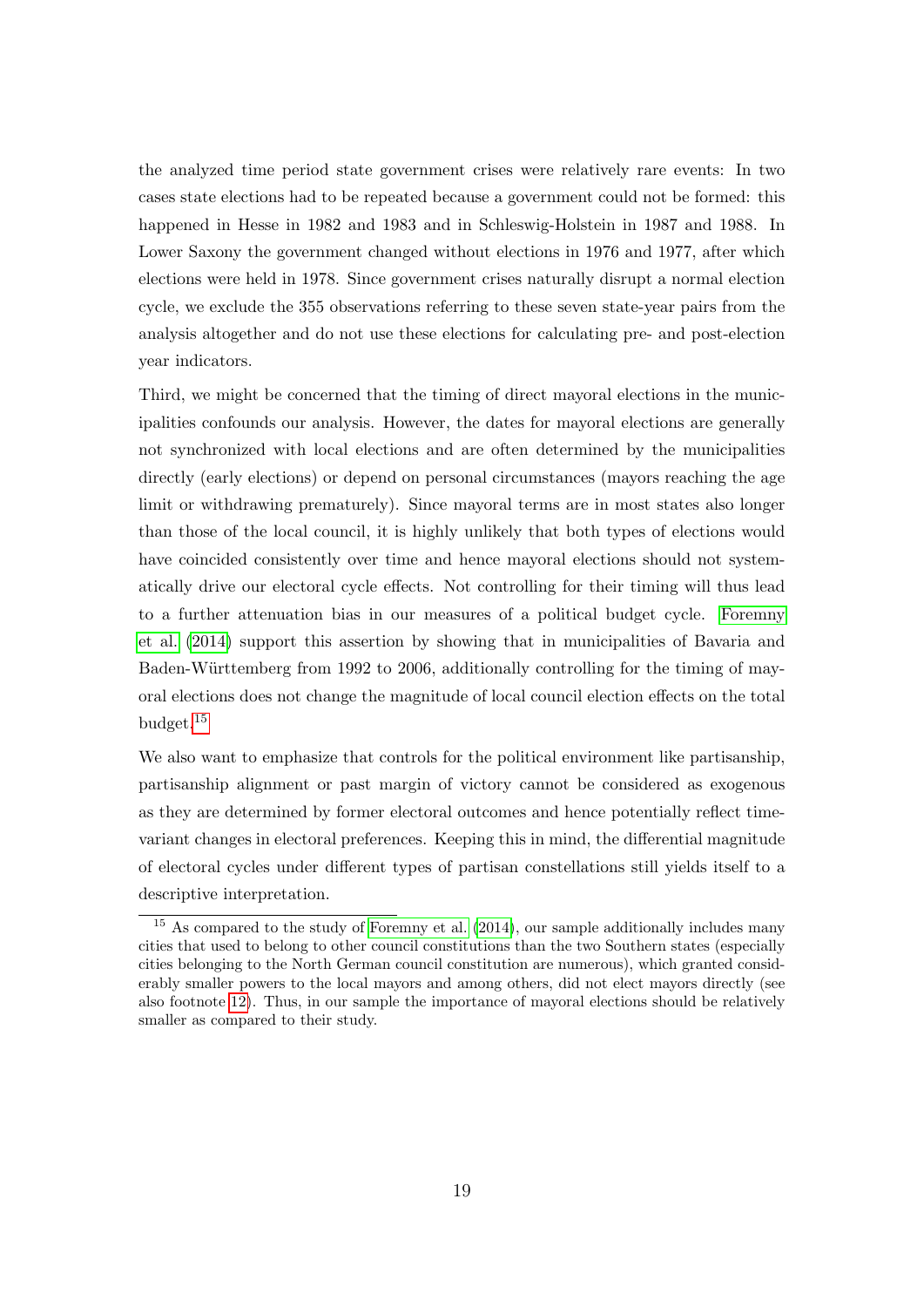## 4 Results

### 4.1 Baseline results

Table [2](#page-34-0) presents regression results based on equation [\(1\)](#page-16-2). The dependent variables measure local tax rates in column (1), current expenditures and revenues in columns (2-3), capital investments in building in column (4) and the size of intergovernmental grants in columns (5-6).

Tax rates appear to be lower by about 10% of a standard deviation in the year of local elections. Since average tax rates increased steadily over the analyzed time period (cf. figure [1\)](#page-32-0), this implies that local councils were reluctant to increase local taxes in the election phase. The post-election tax coefficient stays still negative after local elections but is statistically significantly lower than the election year effect: this shows that any tax increases introduced immediately after the elections do not fully compensate for the election year effect. These lower taxes go together with an overall decrease in the size of the current budget. Current revenues decrease thereby by somewhat more before elections than expenditures do, which also results in a lowering of the average current account surplus. Budget size stays lower in the aftermath of local elections as well, which may partly reflect a temporary disruption in the "business as usual" due to the necessary reformation of the local council but can also be induced by the still low tax revenues. This interpretation is supported by the changes observed around state elections that do not affect the local councils directly, only through their effects on the budget constraint. While local taxes are marginally lower in state election years, potentially reflecting an overall loosening of the budget constraint around state elections, both current expenditures and revenues increase in the year before state elections by about 4% of a standard deviation (or 14 Euros per capita in 1995 prices). Expenditures (though not revenues) stay higher in state election years as well and both expenditures and revenues go back to normal immediately after state elections.<sup>[16](#page-21-0)</sup>

Investment expenditures on buildings and construction increase by about 8% of a standard deviation before both types of elections. For local elections, this documents a considerable shift in budget composition (from current to investment expenditures) that is concentrated in the period preceding local elections. This increase in investment spending is accompanied by higher intergovernmental grants disbursed for investment

<span id="page-21-0"></span><sup>16</sup> Our results stay in contrast with the increase in local expenditures before local council elections in municipalities of Bavaria and Baden-W¨urttemberg, documented by [Foremny et al.](#page-30-5) [\(2014\)](#page-30-5). Since we only focus on larger cities, on more West-German states and a considerably longer time period, this difference can be due to sample differences along any of those dimensions.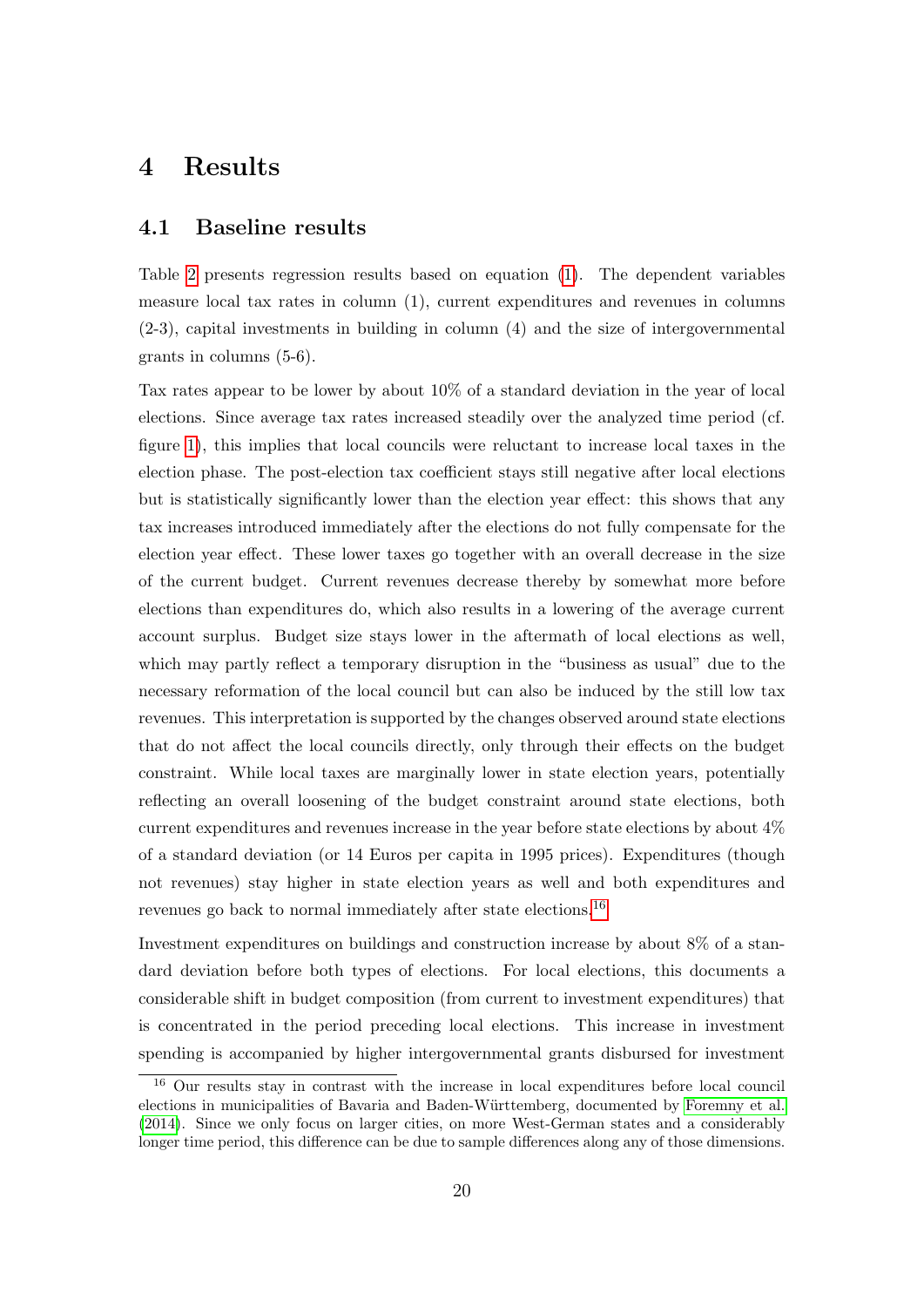purposes whereas administrative grants do not increase and potentially even decrease slightly before elections. Changes in the size of intergovernmental transfers both reflect changes in grant application behavior of the municipal councils as well as in granting behavior of the upper tiers of the government. The increase in investment grants after local elections can be explained by a time lag between grant application and disbursement as well as by follow-up costs of investment projects that were not entirely completed until elections. The increase in building investments before state elections is slightly differently timed as it is concentrated in the election and post-election years. The higher investment spending may be part of re-election campaign spending by the state incumbent that is channelled through local budgets, but it may also reflect an overall loosening of the local budget constraints before state elections. The results on intergovernmental grants support the first interpretation—only the disbursement of investment grants is higher in state election years, that of administrative grants is not—whereas the missing substitution between current and investment expenditures lends some support to the second. Among the controls, population is insignificant throughout, while the large and significant coefficients on the indicator for the institution of a directly elected mayor cannot be given any causal interpretation.

Overall, the results confirm the presence of election cycles in fiscal aggregates [\(Rogoff and](#page-31-0) [Sibert, 1988\)](#page-31-0). The budget items with the largest observed electoral cycles are local taxes that decrease and building investments that increase before elections. These changes are consistent with the observed decrease of current expenditures and revenues around local elections. Moreover, local governments seem to be more constrained in their choices around local elections than around state elections as there is no comparable reduction in current expenditures and revenues before state elections. The presence of such electoral budget cycles in Germany is in itself an interesting result as it contradicts the expectation that more experienced voters cannot be fooled by pre-election budget manipulation and hence there should be no budget cycles in mature democracies [\(Alt and Lassen, 2006;](#page-29-0) [Shi and Svensson, 2006;](#page-31-2) [Brender and Drazen, 2005\)](#page-29-2).

Table [3](#page-35-0) investigates further the role of election timing by setting a set of interaction terms for local and state elections that happen within the same year. When local and state elections broadly coincide, the electioneering interests of the local and state governments are more strongly aligned and could reinforce each other, which may lead to an increase in the amplitude of the local budget cycles. This is indeed what we find. Local taxes are somewhat less likely to be raised in an ordinary local election year, but this effect is more than six times larger in those election (and post-election) years where local and state elections coincide. The same is true for building investments, which increase by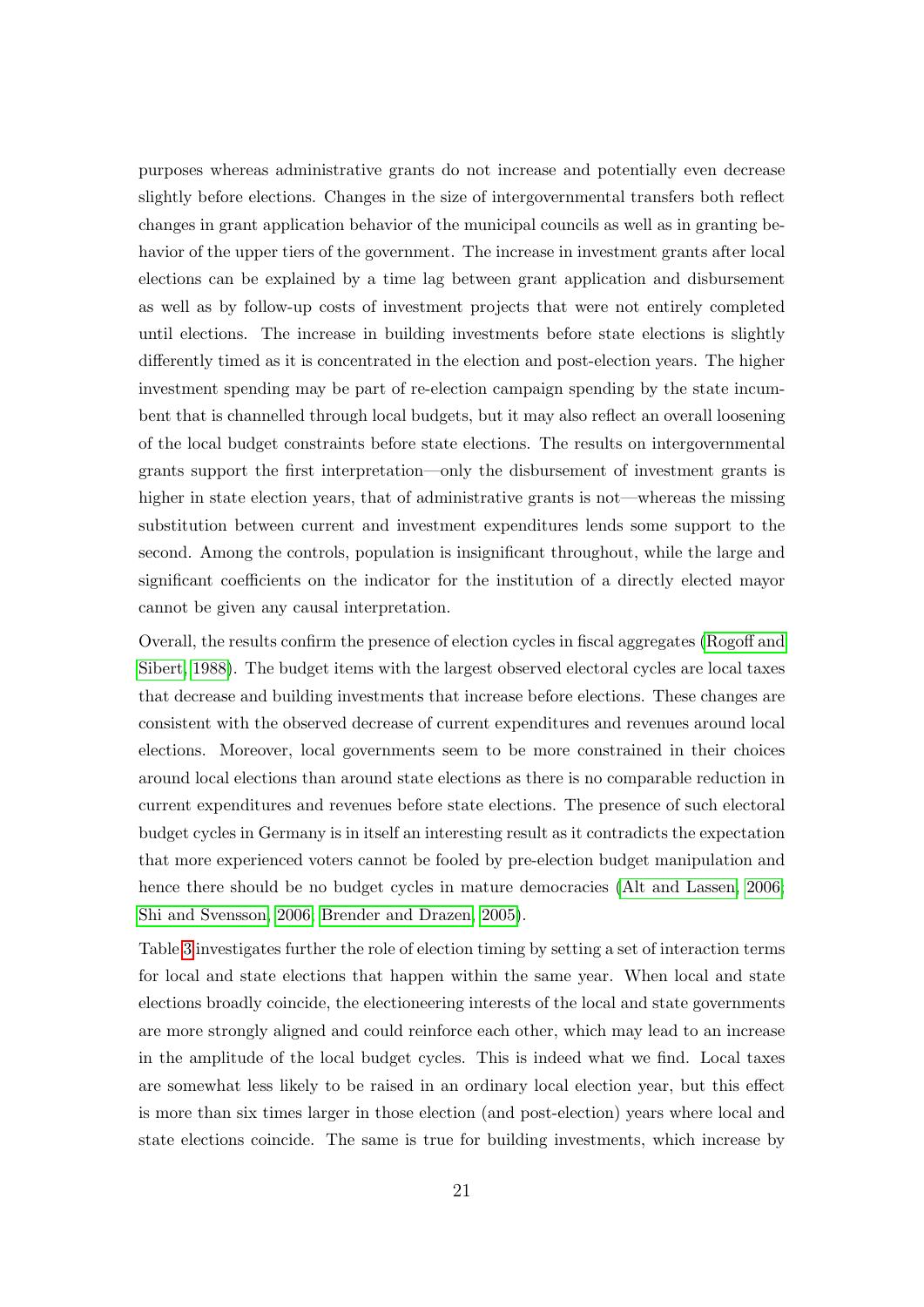considerably more around concurrent elections. Current revenues and expenditures are significantly higher in concurrent pre-election years. Moreover, for local elections that happen on their own, there is also a clearer shift from administrative to investment grants before the elections, which is on average masked by a countervailing effect of concurrent elections on administrative grants.

### 4.2 Political determinants of the budget cycles

Further results in tables [4](#page-36-0) to [7](#page-39-0) investigate how the amplitude of the budget cycles changes with local politics. While the presence of a local political budget cycle is interesting per se, its roots can be better understood by distinguishing between different political environments that may give rise to cycles to a different extent. However, partisan constellations or the strength of electoral competition at the local level are not exogenously given but also depend on the local socio-economic environment, past budgetary outcomes and the resulting electoral preferences. Thus, the following results are only of an indicative nature and do not allow for a strictly causal interpretation. Nonetheless, since the timing of the elections has a large random component in it, differences in cycles in different types of political environments still yield themselves to a descriptive interpretation.

Partisanship alignment between the local and state governments affects the magnitude of the political budget cycles (table [4\)](#page-36-0). While local elections lead to a decrease in current revenues and expenditures both in aligned and non-aligned municipalities, only politically aligned municipalities have statistically (and economically) significantly lower taxes around local elections. The magnitude of the electoral cycle in building investments is also significantly larger in aligned municipalities, both in local and state election years. Non-aligned municipalities receive significantly lower administrative grants in state election years so that a shift in the granting behavior from administrative to investment grants becomes more likely; the same does not hold for the politically aligned municipalities. Given these results, we cannot exclude the possibility of at least some differential support from the state governments to the electoral bids of the politically aligned municipal councils, which would allow these latter not to raise local taxes before local elections, increase building investments before both types of elections and reduce substitution between the two types of grants. As contrasting evidence, non-aligned municipalities receive higher investment grants after the local election year, however, even this apparently positive result could be due to slower grant disbursement to non-aligned councils.

Models including the margin of victory in past state elections show that political bud-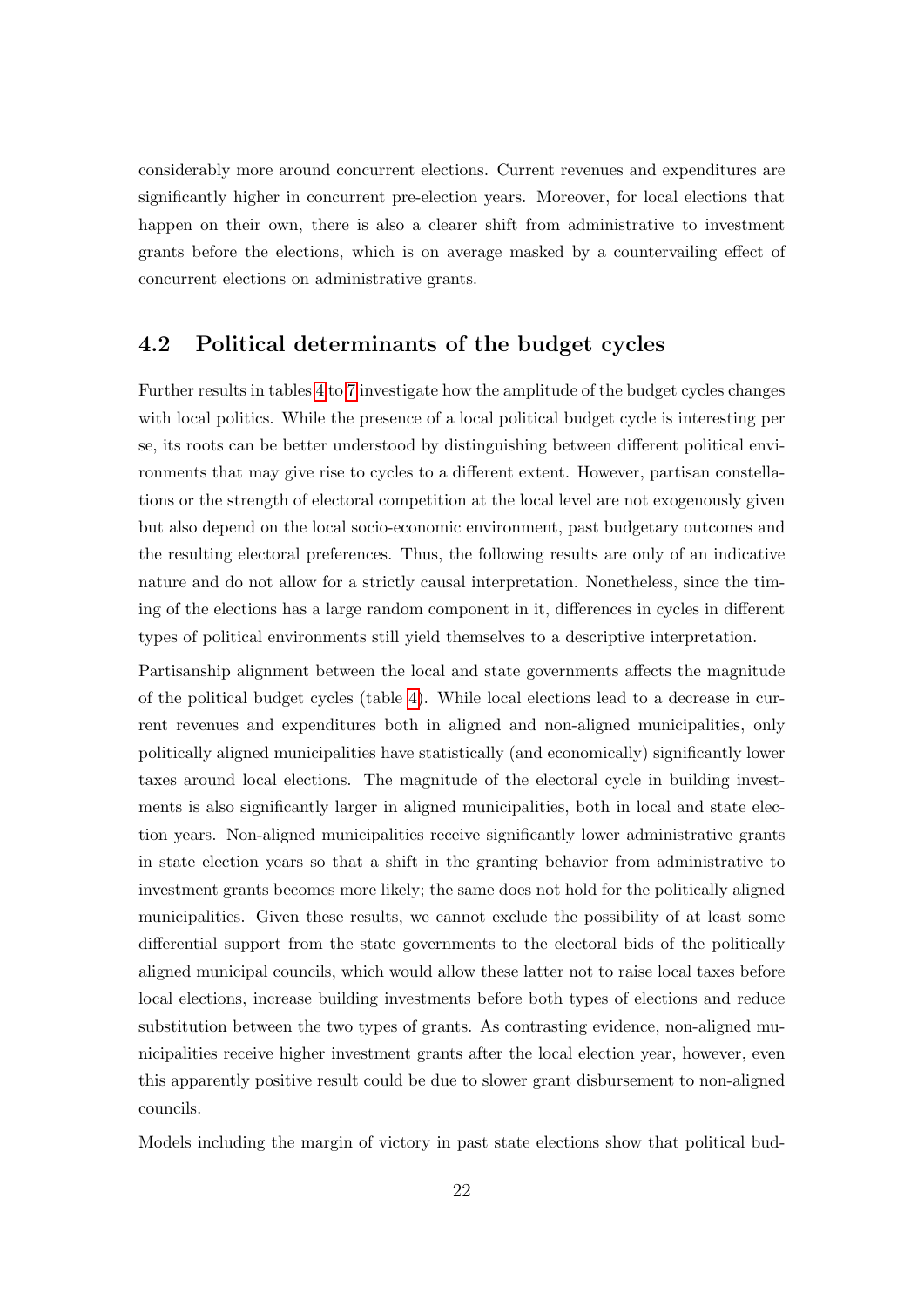get cycles also change with the strength of state electoral competition at the local level (table [5\)](#page-37-0). The baseline cycle coefficients give the amplitude of the cycle for municipalities with very close past state election results whereas the interaction terms show the changes in the cycle with increasing margins of victory and hence reductions in electoral competition. The cycle in local tax rates is strongest in electorally highly contested municipalities and gets mitigated as the electoral competition reduces. Before local elections, current expenditures are reduced by more in highly contested municipalities than in ones with lower electoral competition. These two sets of results are consistent with local councils being especially constrained by electoral competition in their tax setting behavior and reducing their current expenditures as a result. Interestingly, state election years yield a different pattern of taxes and current expenditures: in this case stronger electoral competition is related to lower taxes but at the same time to higher current expenditures.<sup>[17](#page-24-0)</sup> This is in line with a relaxation of the local budget constraint due to re-election incentives by the state governments as these try to provide more resources to highly contested municipalities, enabling them to both raise current expenditures and lower taxes around state elections. But even if so, there is no statistical evidence that flows of labelled grants are contributing to this phenomenon. We also do not see statistically significant differences between the building investment cycle in more or less contested municipalities.

Further two tables [\(6](#page-38-0) and [7\)](#page-39-0) show several differences between the average magnitudes of the electoral cycle under leftist state governments or under leftist local council majority. The results suggest that under state governments that include the left wing party there is somewhat less financial scope for pre-election manipulation. Under left-wing state governments local taxes are higher in the local pre-election year and may even increase before state elections, the current revenue reductions around local elections are larger, and the revenue increases around state elections are smaller. The shift from administrative to investment grants around state elections is also only present under left state governments. By contrast, for current expenditures and building investments no very strong differences appear. Local councils with a left party majority are less subject to a loosening of the budget constraint before state elections: they are less likely not to increase local taxes before state elections and spend less on building investments in state (but similarly also in local) pre-election years. These partisan differences in the electoral cycles are not necessarily due to different partisan preferences between left and right governments but may also reflect different economic and fiscal constraints under which left and right governments operate.

<span id="page-24-0"></span><sup>&</sup>lt;sup>17</sup> Coefficients on revenues are smaller and are not significant in state election years.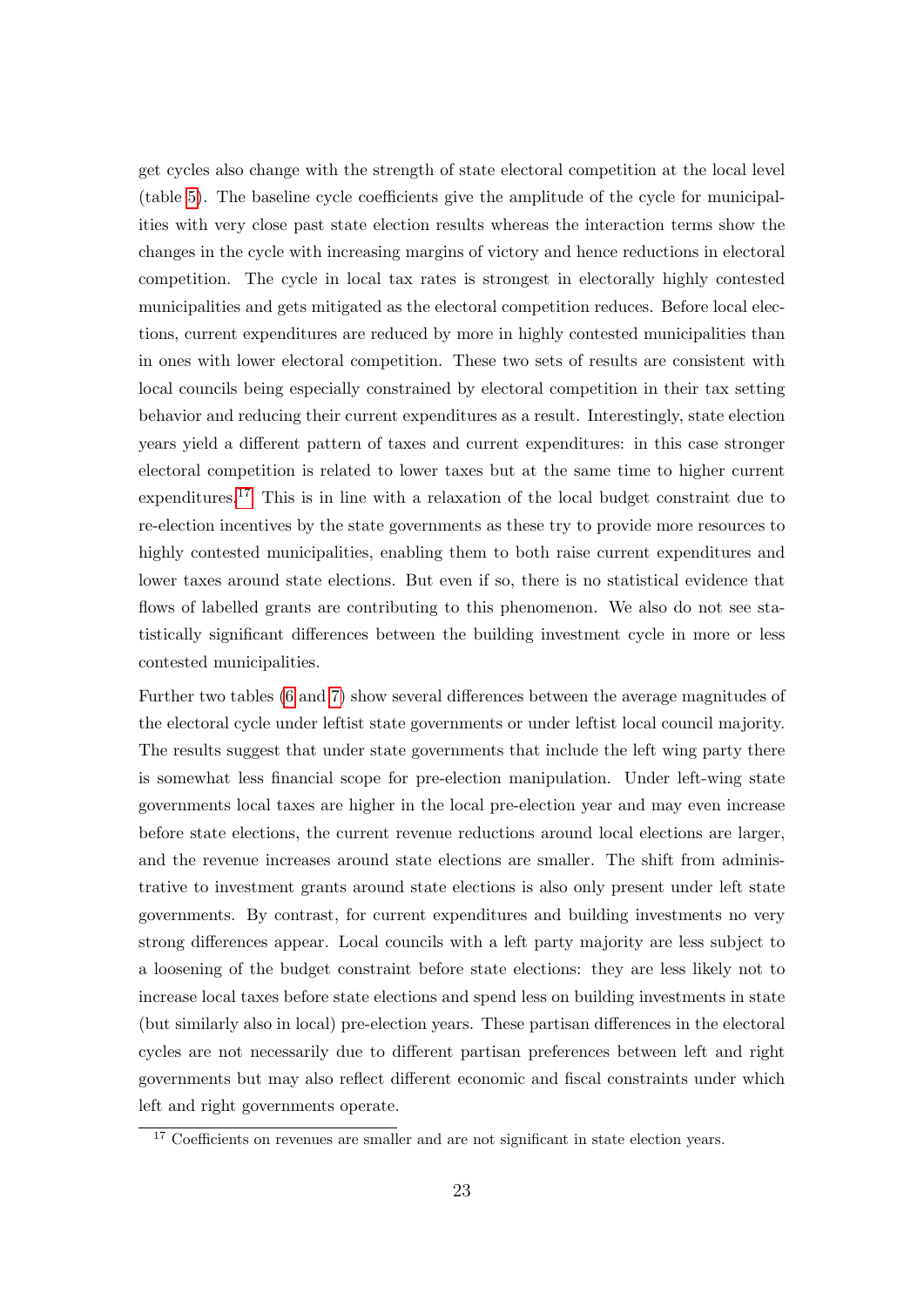Our empirical setup does not allow us to attribute the cycle exclusively to one of the above considered political factors, especially since electoral outcomes cannot be considered exogenous. Most likely, there are further interactions between electoral contest, partisan alignment between the tiers, partisanship and election timing at the two tiers of the government, which cannot be fully captured in this modelling framework. The results document however that on average political considerations plausibly contribute to variations in the extent of electoral budget manipulation.

### <span id="page-25-0"></span>4.3 Robustness and further results

In order to better control for the timing of elections within the year, table [8](#page-40-0) replicates the baseline results from table [2](#page-34-0) using an alternative measure of the election indicators. These indicators substitute the local and state election year indicators with the share of months of the year that fell before or after the given election (cf. footnote [8\)](#page-14-0). The results of table [8](#page-40-0) fully confirm the baseline estimates. While coefficients on the election years increase due to the difference in scaling, the results are almost identical both for pre-election manipulation of budget size and budget structure. Additional results from the complementary appendix show that partisan alignment between the two tiers of government leads to larger reductions in local tax rates and larger building expenditures before local elections; non-aligned municipalities also seem to experience a shift from administrative towards investment grants after state elections whereas aligned municipalities do not (table [A3\)](#page-35-0). Larger political competition leads to stronger decreases in revenues before and to stronger decreases in expenditures after local elections whereas the local tax coefficients become insignificant around state elections (table [A4\)](#page-36-0). Despite of this last finding, the results broadly confirm the results of table [4.](#page-36-0)

A further robustness check of the way election timing is measured in the empirical model involves specifications that include indicators for a cycle up to three years before elections (table [9\)](#page-41-0). The excluded baseline category comprises the post-election years in states with electoral cycles of five or six years. The results from this longer cycle specification also broadly confirm our findings at the baseline (table [2\)](#page-34-0). Local taxes are relatively lower in local election years but also in state election years (when compared to all other coefficients of the longer cycle). Current revenues and expenditures are relatively higher before state elections whereas building investments and investment grants are higher in local and state election years. For administrative grants the gradient is much less clear-cut, confirming our previous mainly insignificant results.

In order to address the concern that election timing may be correlated with state-specific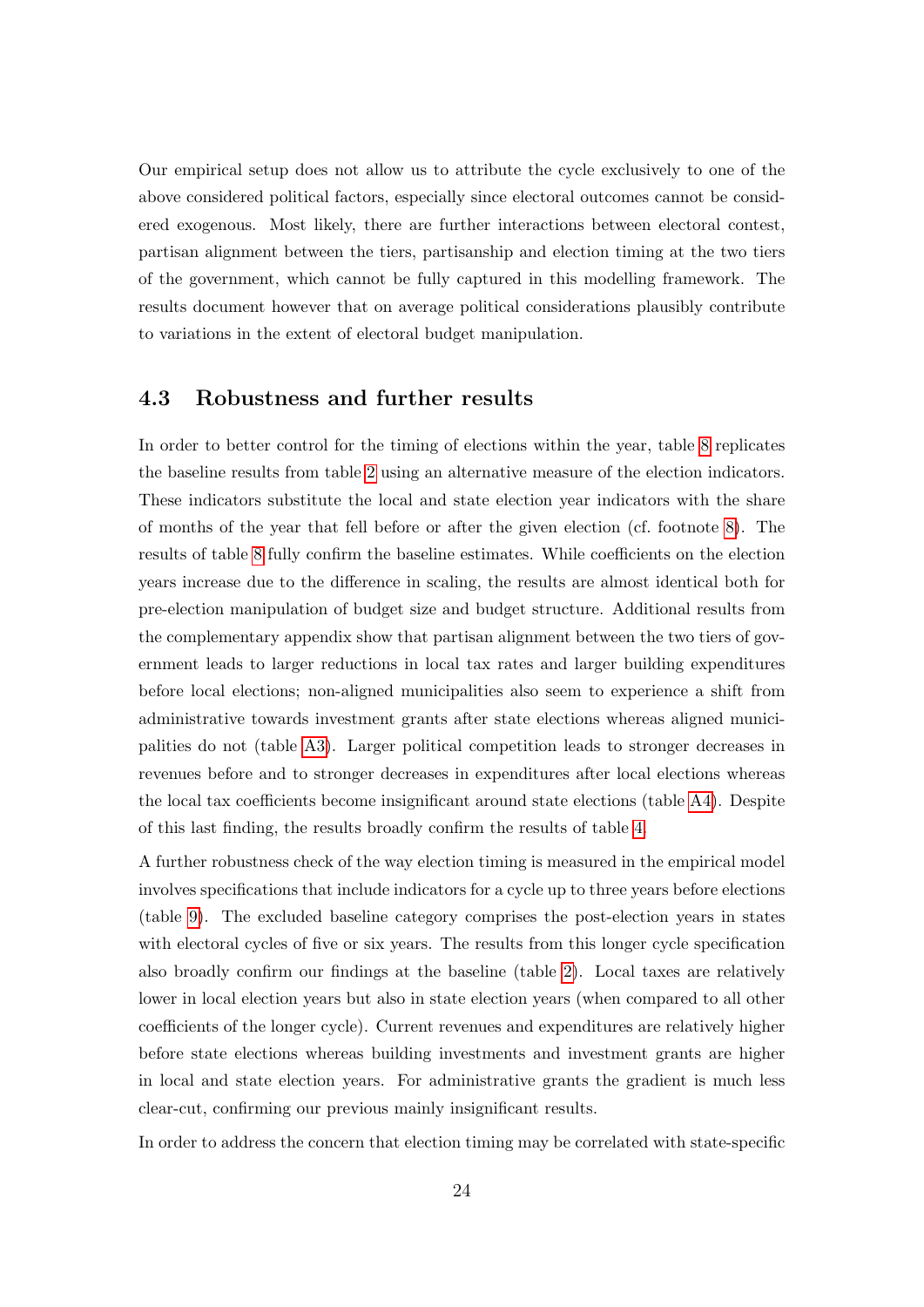economic shocks that could be driving our cycle results, table [10](#page-42-0) extends the baseline model to include lagged state economic controls. The results show that the local fiscal outcomes are strongly correlated with state economic controls in the previous year. More importantly, most of our baseline findings are not sensitive to the inclusion of these additional controls, suggesting that the observed budget cycles indeed arise because of political incentives, not because of state-specific economic shocks. As with the previous robustness checks, the results on the main political interactions seem to be more sensitive to specification changes: while they can be confirmed in their spirit, they mostly show reduced significance (tables [A5](#page-37-0) and [A6\)](#page-38-0).

While all previous results considered local tax rates jointly, table [11](#page-43-0) repeats the baseline results (from table [2\)](#page-34-0) for the three separate tax multipliers. Theoretically, we expect the business tax to be more strongly affected by inter-jurisdictional competition than the property taxes (as capital is more mobile than home or agricultural land ownership). Indeed, the business tax multipliers turn out to be the most sensitive to local election timing, being about 13% of a standard deviation lower in local election years. They are followed by taxes on local non-agricultural property (with -7%) and taxes on local agricultural property (with -4%). By contrast, state election years see a comparable (and less sizeable) reduction in all three tax multipliers. The detailed results also show that it is higher business taxes in pre-election years that drive the positive combined tax coefficient for those years. Nonetheless, with 3% of a standard deviation, the increase in the business tax multiplier in local pre-election years is still considerably smaller than the subsequent tax reduction in the local election year. The last specification in the table measures changes in the trend of tax increases and hence the estimated coefficients roughly correspond to the difference between the coefficients of column (1). The results confirm the presence of smaller tax increases in local and state election years and also show that although taxes are still relatively lower in a local post-election year (column 1), these years already experience minor tax increases. The positive pre-election year coefficients disappear in this specification.

Finally, we check for the robustness of our overall results to the selected estimation technique. Table [12](#page-44-0) re-estimates our baseline models extended by state-level economic controls (reported in table [10\)](#page-42-0) using difference GMM estimators, with two to three lags of the dependent variable as further controls.[18](#page-26-0) Coefficients on the lagged dependent show that local taxes are the most, investment grants the least autocorrelated. As compared to the baseline results, GMM estimates show some minor changes in the timing of the

<span id="page-26-0"></span><sup>18</sup> Further GMM estimates on partisanship alignment and electoral competition can be found in tables [A7](#page-39-0) and [A8.](#page-40-0)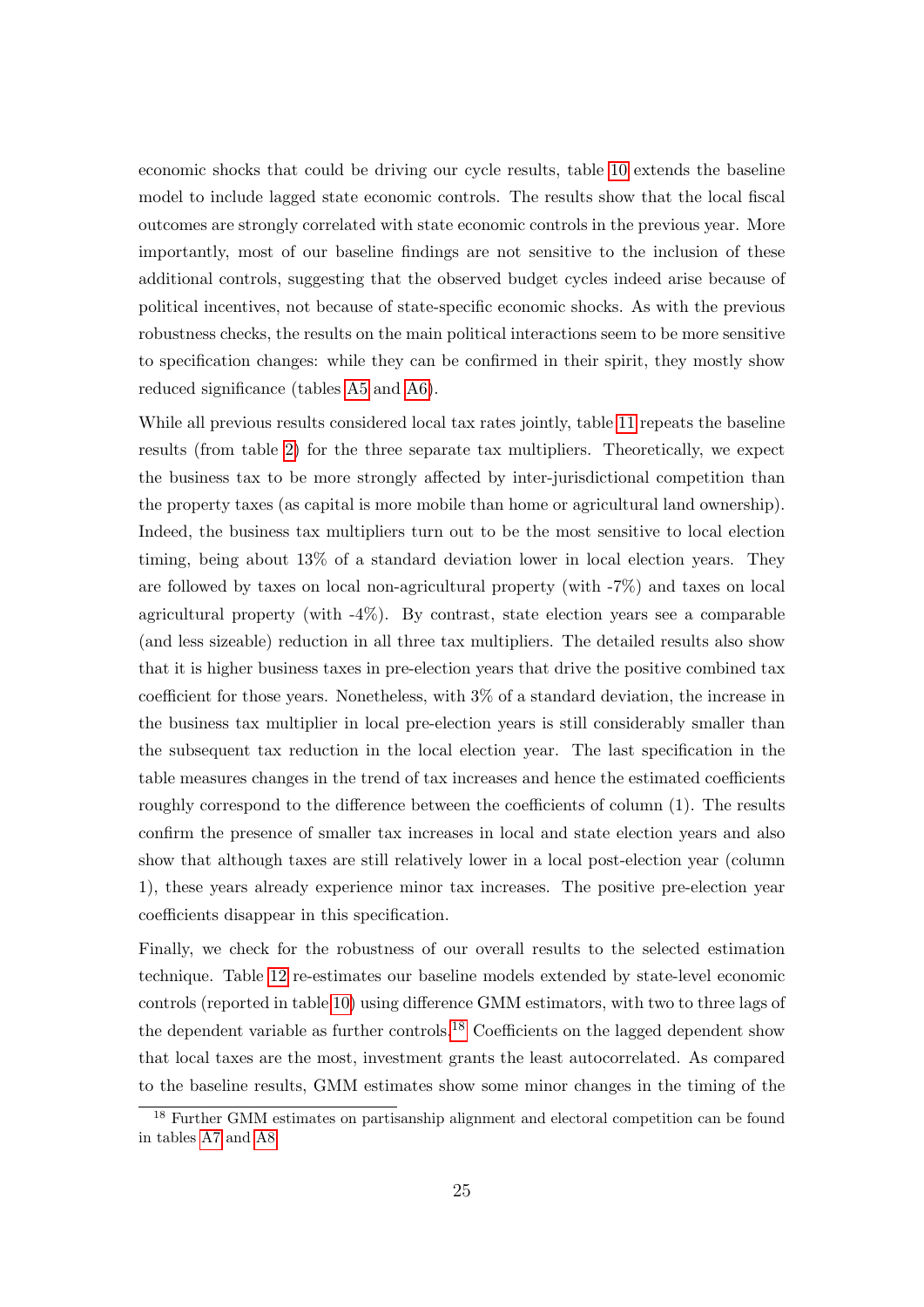election effects but corroborate the overall findings. The only major difference between the two sets of results is that unlike in the SUR models, GMM estimates show decreases in current revenues not only in years with local elections but also in state election and post-election years. Nevertheless, for the pre-election years the results still confirm our previous interpretation of potential differences in the budget constraint: revenues are increasing somewhat before state and decreasing more strongly before local elections.

## 5 Conclusion

This paper documented the presence of political budget cycles in 604 West German cities over 33 years. The main innovation of the analysis was to identify local budget cycles that are affected by elections at two different tiers of the federal government, which was possible due to the idiosyncratic timing of state and local elections across German states. From a theoretical perspective, incumbents at both tiers of the government have an incentive to influence voters immediately before elections. Thereby, fiscal decisions of local councils would be reflected in local budgets directly whereas funding decisions by the state governments would exert a more indirect influence. Indeed, the results show that the closeness of both local and state elections affects local budgets considerably, but it does so in a non-symmetric way.

The study considered the evolution of locally set tax rates, total current expenditures and revenues, expenditures on building investment and two forms of intergovernmental grants (for administrative and investment purposes). The analysis mainly relied on jointly estimated models with municipality and time fixed effects and indicators for the two election cycles. The empirical results showed the most pronounced cycles in local tax setting (tax rates are less likely to be increased before elections), but also in building investments and the related investment grants, all of which changed by about 8-10% of a standard deviation around election years. This contradicts the notion that political budget cycles should vanish in countries with more mature democracies and more experienced voters.

Interestingly, elections at the two tiers of the government also had some differential effects on local budgetary outcomes. State elections were related to an overall increase in current expenditures and potentially even revenues (despite of the non-increasing local taxes). By contrast, local elections involved not only decreasing taxes but also lower current expenditures and revenues as well as a shift from administrative towards investment grants. The two sets of results are supportive of the idea of a harder local budget con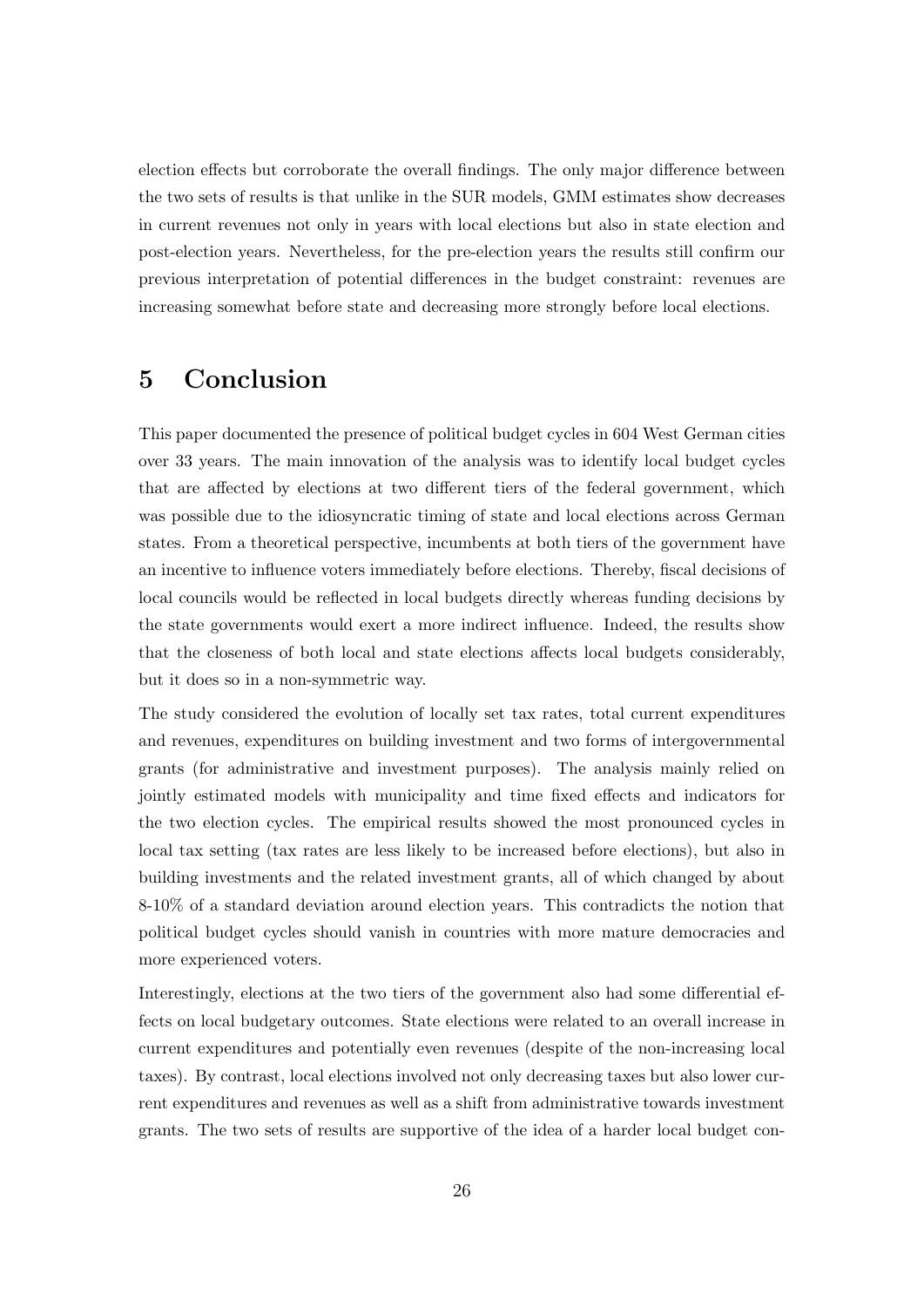straint before local than before state elections. Further descriptive results documented somewhat larger political budget cycles both in municipalities that had a council which was politically aligned with the state government as well as in politically more contested municipalities. They thus offered suggestive evidence that political budget cycles vary with the strength of the electoral competition as well as with the political alignment of multi-tiered governments.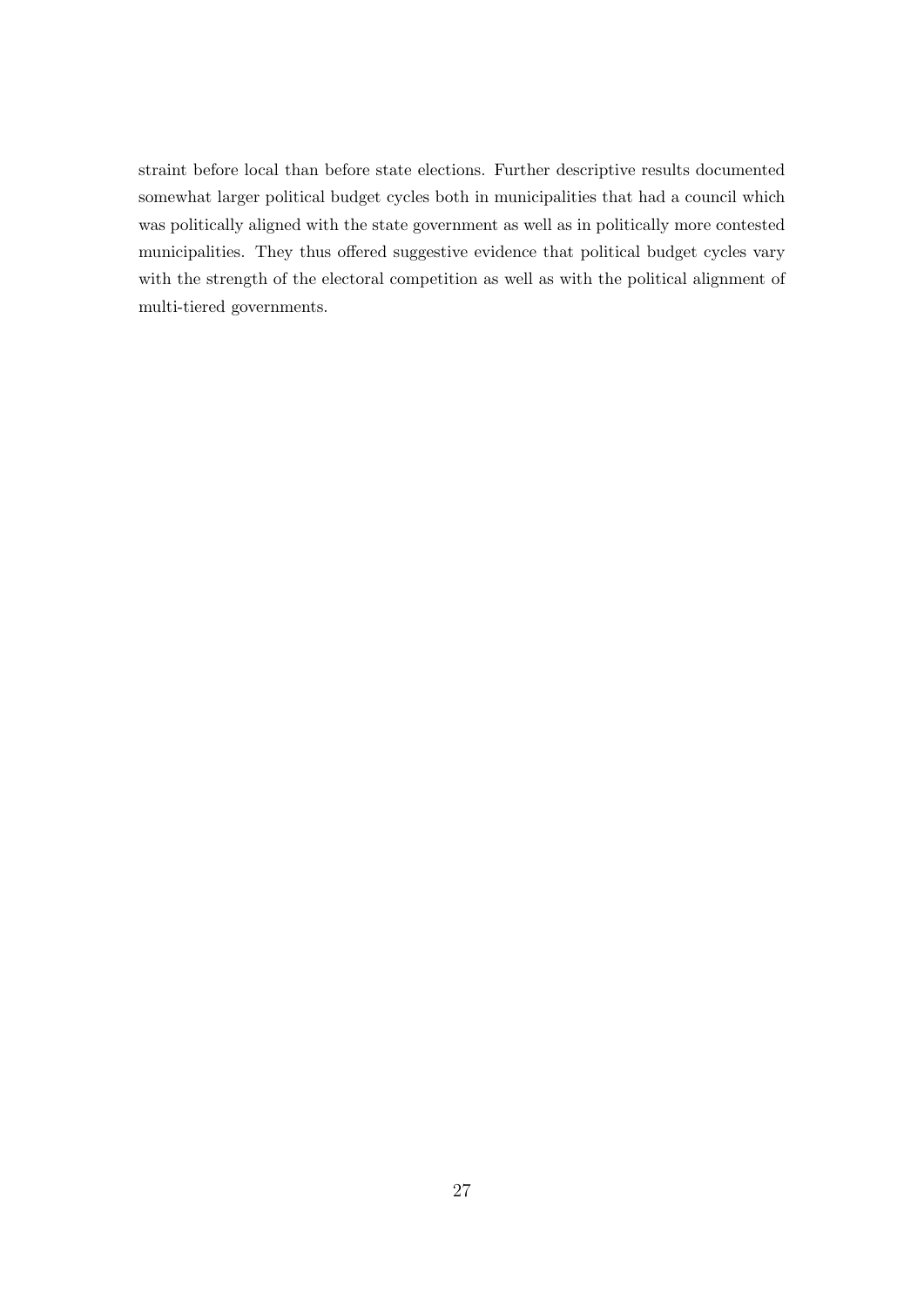## References

- <span id="page-29-5"></span>Aidt, T. S. and Shvets, J. (2012). Distributive politics and electoral incentives: Evidence from seven us state legislatures. American Economic Journal: Economic Policy 4(3), 1–29.
- <span id="page-29-1"></span>Aidt, T. S., Veiga, F. J. and Veiga, L. G. (2011). Election results and opportunistic policies: A new test of the rational political business cycle model. Public Choice 148(1–2), 21–44.
- <span id="page-29-9"></span>Akhmedov, A. and Zhuravskaya, E. (2004). Opportunistic political cycles: Test in a young democracy setting. The Quarterly Journal of Economics 119(4), 1301–1338.
- <span id="page-29-7"></span>Alesina, A. and Roubini, N. (1992). Political cycles in OECD economies. Review of Economic Studies 59(4), 663–688.
- <span id="page-29-0"></span>Alt, J. E. and Lassen, D. D. (2006). Fiscal transparency, political parties, and debt in oecd countries. European Economic Review 50(6), 1403 – 1439.
- <span id="page-29-12"></span>Arellano, M. and Bond, S. (1991). Some tests of specification for panel data: Monte Carlo evidence and an application to employment equations. Review of Economic Studies 58(2), 277–297.
- <span id="page-29-6"></span>Association of German Cities (1976-2008). Statistisches Jahrbuch Deutscher Gemeinden, Jahrgang 62-95. Köln, Deutscher Städtetag.
- <span id="page-29-8"></span>Baleiras, R. N. and da Silva Costa, J. (2004). To be or not to be in office again: An empirical test of a local political business cycle rationale. European Journal of Political Economy 20(3), 655–671.
- <span id="page-29-3"></span>Berger, H. and Woitek, U. (1997). Searching for political business cycles in Germany. Public Choice 91(2), 179–197.
- <span id="page-29-4"></span>Brender, A. (2003). The effect of fiscal performance on local government election results in Israel: 1989-1998. Journal of Public Economics 87(9-10), 2187–2205.
- <span id="page-29-2"></span>Brender, A. and Drazen, A. (2005). Political budget cycles in new versus established democracies. Journal of Monetary Economics 52(7), 1271–1295.
- <span id="page-29-10"></span>Burgi, M. (2010). Kommunalrecht. Munich, Verlag C.H. Beck, 3 ed.
- <span id="page-29-11"></span>Deutscher Städtetag (2014). Association of German Cities. [http://www.staedtetag.](http://www.staedtetag.de/englisch/index.html) [de/englisch/index.html](http://www.staedtetag.de/englisch/index.html).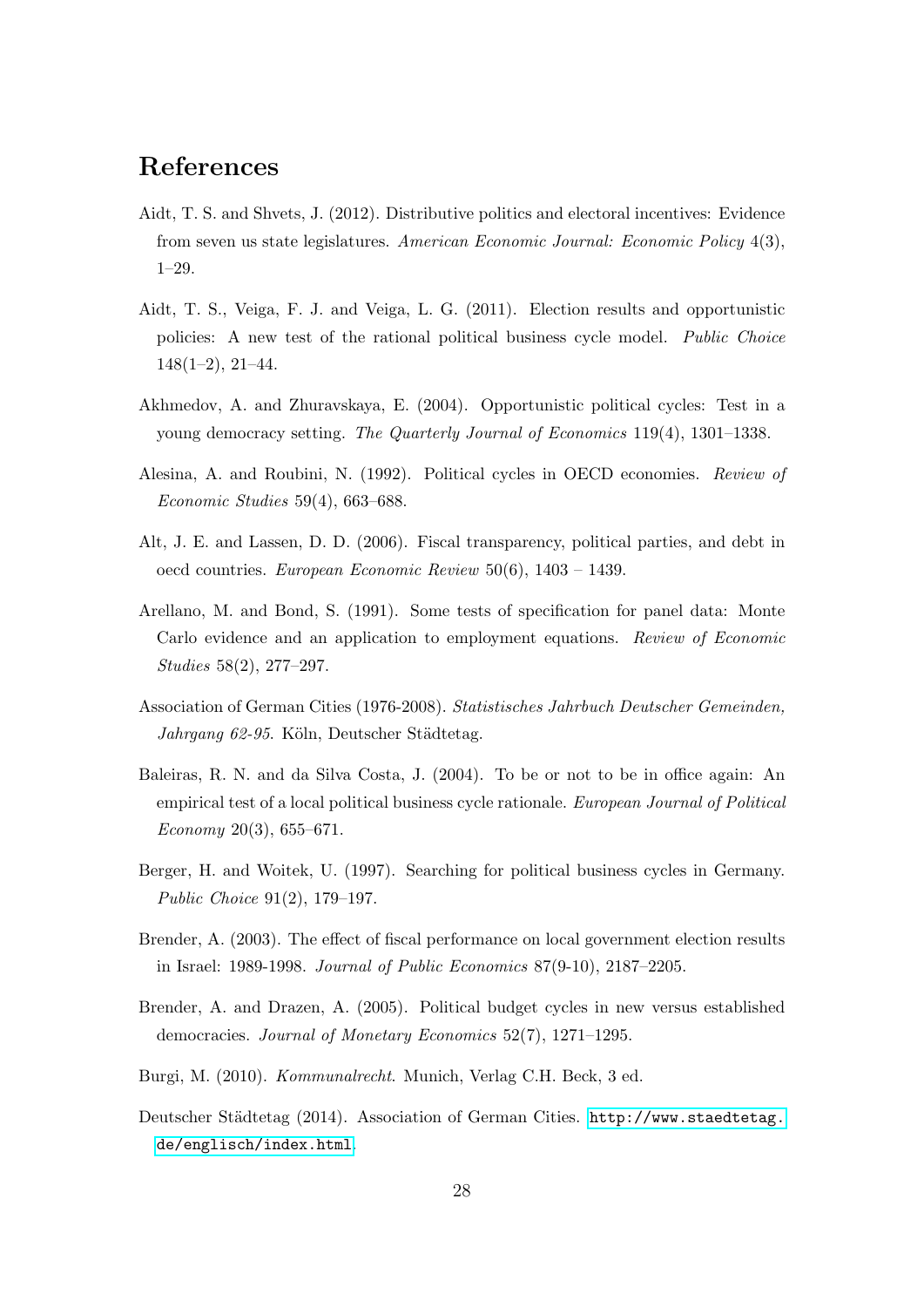- <span id="page-30-9"></span>Drazen, A. and Eslava, M. (2005). Electoral manipulation via expenditure composition: Theory and evidence. Working Paper 11085, National Bureau of Economic Research, Cambridge, Massachusetts.
- <span id="page-30-0"></span>Drazen, A. and Eslava, M. (2006). Pork barrel cycles. NBER Working Papers 12190, National Bureau of Economic Research, Inc, Cambridge, Massachusetts.
- <span id="page-30-1"></span>Drazen, A. and Eslava, M. (2010). Electoral manipulation via voter-friendly spending: Theory and evidence. Journal of Development Economics 92(1), 39–52.
- <span id="page-30-5"></span>Foremny, D., Freier, R., Moessinger, M.-D. and Yeter, M. (2014). Overlapping political budget cycles in the legislative and the executive. Working paper, Deutsches Institut für Wirtschaftsforschung, Berlin.
- <span id="page-30-4"></span>Foremny, D. and Riedel, N. (2012). Business taxes and the electoral cycle. Working paper 3729, CESifo, Munich.
- <span id="page-30-10"></span>Furdas, M. and Kis-Katos, K. (2010). Does partisanship affect local fiscal policies? A regression discontinuity analysis for West German cities. Mimeo, University of Freiburg.
- <span id="page-30-2"></span>Galli, E. and Rossi, S. P. S. (2002). Political budget cycles: The case of the Western German Lander. Public Choice 110(3-4), 283–303.
- <span id="page-30-7"></span>Geys, B. and Osterloh, S. (2013). Borders as boundaries to fiscal policy interactions? an empirical analysis of politicians' opinions on rivals in the competition for firms. Journal of Regional Science 53(4), 583–606.
- <span id="page-30-11"></span>Janeba, E. and Osterloh, S. (2013). Tax and the city - a theory of local tax competition. Journal of Public Economics 106, 89–100.
- <span id="page-30-3"></span>Jochimsen, B. and Nuscheler, R. (2011). The political economy of the German Lander deficits: Weak governments meet strong finance ministers. Applied Economics 43(19), 2399–2415.
- <span id="page-30-6"></span>Klomp, J. and De Haan, J. (2013). Do political budget cycles really exist? Applied Economics 45(3), 329–341.
- <span id="page-30-8"></span>Löffler, M. and Siegloh, S.  $(2014)$ . Property taxes and rental housing. Unpublished working paper, mimeo.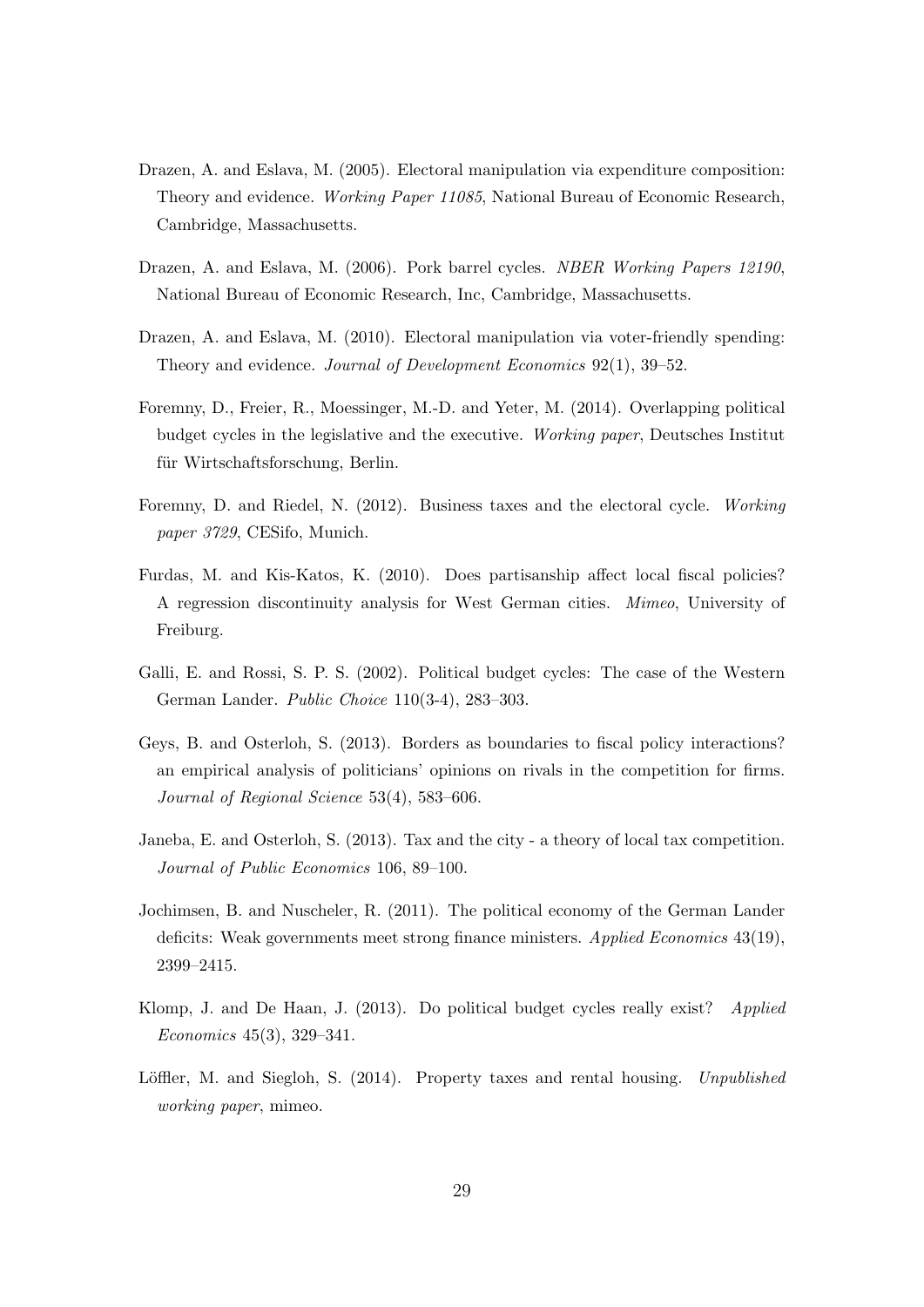- <span id="page-31-8"></span>Martinez, L. (2009). A theory of political cycles. *Journal of Economic Theory* 144(3), 1166–1186.
- <span id="page-31-7"></span>Nordhaus, W. D. (1975). The political business cycle. Review of Economic Studies 42(2), 169–190.
- <span id="page-31-1"></span>Rogoff, K. (1990). Equilibrium political budget cycles. American Economic Review 80(1), 21–36.
- <span id="page-31-0"></span>Rogoff, K. and Sibert, A. (1988). Elections and macroeconomic policy cycles. Review of Economic Studies 55(1), 1–16.
- <span id="page-31-3"></span>Schneider, C. J. (2010). Fighting with one hand tied behind the back: Political budget cycles in the West German states. Public Choice 142(1-2), 125–150.
- <span id="page-31-2"></span>Shi, M. and Svensson, J. (2006). Political budget cycles: Do they differ across countries and why? Journal of Public Economics 90(8-9), 1367–1389.
- <span id="page-31-5"></span>Veiga, L. G. and Pinho, M. M. (2007). The political economy of intergovernmental grants: Evidence from a maturing democracy. Public Choice 133(3/4), 457–477.
- <span id="page-31-4"></span>Veiga, L. G. and Veiga, F. J. (2007). Does opportunism pay off? Economics Letters 96(2), 177–182.
- <span id="page-31-6"></span>Veiga, L. G. and Veiga, F. J. (2013). Intergovernmental fiscal transfers as pork barrel. Public Choice 155(3/4), 335–353.
- <span id="page-31-9"></span>Windmeijer, F. (2005). A finite sample correction for the variance of linear efficient two-step GMM estimators. Journal of Econometrics 126(1), 25–51.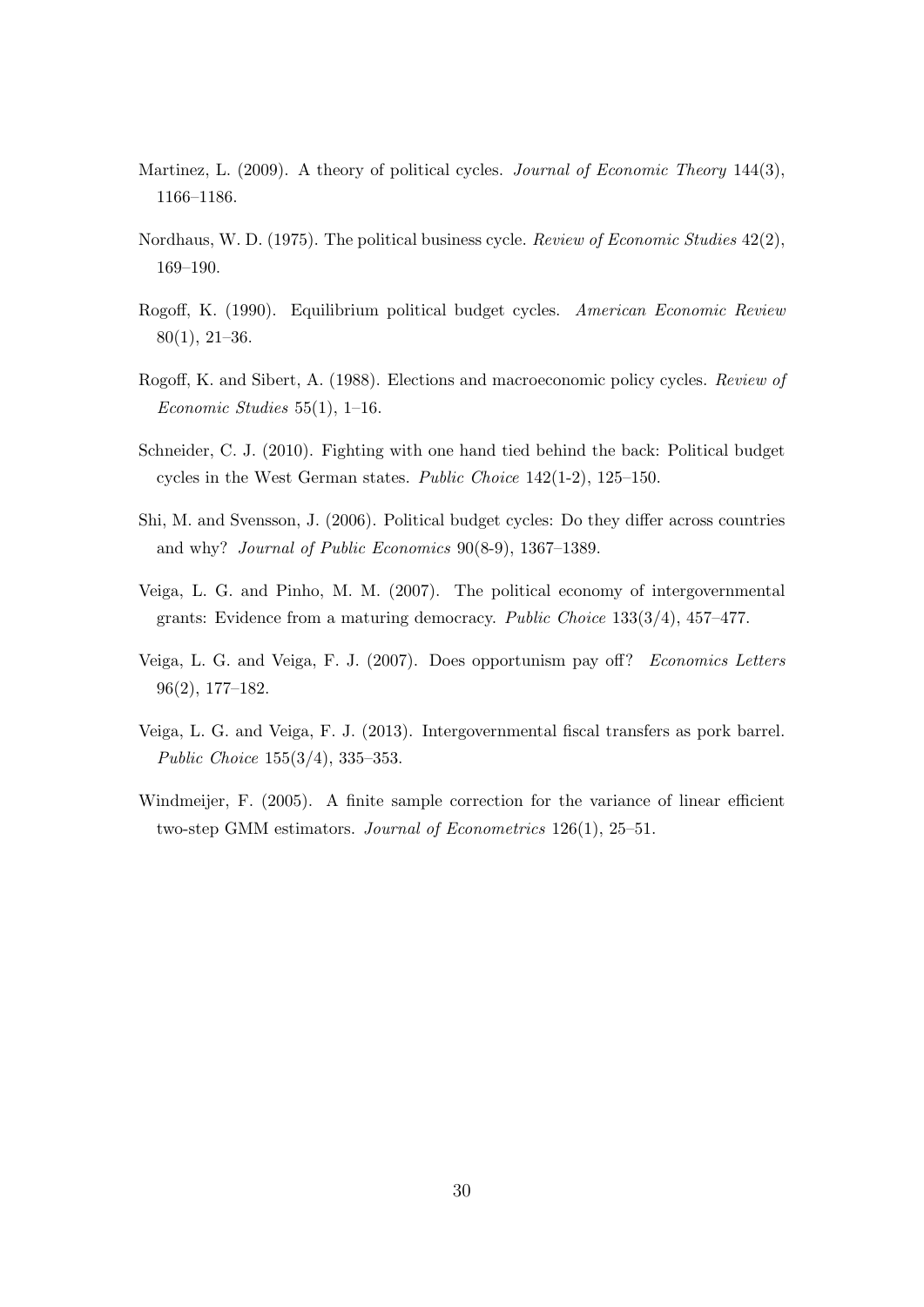## Figures

<span id="page-32-0"></span>

Note: The figure shows yearly averages of the municipal tax multipliers for taxes on business, agricultural and non-agricultural property. The average combined tax variable (dashed line) is determined as the first principal component of the three tax multipliers.

<span id="page-32-1"></span>Figure 2: Development of selected budget items over time (EUR pc.)



Note: The figure shows yearly averages of real per capita budget items (in 1995 EUR terms).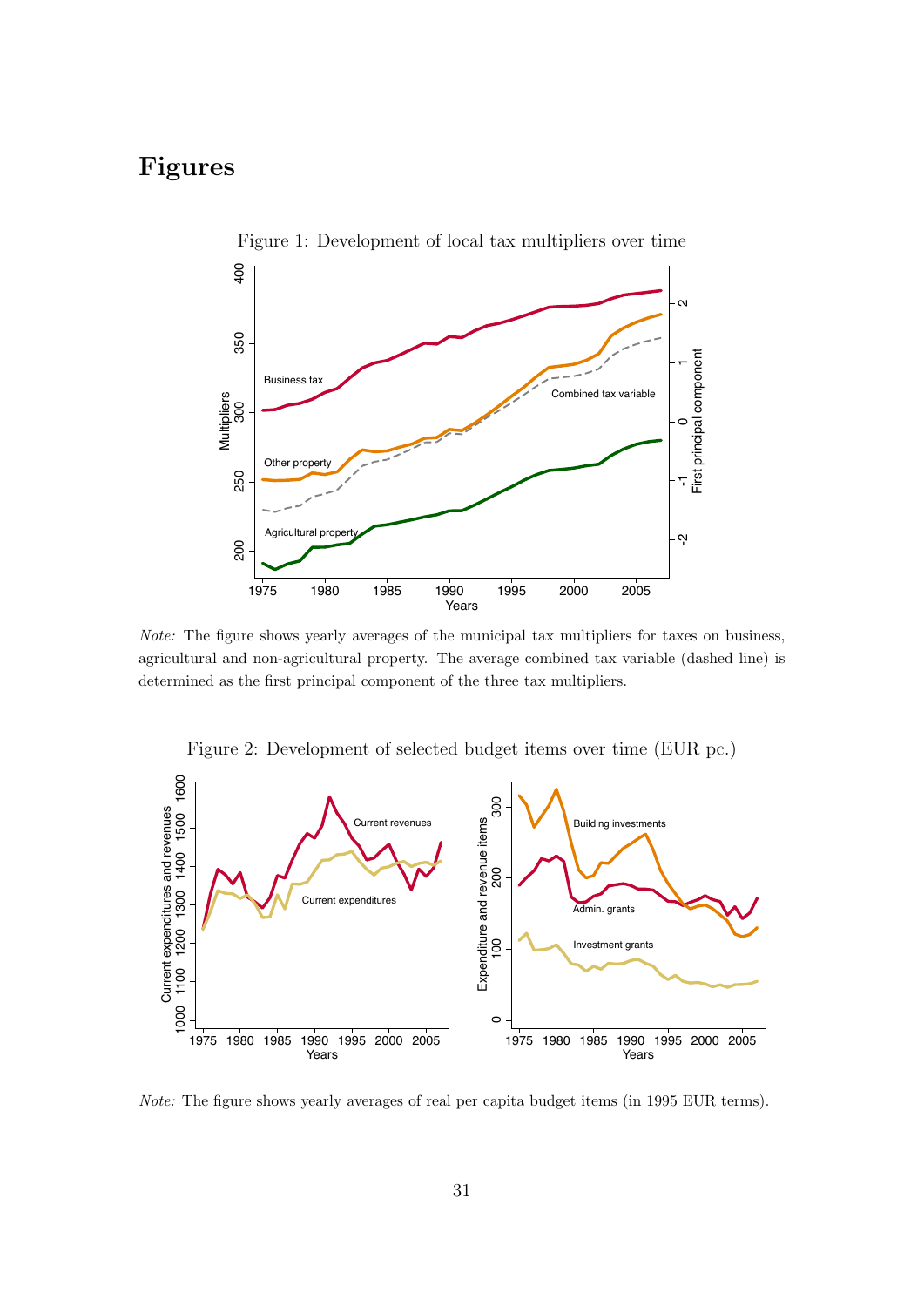# Tables

<span id="page-33-0"></span>

|--|

|                                             | N     | Mean     | Std. Dev. | Min            | Max      |
|---------------------------------------------|-------|----------|-----------|----------------|----------|
| Current expenditures pc.                    | 16103 | 1368.475 | 364.788   | 736.845        | 2703.195 |
| Current revenues pc.                        | 16101 | 1411.140 | 345.659   | 803.693        | 2684.106 |
| Building investment expenditures pc.        | 16084 | 209.361  | 114.386   | 33.133         | 628.817  |
| Local tax rates (first principal component) | 16378 | 0.001    | 1.431     | $-3.738$       | 5.615    |
| Central grants to admin. budget pc.         | 15971 | 179.802  | 100.738   | 5.637          | 456.745  |
| Central grants for investment purposes pc.  | 16043 | 71.542   | 49.627    | 2.686          | 292.102  |
| Directly elected mayor                      | 16407 | 0.536    | 0.499     | $\Omega$       | 1        |
| Population (in 10.000)                      | 16407 | 6.575    | 10.696    | 1.096          | 131.552  |
| Local post-election year                    | 16407 | 0.206    | 0.405     | $\Omega$       | 1        |
| Local election year                         | 16407 | 0.206    | 0.402     | $\Omega$       | 1.       |
| Local pre-election year                     | 16407 | 0.198    | 0.398     | $\Omega$       | 1        |
| State post-election year                    | 16407 | 0.232    | 0.422     | $\Omega$       | 1        |
| State election year                         | 16407 | 0.216    | 0.412     | $\overline{0}$ | 1        |
| State pre-election year                     | 16407 | 0.215    | 0.411     | 0              | 1        |
| Alternative local post-election year        | 16407 | 0.207    | 0.287     | $\overline{0}$ | 0.833    |
| Alternative local pre-election year         | 16407 | 0.199    | 0.283     | $\overline{0}$ | 0.833    |
| Alternative state post-election year        | 16407 | 0.225    | 0.305     | $\Omega$       | 1        |
| Alternative state pre-election year         | 16407 | 0.216    | 0.306     | 0              | 1        |
| State government left                       | 15779 | 0.591    | 0.492     | $\Omega$       | 1        |
| Local government left                       | 15050 | 0.315    | 0.464     | $\Omega$       | 1        |
| Partisan alignment                          | 15050 | 0.552    | 0.497     | $\Omega$       | 1        |
| MOV in state elections                      | 13478 | 0.157    | 0.115     | 0.000          | 0.743    |
| Lagged state unemployment rate              | 16407 | 8.132    | 2.897     | 1.400          | 16.600   |
| Lagged state GDP pc. $(1.000 \text{ EUR})$  | 16407 | 22.097   | 3.277     | 14.237         | 29.360   |
| Lagged state GDP growth rate                | 16407 | 1.538    | 1.880     | $-5.229$       | 6.511    |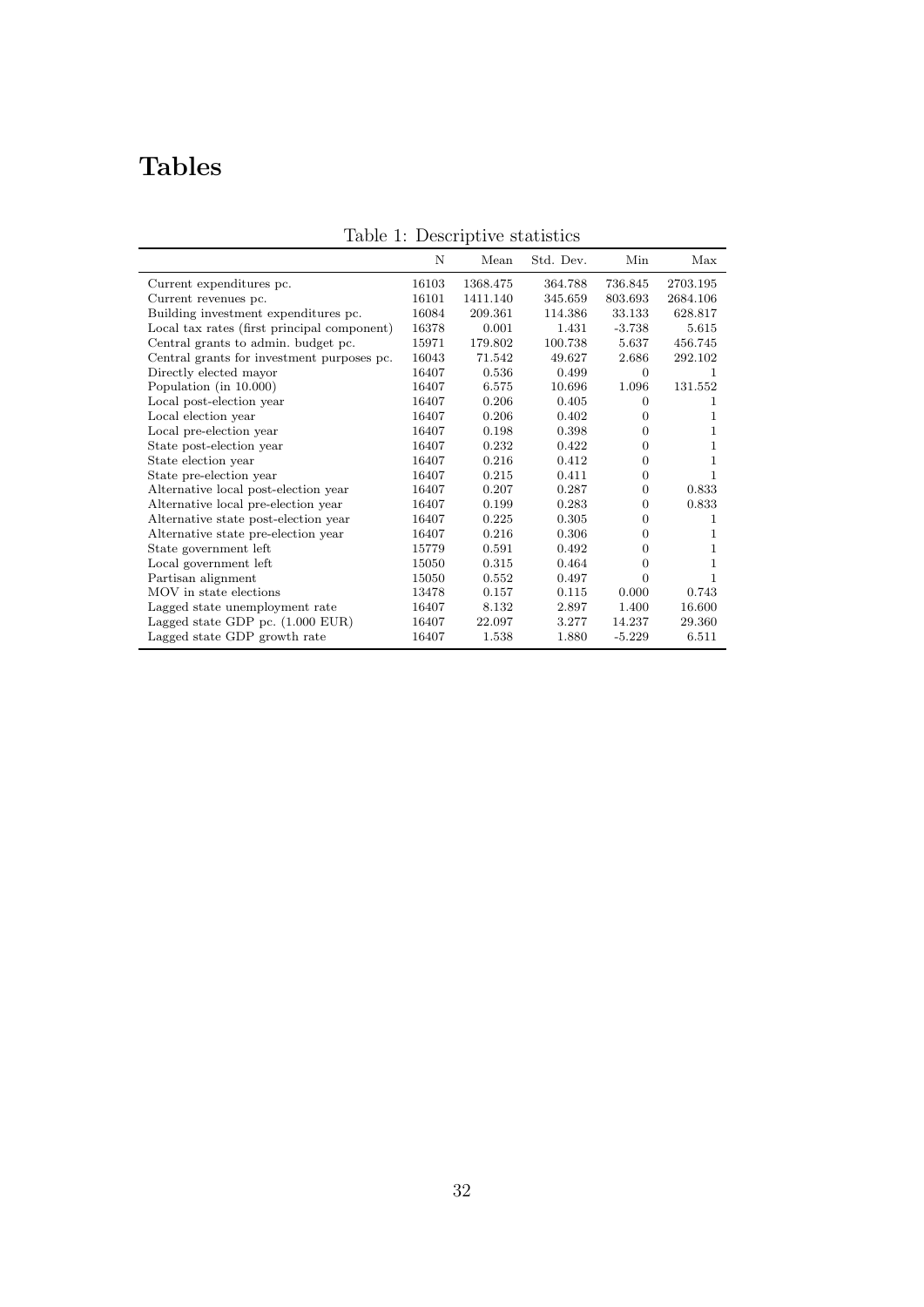|                          | (1)                 | (2)                | (3)                | (4)                  | (5)                 | (6)                |
|--------------------------|---------------------|--------------------|--------------------|----------------------|---------------------|--------------------|
| Dependent variable       | Local               |                    | Current account    | Building             | Admin.              | Invest.            |
|                          | tax rates           | Expend.            | Revenues           | investment           | grants              | grants             |
| Local post-election year | $-0.068**$          | $-0.059**$         | $-0.057**$         | 0.000                | $-0.007$            | $0.044+$           |
|                          | (0.005)             | (0.009)            | (0.010)            | (0.015)              | (0.009)             | (0.018)            |
|                          | [0.000]             | [0.000]            | [0.000]            | [1.000]              | [1.000]             | [0.086]            |
| Local election year      | $-0.103**$          | $-0.037**$         | $-0.064**$         | $0.081**$            | $-0.015$            | $0.109**$          |
|                          | (0.007)             | (0.009)            | (0.010)            | (0.017)              | (0.008)             | (0.018)            |
|                          | [0.000]             | [0.000]            | [0.000]            | [0.000]              | [0.385]             | [0.000]            |
| Local pre-election year  | $0.017*$            | 0.004              | $-0.034**$         | $0.085**$            | $-0.022+$           | $0.076**$          |
|                          | (0.006)             | (0.009)            | (0.010)<br>[0.002] | (0.016)<br>[0.000]   | (0.009)<br>[0.097]  | (0.018)<br>[0.000] |
|                          | [0.023]             | [1.000]            |                    |                      |                     |                    |
| State post-election year | $-0.004$<br>(0.005) | 0.005              | $-0.002$           | $0.061**$<br>(0.013) | $-0.009$<br>(0.009) | 0.015              |
|                          | $[1.000]$           | (0.008)<br>[1.000] | (0.009)<br>[1.000] | [0.000]              | [1.000]             | (0.015)<br>[1.000] |
| State election year      | $-0.026**$          | $0.046**$          | 0.010              | $0.086**$            | $-0.006$            | $0.088**$          |
|                          | (0.005)             | (0.008)            | (0.009)            | (0.015)              | (0.009)             | (0.016)            |
|                          | [0.000]             | [0.000]            | [1.000]            | [0.000]              | [1.000]             | [0.000]            |
| State pre-election year  | $0.026**$           | $0.039**$          | $0.042**$          | 0.018                | 0.012               | 0.007              |
|                          | (0.004)             | (0.008)            | (0.008)            | (0.013)              | (0.008)             | (0.016)            |
|                          | [0.000]             | [0.000]            | [0.000]            | [0.871]              | [1.000]             | [1.000]            |
| Population               | $-0.003$            | $-0.014$           | $-0.005$           | $-0.014$             | $-0.014$            | $-0.014$           |
|                          | (0.008)             | (0.011)            | (0.017)            | (0.017)              | (0.014)             | (0.014)            |
|                          | $[1.000]$           | [1.000]            | [1.000]            | [1.000]              | [1.000]             | [1.000]            |
| Directly elected mayor   | $0.389**$           | $0.207**$          | 0.037              | 0.014                | $-0.196**$          | $0.104+$           |
|                          | (0.037)             | (0.032)            | (0.030)            | (0.040)              | (0.034)             | (0.040)            |
|                          | [0.000]             | [0.000]            | [1.000]            | $[1.000]$            | [0.000]             | [0.057]            |
| No. observations         | 16378               | 16103              | 16101              | 16084                | 15971               | 16043              |
| No. municipalities       | 604                 | 601                | 599                | 602                  | 604                 | 601                |

<span id="page-34-0"></span>Table 2: The local electoral budget cycle (SUR w. mun./year FE)

Notes: The models rely on standardized dependent variables, originally measured in constant Euro per capita, except for the tax rate which is the standardized first principal component of three local tax multipliers. The six equations are jointly estimated in a seemingly unrelated regression (SUR) framework, controlling for municipality and year fixed effects. Standard errors clustered at the municipality level are presented in parentheses. Bonferroni-adjusted p-values (adjusted for multiple variable testing) are reported in square brackets.  $+/*$ \*\* denote significance at the  $10/5/1\%$  level, adjusted for multiple variable testing.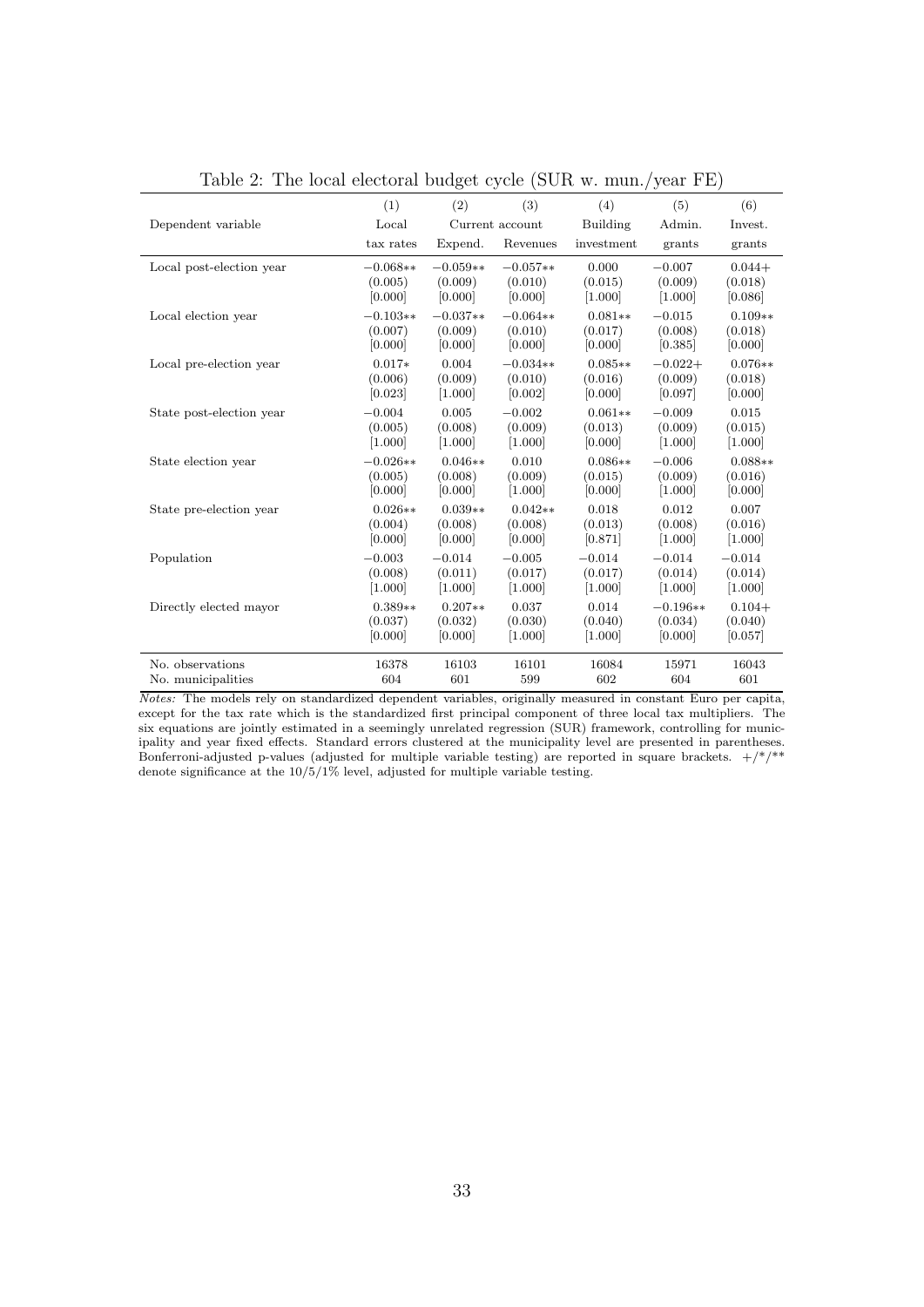|                                   | ◡                   |                       |                     |                     |                     |                      |
|-----------------------------------|---------------------|-----------------------|---------------------|---------------------|---------------------|----------------------|
|                                   | (1)                 | (2)                   | (3)                 | (4)                 | (5)                 | (6)                  |
| Dependent variable                | Local               |                       | Current account     | Building            | Admin.              | Invest.              |
|                                   | tax rates           | Expend.               | Revenues            | investment          | grants              | grants               |
| Local post-election year          | $-0.008$<br>(0.006) | $-0.043**$<br>(0.011) | $-0.024$<br>(0.011) | $-0.018$<br>(0.018) | $-0.012$<br>(0.010) | $0.082**$<br>(0.020) |
|                                   | [1.000]             | [0.000]               | [0.178]             | [1.000]             | [1.000]             | [0.000]              |
| Local election year               | $-0.036**$          | $-0.038**$            | $-0.057**$          | 0.030               | $-0.036**$          | $0.115**$            |
|                                   | (0.007)<br>[0.000]  | (0.010)<br>[0.001]    | (0.011)<br>[0.000]  | (0.019)<br>[0.712]  | (0.009)<br>[0.001]  | (0.020)<br>[0.000]   |
| Local pre-election year           | $0.029**$           | $-0.015$              | $-0.068**$          | $0.053*$            | $-0.042**$          | $0.059*$             |
|                                   | (0.007)<br>[0.001]  | (0.010)<br>[0.899]    | (0.011)<br>[0.000]  | (0.018)<br>[0.016]  | (0.011)<br>[0.001]  | (0.019)<br>[0.010]   |
| State post-election year          | $0.037**$           | 0.006                 | 0.003               | 0.033               | $-0.021$            | 0.026                |
|                                   | (0.005)<br>[0.000]  | (0.009)<br>[1.000]    | (0.009)<br>[1.000]  | (0.014)<br>[0.118]  | (0.010)<br>[0.190]  | (0.016)<br>[0.668]   |
| State election year               | $-0.012$            | $0.028*$              | $-0.020$            | $0.048*$            | $-0.026+$           | $0.063**$            |
|                                   | (0.005)<br>[0.177]  | (0.009)<br>[0.013]    | (0.010)<br>[0.283]  | (0.016)<br>[0.021]  | (0.010)<br>[0.080]  | (0.018)<br>[0.003]   |
| State pre-election year           | $-0.007$            | $0.020+$              | 0.003               | 0.015               | 0.005               | $-0.022$             |
|                                   | (0.005)<br>[1.000]  | (0.008)<br>[0.083]    | (0.009)<br>[1.000]  | (0.014)<br>[1.000]  | (0.009)<br>[1.000]  | (0.017)<br>[1.000]   |
| Local post-election year $\times$ | $-0.269**$          | $-0.035$              | $-0.084*$           | $0.134*$            | 0.050               | $-0.122+$            |
| State post-election year          | (0.021)<br>[0.000]  | (0.028)<br> 1.000     | (0.027)<br>[0.010]  | (0.048)<br>[0.029]  | (0.029)<br>[0.502]  | (0.050)<br>[0.089]   |
| Local election year $\times$      | $-0.202**$          | 0.045                 | 0.053               | $0.220**$           | $0.098**$           | 0.046                |
| State election year               | (0.022)<br>[0.000]  | (0.027)<br>[0.611]    | (0.025)<br>[0.210]  | (0.044)<br>[0.000]  | (0.025)<br>[0.001]  | (0.053)<br>[1.000]   |
| Local pre-election year $\times$  | 0.032               | $0.103**$             | $0.194**$           | $0.113+$            | $0.078*$            | 0.114                |
| State pre-election year           | (0.021)<br>[0.796]  | (0.028)<br>[0.002]    | (0.028)<br>[0.000]  | (0.044)<br>[0.066]  | (0.029)<br>[0.041]  | (0.052)<br>[0.162]   |
| No. observations                  | 16378               | 16103                 | 16101               | 16084               | 15971               | 16043                |
| No. municipalities                | 604                 | 601                   | 599                 | 602                 | 604                 | 601                  |

<span id="page-35-0"></span>Table 3: Local-state cycle interactions (SUR w. mun./year FE)

Notes: The models rely on standardized dependent variables, originally measured in constant Euro per capita, except for the tax rate which is the standardized first principal component of three local tax multipliers. All models control for local population and an indicator for directly elected mayors. The six equations are jointly estimated in a seemingly unrelated regression (SUR) framework, controlling for municipality and year fixed effects. Standard errors clustered at the municipality level are presented in parentheses. Bonferroni-adjusted p-values (adjusted for multiple variable testing) are reported in square brackets.  $+$ /\*/\*\* denote significance at the 10/5/1% level, adjusted for multiple variable testing.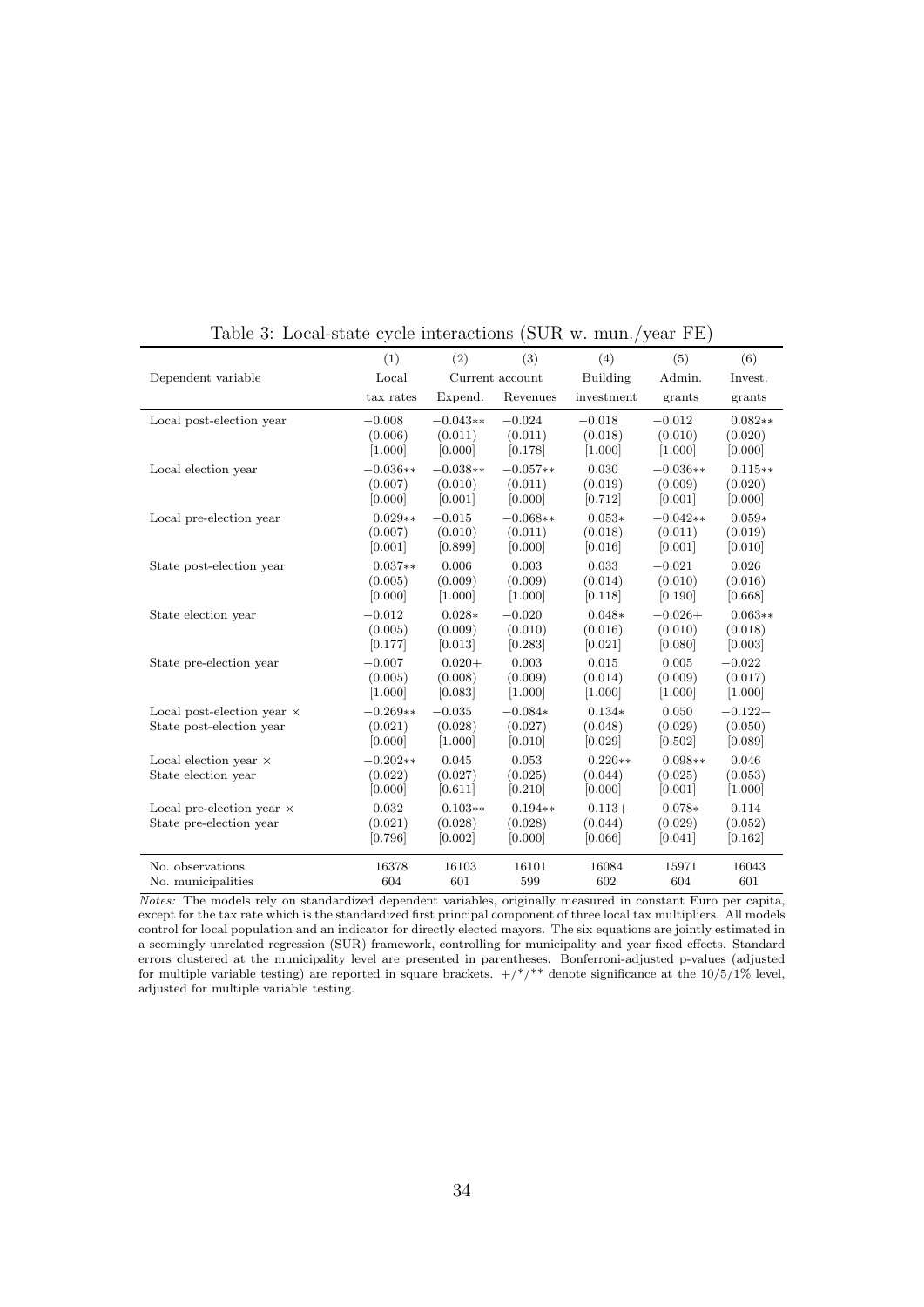| Local<br>Dependent variable<br>Current account<br>Building<br>Admin.<br>Invest.<br>tax rates<br>Expend.<br>Revenues<br>investment<br>grants<br>grants<br>Local post-election year<br>$-0.004$<br>$-0.046**$<br>$-0.066**$<br>0.010<br>$-0.029$<br>$0.116**$<br>(0.009)<br>(0.013)<br>(0.015)<br>(0.021)<br>(0.013)<br>(0.024)<br>[0.000]<br>$[1.000]$<br>[0.003]<br>$[1.000]$<br>[0.168]<br>[0.000]<br>$-0.015$<br>$-0.048**$<br>$-0.079**$<br>0.022<br>$-0.038+$<br>$0.095**$<br>Local election year<br>(0.011)<br>(0.014)<br>(0.015)<br>(0.026)<br>(0.014)<br>(0.026)<br>[0.877]<br>[0.006]<br>[0.000]<br>[1.000]<br>[0.050]<br>[0.002]<br>Local pre-election year<br>$0.073**$<br>0.014<br>$-0.042*$<br>0.016<br>$-0.054**$<br>$0.066*$<br>(0.009)<br>(0.012)<br>(0.014)<br>(0.022)<br>(0.013)<br>(0.025)<br>[0.000]<br>[0.000]<br>[1.000]<br>[0.013]<br>[1.000]<br>[0.046]<br>$-0.003$<br>$-0.012$<br>0.046<br>$-0.026$<br>0.001<br>State post-election year<br>$-0.025*$<br>(0.009)<br>(0.011)<br>(0.014)<br>(0.022)<br>(0.014)<br>(0.024)<br>[0.019]<br>[1.000]<br>[0.201]<br>[0.399]<br>[1.000]<br>[1.000]<br>State election year<br>$-0.012$<br>$0.056**$<br>0.018<br>0.012<br>$-0.054**$<br>0.059<br>(0.011)<br>(0.014)<br>(0.016)<br>(0.026)<br>(0.015)<br>(0.025)<br>[1.000]<br>[0.001]<br>[1.000]<br>[1.000]<br>[0.003]<br>[0.109]<br>$-0.007$<br>0.008<br>State pre-election year<br>$-0.028*$<br>0.030<br>$0.036*$<br>$-0.038$<br>(0.009)<br>(0.014)<br>(0.013)<br>(0.021)<br>(0.014)<br>(0.025)<br>[0.214]<br>[0.037]<br>[0.018]<br>$[1.000]$<br>[1.000]<br>[0.783]<br>0.004<br>0.034<br>$-0.027$<br>$-0.103*$<br>Partisan alignment $\times$<br>$-0.049**$<br>0.025<br>local post-election year<br>(0.012)<br>(0.016)<br>(0.018)<br>(0.028)<br>(0.033)<br>(0.017)<br>[0.000]<br>[0.012]<br> 1.000 <br> 0.311 <br> 1.000 <br> 0.896 <br>Partisan alignment ×<br>$-0.111**$<br>0.031<br>0.032<br>0.062<br>0.038<br>$-0.006$<br>local election year<br>(0.013)<br>(0.018)<br>(0.018)<br>(0.035)<br>(0.019)<br>(0.035)<br>[0.000]<br>[0.438]<br>[0.466]<br>[0.423]<br>[0.272]<br>[1.000]<br>Partisan alignment $\times$<br>$-0.104**$<br>$-0.017$<br>0.003<br>$0.089**$<br>0.039<br>0.003<br>local pre-election year<br>(0.011)<br>(0.014)<br>(0.016)<br>(0.026)<br>(0.017)<br>(0.030)<br>[0.000]<br>[0.004]<br> 1.000 <br> 1.000 <br> 0.128 <br> 1.000 <br>Partisan alignment ×<br>0.025<br>0.018<br>0.006<br>0.026<br>0.019<br>0.031<br>state post-election year<br>(0.011)<br>(0.013)<br>(0.016)<br>(0.026)<br>(0.017)<br>(0.029)<br>[0.105]<br>[1.000]<br>[1.000]<br>[1.000]<br>$[1.000]$<br>[1.000]<br>$-0.000$<br>$-0.003$<br>$-0.026$<br>$0.088*$<br>$0.070**$<br>0.027<br>Partisan alignment $\times$<br>state election year<br>(0.015)<br>(0.018)<br>(0.019)<br>(0.031)<br>(0.020)<br>(0.033)<br>[1.000]<br>[1.000]<br>[0.029]<br>[0.002]<br> 1.000 <br> 1.000 <br>Partisan alignment $\times$<br>0.012<br>$-0.008$<br>$-0.003$<br>0.061<br>0.031<br>0.067<br>state pre-election year<br>(0.012)<br>(0.018)<br>(0.017)<br>(0.028)<br>(0.019)<br>(0.034)<br>$[1.000]$<br>[1.000]<br>[1.000]<br>[0.196]<br>[0.650]<br>[0.283]<br>$-0.095*$<br>0.022<br>$-0.040$<br>$-0.025$<br>$-0.083**$<br>0.022<br>Partisan alignment<br>state-local gov.<br>(0.022)<br>(0.021)<br>(0.021)<br>(0.033)<br>(0.023)<br>(0.033)<br>[1.000]<br>[0.350]<br>[1.000]<br>[0.022]<br>[0.002]<br>[1.000]<br>No. observations<br>15046<br>14806<br>14816<br>14758<br>14746<br>14628 |                    | (1) | (2) | (3) | (4) | (5) | (6) |
|-------------------------------------------------------------------------------------------------------------------------------------------------------------------------------------------------------------------------------------------------------------------------------------------------------------------------------------------------------------------------------------------------------------------------------------------------------------------------------------------------------------------------------------------------------------------------------------------------------------------------------------------------------------------------------------------------------------------------------------------------------------------------------------------------------------------------------------------------------------------------------------------------------------------------------------------------------------------------------------------------------------------------------------------------------------------------------------------------------------------------------------------------------------------------------------------------------------------------------------------------------------------------------------------------------------------------------------------------------------------------------------------------------------------------------------------------------------------------------------------------------------------------------------------------------------------------------------------------------------------------------------------------------------------------------------------------------------------------------------------------------------------------------------------------------------------------------------------------------------------------------------------------------------------------------------------------------------------------------------------------------------------------------------------------------------------------------------------------------------------------------------------------------------------------------------------------------------------------------------------------------------------------------------------------------------------------------------------------------------------------------------------------------------------------------------------------------------------------------------------------------------------------------------------------------------------------------------------------------------------------------------------------------------------------------------------------------------------------------------------------------------------------------------------------------------------------------------------------------------------------------------------------------------------------------------------------------------------------------------------------------------------------------------------------------------------------------------------------------------------------------------------------------------------------------------------------------------------------------------------------------------------------------------------------------------------------------------------------------------------------------------------------------------------------------------------------------------------------------|--------------------|-----|-----|-----|-----|-----|-----|
|                                                                                                                                                                                                                                                                                                                                                                                                                                                                                                                                                                                                                                                                                                                                                                                                                                                                                                                                                                                                                                                                                                                                                                                                                                                                                                                                                                                                                                                                                                                                                                                                                                                                                                                                                                                                                                                                                                                                                                                                                                                                                                                                                                                                                                                                                                                                                                                                                                                                                                                                                                                                                                                                                                                                                                                                                                                                                                                                                                                                                                                                                                                                                                                                                                                                                                                                                                                                                                                                               |                    |     |     |     |     |     |     |
|                                                                                                                                                                                                                                                                                                                                                                                                                                                                                                                                                                                                                                                                                                                                                                                                                                                                                                                                                                                                                                                                                                                                                                                                                                                                                                                                                                                                                                                                                                                                                                                                                                                                                                                                                                                                                                                                                                                                                                                                                                                                                                                                                                                                                                                                                                                                                                                                                                                                                                                                                                                                                                                                                                                                                                                                                                                                                                                                                                                                                                                                                                                                                                                                                                                                                                                                                                                                                                                                               |                    |     |     |     |     |     |     |
|                                                                                                                                                                                                                                                                                                                                                                                                                                                                                                                                                                                                                                                                                                                                                                                                                                                                                                                                                                                                                                                                                                                                                                                                                                                                                                                                                                                                                                                                                                                                                                                                                                                                                                                                                                                                                                                                                                                                                                                                                                                                                                                                                                                                                                                                                                                                                                                                                                                                                                                                                                                                                                                                                                                                                                                                                                                                                                                                                                                                                                                                                                                                                                                                                                                                                                                                                                                                                                                                               |                    |     |     |     |     |     |     |
|                                                                                                                                                                                                                                                                                                                                                                                                                                                                                                                                                                                                                                                                                                                                                                                                                                                                                                                                                                                                                                                                                                                                                                                                                                                                                                                                                                                                                                                                                                                                                                                                                                                                                                                                                                                                                                                                                                                                                                                                                                                                                                                                                                                                                                                                                                                                                                                                                                                                                                                                                                                                                                                                                                                                                                                                                                                                                                                                                                                                                                                                                                                                                                                                                                                                                                                                                                                                                                                                               |                    |     |     |     |     |     |     |
|                                                                                                                                                                                                                                                                                                                                                                                                                                                                                                                                                                                                                                                                                                                                                                                                                                                                                                                                                                                                                                                                                                                                                                                                                                                                                                                                                                                                                                                                                                                                                                                                                                                                                                                                                                                                                                                                                                                                                                                                                                                                                                                                                                                                                                                                                                                                                                                                                                                                                                                                                                                                                                                                                                                                                                                                                                                                                                                                                                                                                                                                                                                                                                                                                                                                                                                                                                                                                                                                               |                    |     |     |     |     |     |     |
|                                                                                                                                                                                                                                                                                                                                                                                                                                                                                                                                                                                                                                                                                                                                                                                                                                                                                                                                                                                                                                                                                                                                                                                                                                                                                                                                                                                                                                                                                                                                                                                                                                                                                                                                                                                                                                                                                                                                                                                                                                                                                                                                                                                                                                                                                                                                                                                                                                                                                                                                                                                                                                                                                                                                                                                                                                                                                                                                                                                                                                                                                                                                                                                                                                                                                                                                                                                                                                                                               |                    |     |     |     |     |     |     |
|                                                                                                                                                                                                                                                                                                                                                                                                                                                                                                                                                                                                                                                                                                                                                                                                                                                                                                                                                                                                                                                                                                                                                                                                                                                                                                                                                                                                                                                                                                                                                                                                                                                                                                                                                                                                                                                                                                                                                                                                                                                                                                                                                                                                                                                                                                                                                                                                                                                                                                                                                                                                                                                                                                                                                                                                                                                                                                                                                                                                                                                                                                                                                                                                                                                                                                                                                                                                                                                                               |                    |     |     |     |     |     |     |
|                                                                                                                                                                                                                                                                                                                                                                                                                                                                                                                                                                                                                                                                                                                                                                                                                                                                                                                                                                                                                                                                                                                                                                                                                                                                                                                                                                                                                                                                                                                                                                                                                                                                                                                                                                                                                                                                                                                                                                                                                                                                                                                                                                                                                                                                                                                                                                                                                                                                                                                                                                                                                                                                                                                                                                                                                                                                                                                                                                                                                                                                                                                                                                                                                                                                                                                                                                                                                                                                               |                    |     |     |     |     |     |     |
|                                                                                                                                                                                                                                                                                                                                                                                                                                                                                                                                                                                                                                                                                                                                                                                                                                                                                                                                                                                                                                                                                                                                                                                                                                                                                                                                                                                                                                                                                                                                                                                                                                                                                                                                                                                                                                                                                                                                                                                                                                                                                                                                                                                                                                                                                                                                                                                                                                                                                                                                                                                                                                                                                                                                                                                                                                                                                                                                                                                                                                                                                                                                                                                                                                                                                                                                                                                                                                                                               |                    |     |     |     |     |     |     |
|                                                                                                                                                                                                                                                                                                                                                                                                                                                                                                                                                                                                                                                                                                                                                                                                                                                                                                                                                                                                                                                                                                                                                                                                                                                                                                                                                                                                                                                                                                                                                                                                                                                                                                                                                                                                                                                                                                                                                                                                                                                                                                                                                                                                                                                                                                                                                                                                                                                                                                                                                                                                                                                                                                                                                                                                                                                                                                                                                                                                                                                                                                                                                                                                                                                                                                                                                                                                                                                                               |                    |     |     |     |     |     |     |
|                                                                                                                                                                                                                                                                                                                                                                                                                                                                                                                                                                                                                                                                                                                                                                                                                                                                                                                                                                                                                                                                                                                                                                                                                                                                                                                                                                                                                                                                                                                                                                                                                                                                                                                                                                                                                                                                                                                                                                                                                                                                                                                                                                                                                                                                                                                                                                                                                                                                                                                                                                                                                                                                                                                                                                                                                                                                                                                                                                                                                                                                                                                                                                                                                                                                                                                                                                                                                                                                               |                    |     |     |     |     |     |     |
|                                                                                                                                                                                                                                                                                                                                                                                                                                                                                                                                                                                                                                                                                                                                                                                                                                                                                                                                                                                                                                                                                                                                                                                                                                                                                                                                                                                                                                                                                                                                                                                                                                                                                                                                                                                                                                                                                                                                                                                                                                                                                                                                                                                                                                                                                                                                                                                                                                                                                                                                                                                                                                                                                                                                                                                                                                                                                                                                                                                                                                                                                                                                                                                                                                                                                                                                                                                                                                                                               |                    |     |     |     |     |     |     |
|                                                                                                                                                                                                                                                                                                                                                                                                                                                                                                                                                                                                                                                                                                                                                                                                                                                                                                                                                                                                                                                                                                                                                                                                                                                                                                                                                                                                                                                                                                                                                                                                                                                                                                                                                                                                                                                                                                                                                                                                                                                                                                                                                                                                                                                                                                                                                                                                                                                                                                                                                                                                                                                                                                                                                                                                                                                                                                                                                                                                                                                                                                                                                                                                                                                                                                                                                                                                                                                                               |                    |     |     |     |     |     |     |
|                                                                                                                                                                                                                                                                                                                                                                                                                                                                                                                                                                                                                                                                                                                                                                                                                                                                                                                                                                                                                                                                                                                                                                                                                                                                                                                                                                                                                                                                                                                                                                                                                                                                                                                                                                                                                                                                                                                                                                                                                                                                                                                                                                                                                                                                                                                                                                                                                                                                                                                                                                                                                                                                                                                                                                                                                                                                                                                                                                                                                                                                                                                                                                                                                                                                                                                                                                                                                                                                               |                    |     |     |     |     |     |     |
|                                                                                                                                                                                                                                                                                                                                                                                                                                                                                                                                                                                                                                                                                                                                                                                                                                                                                                                                                                                                                                                                                                                                                                                                                                                                                                                                                                                                                                                                                                                                                                                                                                                                                                                                                                                                                                                                                                                                                                                                                                                                                                                                                                                                                                                                                                                                                                                                                                                                                                                                                                                                                                                                                                                                                                                                                                                                                                                                                                                                                                                                                                                                                                                                                                                                                                                                                                                                                                                                               |                    |     |     |     |     |     |     |
|                                                                                                                                                                                                                                                                                                                                                                                                                                                                                                                                                                                                                                                                                                                                                                                                                                                                                                                                                                                                                                                                                                                                                                                                                                                                                                                                                                                                                                                                                                                                                                                                                                                                                                                                                                                                                                                                                                                                                                                                                                                                                                                                                                                                                                                                                                                                                                                                                                                                                                                                                                                                                                                                                                                                                                                                                                                                                                                                                                                                                                                                                                                                                                                                                                                                                                                                                                                                                                                                               |                    |     |     |     |     |     |     |
|                                                                                                                                                                                                                                                                                                                                                                                                                                                                                                                                                                                                                                                                                                                                                                                                                                                                                                                                                                                                                                                                                                                                                                                                                                                                                                                                                                                                                                                                                                                                                                                                                                                                                                                                                                                                                                                                                                                                                                                                                                                                                                                                                                                                                                                                                                                                                                                                                                                                                                                                                                                                                                                                                                                                                                                                                                                                                                                                                                                                                                                                                                                                                                                                                                                                                                                                                                                                                                                                               |                    |     |     |     |     |     |     |
|                                                                                                                                                                                                                                                                                                                                                                                                                                                                                                                                                                                                                                                                                                                                                                                                                                                                                                                                                                                                                                                                                                                                                                                                                                                                                                                                                                                                                                                                                                                                                                                                                                                                                                                                                                                                                                                                                                                                                                                                                                                                                                                                                                                                                                                                                                                                                                                                                                                                                                                                                                                                                                                                                                                                                                                                                                                                                                                                                                                                                                                                                                                                                                                                                                                                                                                                                                                                                                                                               |                    |     |     |     |     |     |     |
|                                                                                                                                                                                                                                                                                                                                                                                                                                                                                                                                                                                                                                                                                                                                                                                                                                                                                                                                                                                                                                                                                                                                                                                                                                                                                                                                                                                                                                                                                                                                                                                                                                                                                                                                                                                                                                                                                                                                                                                                                                                                                                                                                                                                                                                                                                                                                                                                                                                                                                                                                                                                                                                                                                                                                                                                                                                                                                                                                                                                                                                                                                                                                                                                                                                                                                                                                                                                                                                                               |                    |     |     |     |     |     |     |
|                                                                                                                                                                                                                                                                                                                                                                                                                                                                                                                                                                                                                                                                                                                                                                                                                                                                                                                                                                                                                                                                                                                                                                                                                                                                                                                                                                                                                                                                                                                                                                                                                                                                                                                                                                                                                                                                                                                                                                                                                                                                                                                                                                                                                                                                                                                                                                                                                                                                                                                                                                                                                                                                                                                                                                                                                                                                                                                                                                                                                                                                                                                                                                                                                                                                                                                                                                                                                                                                               |                    |     |     |     |     |     |     |
|                                                                                                                                                                                                                                                                                                                                                                                                                                                                                                                                                                                                                                                                                                                                                                                                                                                                                                                                                                                                                                                                                                                                                                                                                                                                                                                                                                                                                                                                                                                                                                                                                                                                                                                                                                                                                                                                                                                                                                                                                                                                                                                                                                                                                                                                                                                                                                                                                                                                                                                                                                                                                                                                                                                                                                                                                                                                                                                                                                                                                                                                                                                                                                                                                                                                                                                                                                                                                                                                               |                    |     |     |     |     |     |     |
|                                                                                                                                                                                                                                                                                                                                                                                                                                                                                                                                                                                                                                                                                                                                                                                                                                                                                                                                                                                                                                                                                                                                                                                                                                                                                                                                                                                                                                                                                                                                                                                                                                                                                                                                                                                                                                                                                                                                                                                                                                                                                                                                                                                                                                                                                                                                                                                                                                                                                                                                                                                                                                                                                                                                                                                                                                                                                                                                                                                                                                                                                                                                                                                                                                                                                                                                                                                                                                                                               |                    |     |     |     |     |     |     |
|                                                                                                                                                                                                                                                                                                                                                                                                                                                                                                                                                                                                                                                                                                                                                                                                                                                                                                                                                                                                                                                                                                                                                                                                                                                                                                                                                                                                                                                                                                                                                                                                                                                                                                                                                                                                                                                                                                                                                                                                                                                                                                                                                                                                                                                                                                                                                                                                                                                                                                                                                                                                                                                                                                                                                                                                                                                                                                                                                                                                                                                                                                                                                                                                                                                                                                                                                                                                                                                                               |                    |     |     |     |     |     |     |
|                                                                                                                                                                                                                                                                                                                                                                                                                                                                                                                                                                                                                                                                                                                                                                                                                                                                                                                                                                                                                                                                                                                                                                                                                                                                                                                                                                                                                                                                                                                                                                                                                                                                                                                                                                                                                                                                                                                                                                                                                                                                                                                                                                                                                                                                                                                                                                                                                                                                                                                                                                                                                                                                                                                                                                                                                                                                                                                                                                                                                                                                                                                                                                                                                                                                                                                                                                                                                                                                               |                    |     |     |     |     |     |     |
|                                                                                                                                                                                                                                                                                                                                                                                                                                                                                                                                                                                                                                                                                                                                                                                                                                                                                                                                                                                                                                                                                                                                                                                                                                                                                                                                                                                                                                                                                                                                                                                                                                                                                                                                                                                                                                                                                                                                                                                                                                                                                                                                                                                                                                                                                                                                                                                                                                                                                                                                                                                                                                                                                                                                                                                                                                                                                                                                                                                                                                                                                                                                                                                                                                                                                                                                                                                                                                                                               |                    |     |     |     |     |     |     |
|                                                                                                                                                                                                                                                                                                                                                                                                                                                                                                                                                                                                                                                                                                                                                                                                                                                                                                                                                                                                                                                                                                                                                                                                                                                                                                                                                                                                                                                                                                                                                                                                                                                                                                                                                                                                                                                                                                                                                                                                                                                                                                                                                                                                                                                                                                                                                                                                                                                                                                                                                                                                                                                                                                                                                                                                                                                                                                                                                                                                                                                                                                                                                                                                                                                                                                                                                                                                                                                                               |                    |     |     |     |     |     |     |
|                                                                                                                                                                                                                                                                                                                                                                                                                                                                                                                                                                                                                                                                                                                                                                                                                                                                                                                                                                                                                                                                                                                                                                                                                                                                                                                                                                                                                                                                                                                                                                                                                                                                                                                                                                                                                                                                                                                                                                                                                                                                                                                                                                                                                                                                                                                                                                                                                                                                                                                                                                                                                                                                                                                                                                                                                                                                                                                                                                                                                                                                                                                                                                                                                                                                                                                                                                                                                                                                               |                    |     |     |     |     |     |     |
|                                                                                                                                                                                                                                                                                                                                                                                                                                                                                                                                                                                                                                                                                                                                                                                                                                                                                                                                                                                                                                                                                                                                                                                                                                                                                                                                                                                                                                                                                                                                                                                                                                                                                                                                                                                                                                                                                                                                                                                                                                                                                                                                                                                                                                                                                                                                                                                                                                                                                                                                                                                                                                                                                                                                                                                                                                                                                                                                                                                                                                                                                                                                                                                                                                                                                                                                                                                                                                                                               |                    |     |     |     |     |     |     |
|                                                                                                                                                                                                                                                                                                                                                                                                                                                                                                                                                                                                                                                                                                                                                                                                                                                                                                                                                                                                                                                                                                                                                                                                                                                                                                                                                                                                                                                                                                                                                                                                                                                                                                                                                                                                                                                                                                                                                                                                                                                                                                                                                                                                                                                                                                                                                                                                                                                                                                                                                                                                                                                                                                                                                                                                                                                                                                                                                                                                                                                                                                                                                                                                                                                                                                                                                                                                                                                                               |                    |     |     |     |     |     |     |
|                                                                                                                                                                                                                                                                                                                                                                                                                                                                                                                                                                                                                                                                                                                                                                                                                                                                                                                                                                                                                                                                                                                                                                                                                                                                                                                                                                                                                                                                                                                                                                                                                                                                                                                                                                                                                                                                                                                                                                                                                                                                                                                                                                                                                                                                                                                                                                                                                                                                                                                                                                                                                                                                                                                                                                                                                                                                                                                                                                                                                                                                                                                                                                                                                                                                                                                                                                                                                                                                               | No. municipalities | 580 | 578 | 577 | 580 | 580 | 579 |

<span id="page-36-0"></span>Table 4: Partisanship alignment and cycles (SUR w. mun./year FE)

Notes: The models rely on standardized dependent variables, originally measured in constant Euro per capita, except for the tax rate which is the standardized first principal component of three local tax multipliers. All models control for local population and an indicator for directly elected mayors. The partisanship alignment variable takes 1 if in the previous year the party with the most seats in the local council was also part of the state government. The six equations are jointly estimated in a seemingly unrelated regression (SUR) framework, controlling for municipality and year fixed effects. Standard errors clustered at the municipality level are presented in parentheses. Bonferroni-adjusted p-values (adjusted for multiple variable testing) are reported in square brackets.  $+$ /\*/\*\* denote significance at the 10/5/1% level, adjusted for multiple variable testing.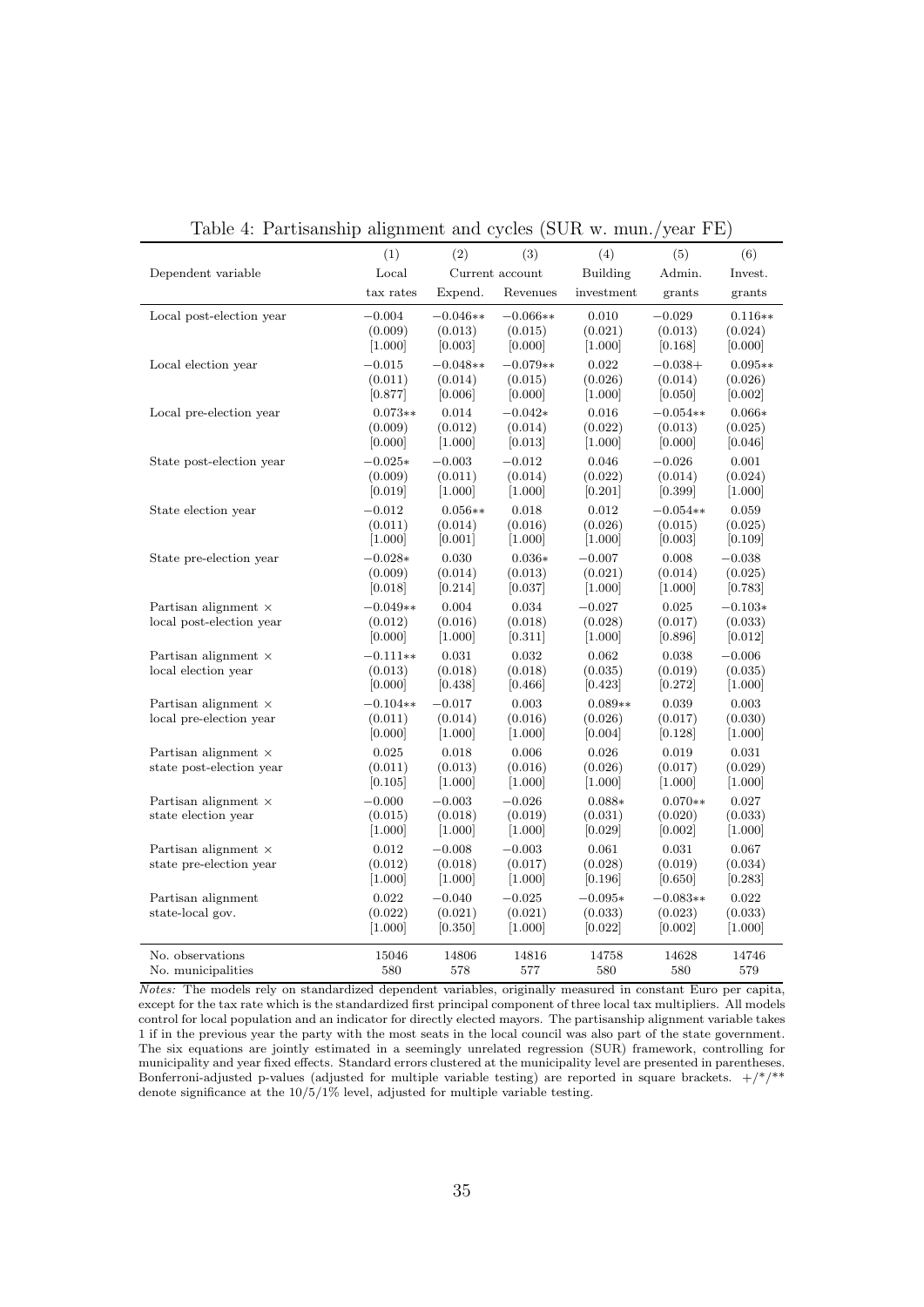|                                                             | (1)                              | (2)                              | (3)                               | (4)                              | (5)                              | (6)                             |
|-------------------------------------------------------------|----------------------------------|----------------------------------|-----------------------------------|----------------------------------|----------------------------------|---------------------------------|
| Dependent variable                                          | Local                            |                                  | Current account                   | Building                         | Admin.                           | Invest.                         |
|                                                             | tax rates                        | Expend.                          | Revenues                          | investment                       | grants                           | grants                          |
| Local post-election year                                    | $-0.046**$<br>(0.011)<br>[0.000] | $-0.096**$<br>(0.015)<br>[0.000] | $-0.058**$<br>(0.016)<br>[0.002]  | $-0.018$<br>(0.025)<br>$[1.000]$ | $-0.008$<br>(0.016)<br>[1.000]   | 0.031<br>(0.029)<br>[1.000]     |
| Local election year                                         | $-0.090**$<br>(0.011)<br>[0.000] | $-0.043*$<br>(0.014)<br>[0.012]  | $-0.080**$<br>(0.016)<br>[0.000]  | $0.086**$<br>(0.026)<br>[0.005]  | $-0.020$<br>(0.015)<br>[0.990]   | $0.071+$<br>(0.029)<br>[0.088]  |
| Local pre-election year                                     | 0.006<br>(0.011)<br>[1.000]      | $-0.013$<br>(0.014)<br> 1.000    | $-0.057**$<br>(0.017)<br>[0.003]  | $0.093**$<br>(0.023)<br>[0.000]  | $-0.060**$<br>(0.016)<br>[0.001] | $0.104**$<br>(0.030)<br>[0.004] |
| State post-election year                                    | $-0.035**$<br>(0.011)<br>[0.006] | 0.026<br>(0.013)<br>[0.290]      | $-0.009$<br>(0.014)<br>[1.000]    | $0.073**$<br>(0.022)<br>[0.006]  | 0.006<br>(0.015)<br>[1.000]      | $-0.012$<br>(0.024)<br>[1.000]  |
| State election year                                         | $-0.045**$<br>(0.012)<br>[0.002] | $0.059**$<br>(0.015)<br>[0.000]  | 0.005<br>(0.016)<br>[1.000]       | 0.057<br>(0.027)<br>[0.192]      | $-0.024$<br>(0.017)<br>[0.947]   | $0.071+$<br>(0.028)<br>[0.064]  |
| State pre-election year                                     | $-0.002$<br>(0.009)<br> 1.000    | $0.065**$<br>(0.013)<br>[0.000]  | $0.041*$<br>(0.014)<br>[0.018]    | 0.019<br>(0.022)<br>$[1.000]$    | 0.013<br>(0.015)<br>[1.000]      | 0.022<br>(0.029)<br>[1.000]     |
| MOV in state elections $\times$<br>local post-election year | $-0.043$<br>(0.063)<br>$[1.000]$ | $0.244*$<br>(0.078)<br>[0.011]   | $\,0.062\,$<br>(0.081)<br>[1.000] | 0.193<br>(0.140)<br>$[1.000]$    | 0.003<br>(0.083)<br>[1.000]      | 0.177<br>(0.178)<br>[1.000]     |
| MOV in state elections $\times$<br>local election year      | $0.200**$<br>(0.058)<br>[0.003]  | $0.247**$<br>(0.074)<br>[0.005]  | 0.172<br>(0.080)<br>[0.186]       | $-0.075$<br>(0.139)<br>[1.000]   | 0.056<br>(0.078)<br>[1.000]      | 0.265<br>(0.181)<br>[0.867]     |
| MOV in state elections $\times$<br>local pre-election year  | 0.114<br>(0.052)<br>[0.171]      | 0.094<br>(0.063)<br>[0.821]      | 0.128<br>(0.070)<br>[0.398]       | 0.001<br>(0.105)<br>$[1.000]$    | 0.096<br>(0.072)<br>[1.000]      | 0.039<br>(0.165)<br>[1.000]     |
| MOV in state elections $\times$<br>state post-election year | 0.134<br>(0.063)<br>[0.204]      | $-0.052$<br>(0.065)<br>[1.000]   | $-0.040$<br>(0.068)<br>[1.000]    | $-0.069$<br>(0.110)<br>[1.000]   | $-0.162$<br>(0.072)<br>[0.138]   | 0.212<br>(0.119)<br>[0.450]     |
| MOV in state elections $\times$<br>state election year      | $0.197*$<br>(0.073)<br>[0.040]   | $-0.008$<br>(0.080)<br>[1.000]   | $-0.048$<br>(0.076)<br>[1.000]    | 0.094<br>(0.137)<br>$[1.000]$    | 0.047<br>(0.089)<br>[1.000]      | 0.209<br>(0.158)<br>[1.000]     |
| MOV in state elections $\times$<br>state pre-election year  | 0.005<br>(0.045)<br>[1.000]      | $-0.190*$<br>(0.061)<br>[0.010]  | $-0.010$<br>(0.068)<br>[1.000]    | 0.012<br>(0.122)<br>[1.000]      | 0.018<br>(0.072)<br>[1.000]      | $-0.172$<br>(0.169)<br>[1.000]  |
| Margin of victory in past<br>state elections                | $-0.236$<br>(0.120)<br>[0.293]   | $-0.020$<br>(0.117)<br>[1.000]   | 0.168<br>(0.113)<br>[0.824]       | 0.151<br>(0.164)<br>$[1.000]$    | 0.239<br>(0.132)<br>[0.419]      | $0.477*$<br>(0.179)<br>[0.046]  |
| No. observations<br>No. municipalities                      | 13472<br>551                     | 13260<br>548                     | 13268<br>547                      | 13227<br>549                     | 13165<br>551                     | 13198<br>548                    |

<span id="page-37-0"></span>Table 5: Electoral competition and cycles (SUR w. mun./year FE)

Notes: The models rely on standardized dependent variables, originally measured in constant Euro per capita, except for the tax rate which is the standardized first principal component of three local tax multipliers. All models control for local population and an indicator for directly elected mayors. The margin of victory (MOV) in past state elections measures the difference between the local vote shares for the two largest parties in the last state elections. The six equations are jointly estimated in a seemingly unrelated regression (SUR) framework, controlling for municipality and year fixed effects. Standard errors clustered at the municipality level are presented in parentheses. Bonferroni-adjusted p-values (adjusted for multiple variable testing) are reported in square brackets.  $+$ /\*/\*\* denote significance at the 10/5/1% level, adjusted for multiple variable testing.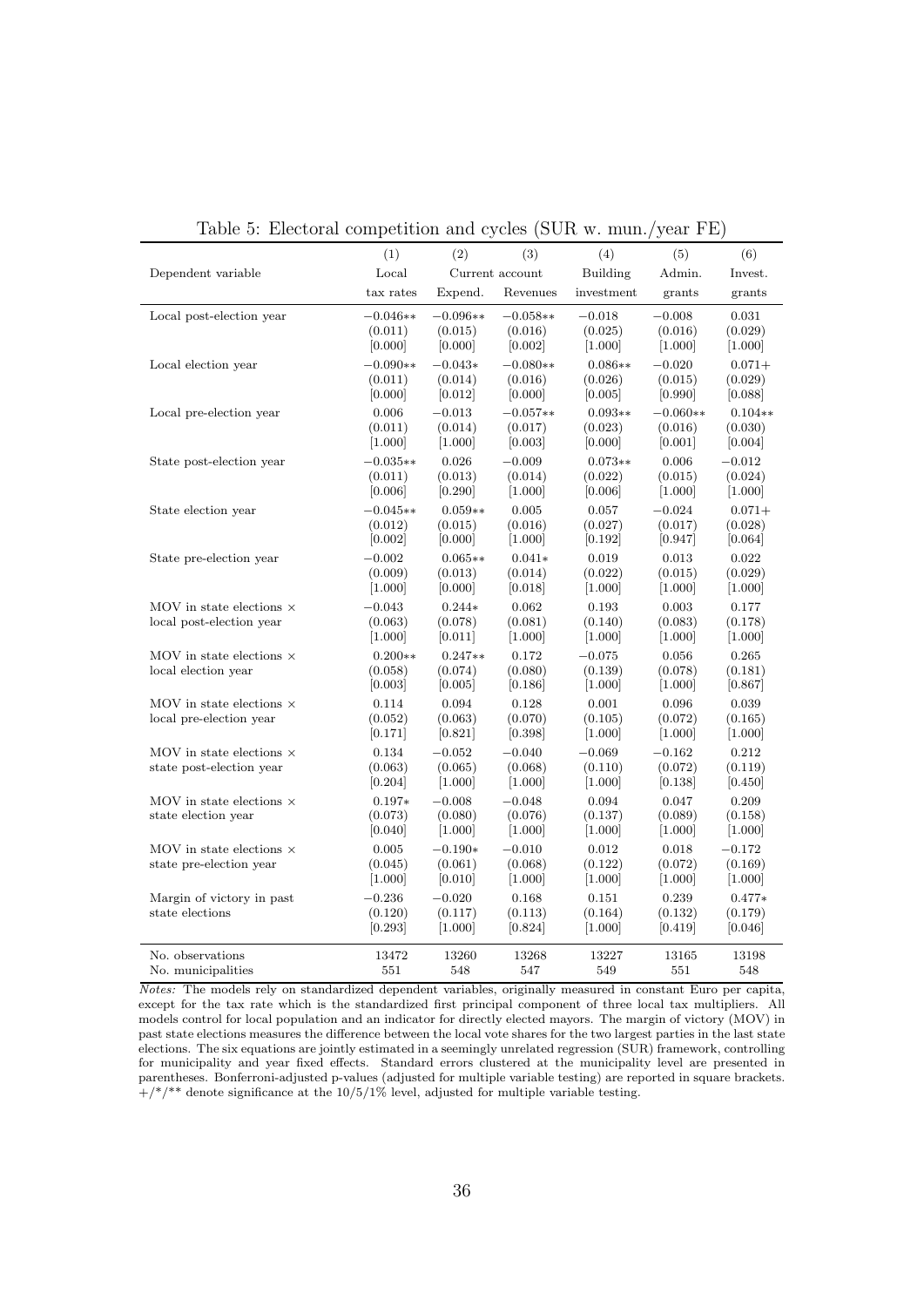|                                                      | (1)                              | (2)                              | (3)                              | (4)                              | (5)                              | (6)                              |
|------------------------------------------------------|----------------------------------|----------------------------------|----------------------------------|----------------------------------|----------------------------------|----------------------------------|
| Dependent variable                                   | Local                            |                                  | Current account                  | Building                         | Admin.                           | Invest.                          |
|                                                      | tax rates                        | Expend.                          | Revenues                         | investment                       | grants                           | grants                           |
| Local post-election year                             | $-0.035**$<br>(0.008)<br>[0.000] | $-0.033+$<br>(0.013)<br>[0.087]  | $-0.035+$<br>(0.014)<br>[0.075]  | $-0.043$<br>(0.022)<br>[0.295]   | 0.022<br>(0.013)<br>[0.597]      | $-0.030$<br>(0.025)<br>$[1.000]$ |
| Local election year                                  | $-0.052**$<br>(0.009)<br>[0.000] | $-0.023$<br>(0.015)<br>[0.808]   | $-0.004$<br>(0.015)<br>[1.000]   | $0.064+$<br>(0.025)<br>[0.063]   | $-0.025$<br>(0.013)<br>[0.301]   | $0.100**$<br>(0.027)<br>[0.001]  |
| Local pre-election year                              | $-0.006$<br>(0.007)<br>[1.000]   | 0.006<br>(0.013)<br>[1.000]      | $-0.017$<br>(0.015)<br>[1.000]   | $0.077**$<br>(0.023)<br>[0.004]  | $-0.022$<br>(0.011)<br>[0.352]   | $0.118**$<br>(0.027)<br>[0.000]  |
| State post-election year                             | 0.021<br>(0.012)<br>[0.495]      | 0.013<br>(0.015)<br>[1.000]      | $0.049*$<br>(0.016)<br>[0.014]   | $0.109**$<br>(0.021)<br>[0.000]  | 0.016<br>(0.015)<br>[1.000]      | 0.041<br>(0.025)<br>[0.596]      |
| State election year                                  | $-0.024*$<br>(0.008)<br>[0.013]  | $0.072**$<br>(0.013)<br>[0.000]  | 0.018<br>(0.012)<br>[0.804]      | $0.093**$<br>(0.022)<br>[0.000]  | $0.032*$<br>(0.011)<br>[0.030]   | 0.040<br>(0.023)<br>[0.476]      |
| State pre-election year                              | 0.007<br>(0.008)<br>$[1.000]$    | $0.031+$<br>(0.013)<br>[0.093]   | $0.057**$<br>(0.013)<br>[0.000]  | 0.047<br>(0.020)<br>[0.125]      | $0.031+$<br>(0.012)<br>[0.055]   | $-0.013$<br>(0.022)<br>[1.000]   |
| Left state gov. $\times$<br>local post-election year | $-0.109**$<br>(0.013)<br>[0.000] | $-0.042$<br>(0.019)<br>[0.185]   | $-0.069**$<br>(0.020)<br>[0.005] | $0.075+$<br>(0.030)<br>[0.081]   | $-0.045$<br>(0.019)<br>[0.121]   | $0.149**$<br>(0.035)<br>[0.000]  |
| Left state gov. $\times$<br>local election year      | $-0.006$<br>(0.015)<br>$[1.000]$ | 0.013<br>(0.020)<br>$[1.000]$    | $-0.095**$<br>(0.020)<br>[0.000] | 0.002<br>(0.034)<br>[1.000]      | $-0.011$<br>(0.019)<br>[1.000]   | 0.009<br>(0.038)<br>[1.000]      |
| Left state gov. $\times$<br>local pre-election year  | $0.114**$<br>(0.012)<br>[0.000]  | $0.039+$<br>(0.016)<br>[0.099]   | $-0.017$<br>(0.018)<br>[1.000]   | $-0.000$<br>(0.030)<br>$[1.000]$ | $-0.039$<br>(0.017)<br>[0.119]   | $-0.051$<br>(0.034)<br>[0.765]   |
| Left state gov. $\times$<br>state post-election year | $-0.005$<br>(0.013)<br>[1.000]   | 0.016<br>(0.017)<br>$[1.000]$    | $-0.076**$<br>(0.020)<br>[0.001] | $-0.050$<br>(0.030)<br>[0.562]   | $-0.078**$<br>(0.017)<br>[0.000] | $-0.009$<br>(0.032)<br>[1.000]   |
| Left state gov. $\times$<br>state election year      | $0.153**$<br>(0.013)<br>[0.000]  | 0.020<br>(0.018)<br>[1.000]      | 0.020<br>(0.018)<br>[1.000]      | $-0.061$<br>(0.033)<br>[0.378]   | $-0.091**$<br>(0.019)<br>[0.000] | 0.045<br>(0.035)<br>[1.000]      |
| Left state gov. $\times$<br>state pre-election year  | $0.096**$<br>(0.011)<br>[0.000]  | 0.030<br>(0.017)<br>[0.514]      | 0.022<br>(0.018)<br>[1.000]      | $-0.044$<br>(0.029)<br>[0.769]   | $-0.045*$<br>(0.017)<br>[0.048]  | 0.025<br>(0.032)<br>[1.000]      |
| Left state gov.                                      | $-0.226**$<br>(0.034)<br>[0.000] | $-0.148**$<br>(0.033)<br>[0.000] | $-0.039$<br>(0.034)<br>[1.000]   | $-0.094$<br>(0.042)<br>[0.164]   | $0.101*$<br>(0.035)<br>[0.024]   | $-0.053$<br>(0.043)<br>[1.000]   |
| No. observations<br>No. municipalities               | $15775\,$<br>597                 | 15506<br>593                     | 15516<br>593                     | 15474<br>595                     | 15349<br>597                     | 15444<br>595                     |

<span id="page-38-0"></span>Table 6: State partisanship and cycles (SUR w. mun./year FE)

Notes: The models rely on standardized dependent variables, originally measured in constant Euro per capita, except for the tax rate which is the standardized first principal component of three local tax multipliers. All models control for local population and an indicator for directly elected mayors. The left state government variable takes 1 if in the previous year SPD, the major leftist party was part of the state government. The six equations are jointly estimated in a seemingly unrelated regression (SUR) framework, controlling for municipality and year fixed effects. Standard errors clustered at the municipality level are presented in parentheses. Bonferroni-adjusted pvalues (adjusted for multiple variable testing) are reported in square brackets.  $+/*$  denote significance at the 10/5/1% level, adjusted for multiple variable testing.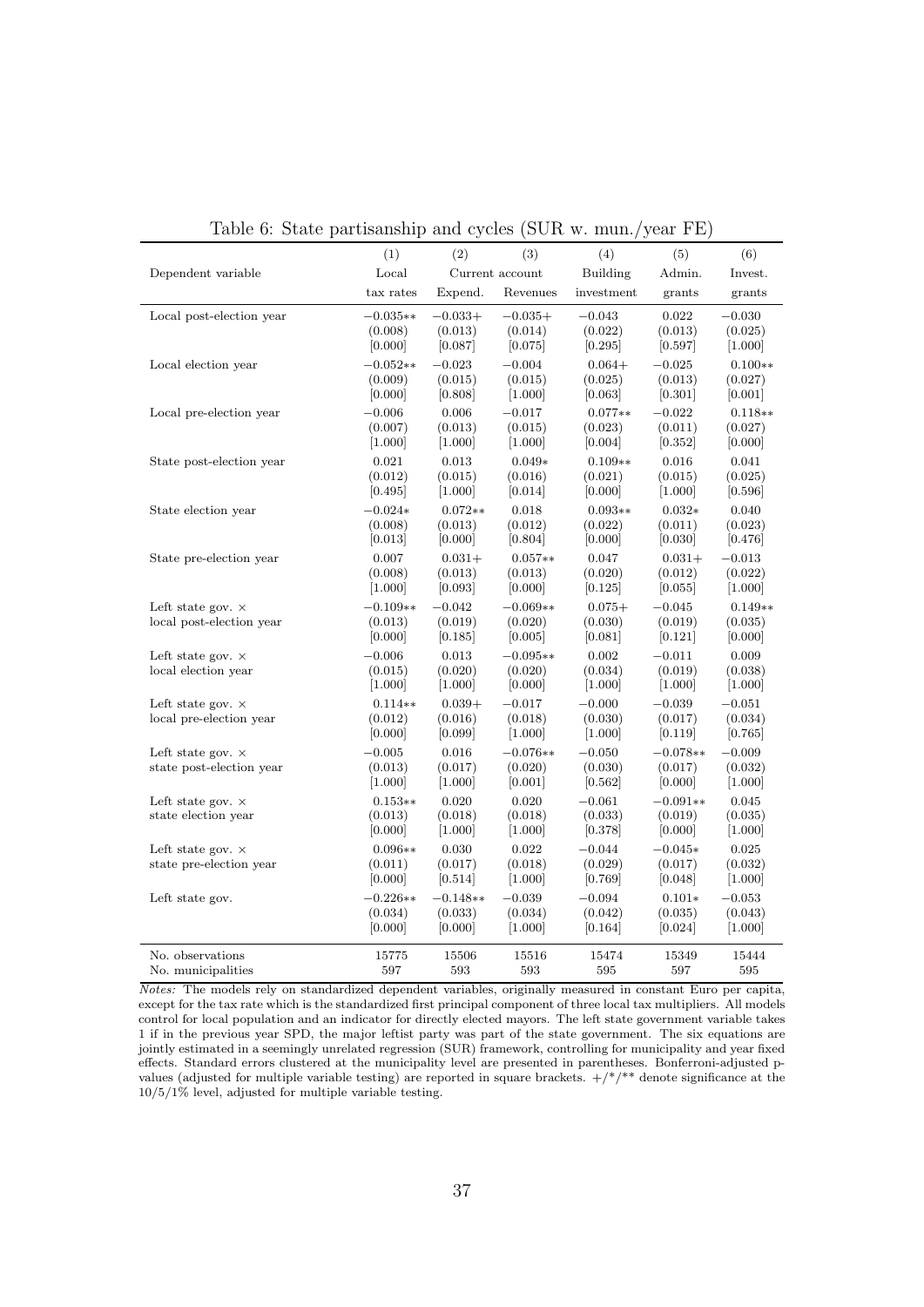|                                                     | (1)                   | (2)                    | (3)                   | (4)                   | (5)                   | (6)                  |
|-----------------------------------------------------|-----------------------|------------------------|-----------------------|-----------------------|-----------------------|----------------------|
| Dependent variable                                  | Local                 |                        | Current account       | Building              | Admin.                | Invest.              |
|                                                     | tax rates             | Expend.                | Revenues              | investment            | grants                | grants               |
| Local post-election year                            | $-0.011$              | $-0.030**$             | $-0.050**$            | $-0.021$              | $-0.017$              | 0.043                |
|                                                     | (0.006)<br>[0.467]    | (0.009)<br>[0.008]     | (0.010)<br>[0.000]    | (0.018)<br>[1.000]    | (0.010)<br>[0.581]    | (0.019)<br>[0.158]   |
| Local election year                                 | $-0.070**$            | $-0.016$               | $-0.057**$            | $0.055+$              | $-0.030*$             | $0.088**$            |
|                                                     | (0.007)               | (0.010)                | (0.012)               | (0.022)               | (0.011)               | (0.022)              |
|                                                     | [0.000]               | [0.668]                | [0.000]               | [0.066]               | [0.030]               | [0.000]              |
| Local pre-election year                             | 0.008<br>(0.007)      | 0.009<br>(0.010)       | $-0.036**$<br>(0.011) | $0.090**$<br>(0.018)  | $-0.038**$<br>(0.011) | $0.084**$<br>(0.020) |
|                                                     | [1.000]               | [1.000]                | [0.005]               | [0.000]               | [0.005]               | [0.000]              |
| State post-election year                            | $-0.015*$             | 0.003                  | $-0.011$              | $0.059**$             | $-0.011$              | 0.005                |
|                                                     | (0.006)               | (0.008)                | (0.010)               | (0.015)               | (0.010)               | (0.017)              |
| State election year                                 | [0.040]<br>$-0.026**$ | [1.000]<br>$0.054**$   | [1.000]<br>0.005      | [0.000]<br>$0.091**$  | [1.000]<br>$-0.012$   | [1.000]<br>$0.099**$ |
|                                                     | (0.007)               | (0.009)                | (0.010)               | (0.018)               | (0.011)               | (0.019)              |
|                                                     | [0.001]               | [0.000]                | $[1.000]$             | [0.000]               | $[1.000]$             | [0.000]              |
| State pre-election year                             | $-0.033**$            | 0.020                  | 0.021                 | $0.056**$             | $0.037**$             | $-0.006$             |
|                                                     | (0.006)<br>[0.000]    | (0.009)<br>[0.135]     | (0.010)<br>[0.164]    | (0.016)<br>[0.003]    | (0.010)<br>[0.003]    | (0.018)<br>[1.000]   |
| Left local gov. $\times$                            | $-0.071**$            | $-0.033$               | 0.013                 | 0.049                 | 0.003                 | 0.047                |
| local post-election year                            | (0.013)               | (0.017)                | (0.018)               | (0.027)               | (0.018)               | (0.034)              |
|                                                     | [0.000]               | [0.323]                | $[1.000]$             | [0.435]               | 1.000                 | [0.982]              |
| Left local gov. $\times$                            | $-0.029$              | $-0.034$               | $-0.017$              | 0.008                 | 0.046                 | 0.007                |
| local election year                                 | (0.013)<br>[0.137]    | (0.019)<br>[0.427]     | (0.018)<br>$[1.000]$  | (0.032)<br>[1.000]    | (0.020)<br>[0.116]    | (0.036)<br>[1.000]   |
| Left local gov. $\times$                            | 0.021                 | $-0.014$               | $-0.018$              | $-0.067*$             | 0.031                 | $-0.050$             |
| local pre-election year                             | (0.011)               | (0.015)                | (0.017)               | (0.025)               | (0.019)               | (0.030)              |
|                                                     | [0.290]               | [1.000]                | [1.000]               | [0.042]               | [0.594]               | [0.550]              |
| Left local gov. $\times$                            | $-0.003$<br>(0.011)   | $\,0.002\,$<br>(0.016) | 0.006                 | 0.011                 | $-0.026$              | 0.063                |
| state post-election year                            | $[1.000]$             | [1.000]                | (0.015)<br>[1.000]    | (0.023)<br>[1.000]    | (0.016)<br>[0.688]    | (0.028)<br>[0.153]   |
| Left local gov. $\times$                            | $0.035+$              | $-0.009$               | $-0.016$              | $-0.076$              | $-0.011$              | $-0.061$             |
| state election year                                 | (0.013)               | (0.019)                | (0.018)               | (0.032)               | (0.020)               | (0.033)              |
|                                                     | [0.051]               | [1.000]                | [1.000]               | [0.102]               | [1.000]               | [0.384]              |
| Left local gov. $\times$<br>state pre-election year | $0.059**$<br>(0.011)  | 0.004<br>(0.018)       | 0.029<br>(0.018)      | $-0.103**$<br>(0.026) | $-0.035$<br>(0.018)   | 0.009<br>(0.033)     |
|                                                     | [0.000]               | [1.000]                | [0.695]               | [0.000]               | [0.361]               | [1.000]              |
| Left local gov.                                     | $-0.052$              | $-0.062$               | 0.053                 | 0.027                 | $-0.098*$             | 0.007                |
|                                                     | (0.030)               | (0.031)                | (0.029)               | (0.038)               | (0.032)               | (0.037)              |
|                                                     | [0.501]               | [0.252]                | [0.414]               | [1.000]               | [0.012]               | [1.000]              |
| No. observations                                    | 15046                 | 14806                  | 14816                 | 14758                 | 14628                 | 14746                |
| No. municipalities                                  | 580                   | 578                    | 577                   | 580                   | 580                   | 579                  |

<span id="page-39-0"></span>Table 7: Local partisanship and cycles (SUR w. mun./year FE)

Notes: The models rely on standardized dependent variables, originally measured in constant Euro per capita, except for the tax rate which is the standardized first principal component of three local tax multipliers. All models control for local population and an indicator for directly elected mayors. The left local government variable takes 1 if in the previous year SPD, the major leftist party received the most seats among the major parties in the local government. The six equations are jointly estimated in a seemingly unrelated regression (SUR) framework, controlling for municipality and year fixed effects. Standard errors clustered at the municipality level are presented in parentheses. Bonferroni-adjusted p-values (adjusted for multiple variable testing) are reported in square brackets.  $+/*/**$  denote significance at the 10/5/1% level, adjusted for multiple variable testing.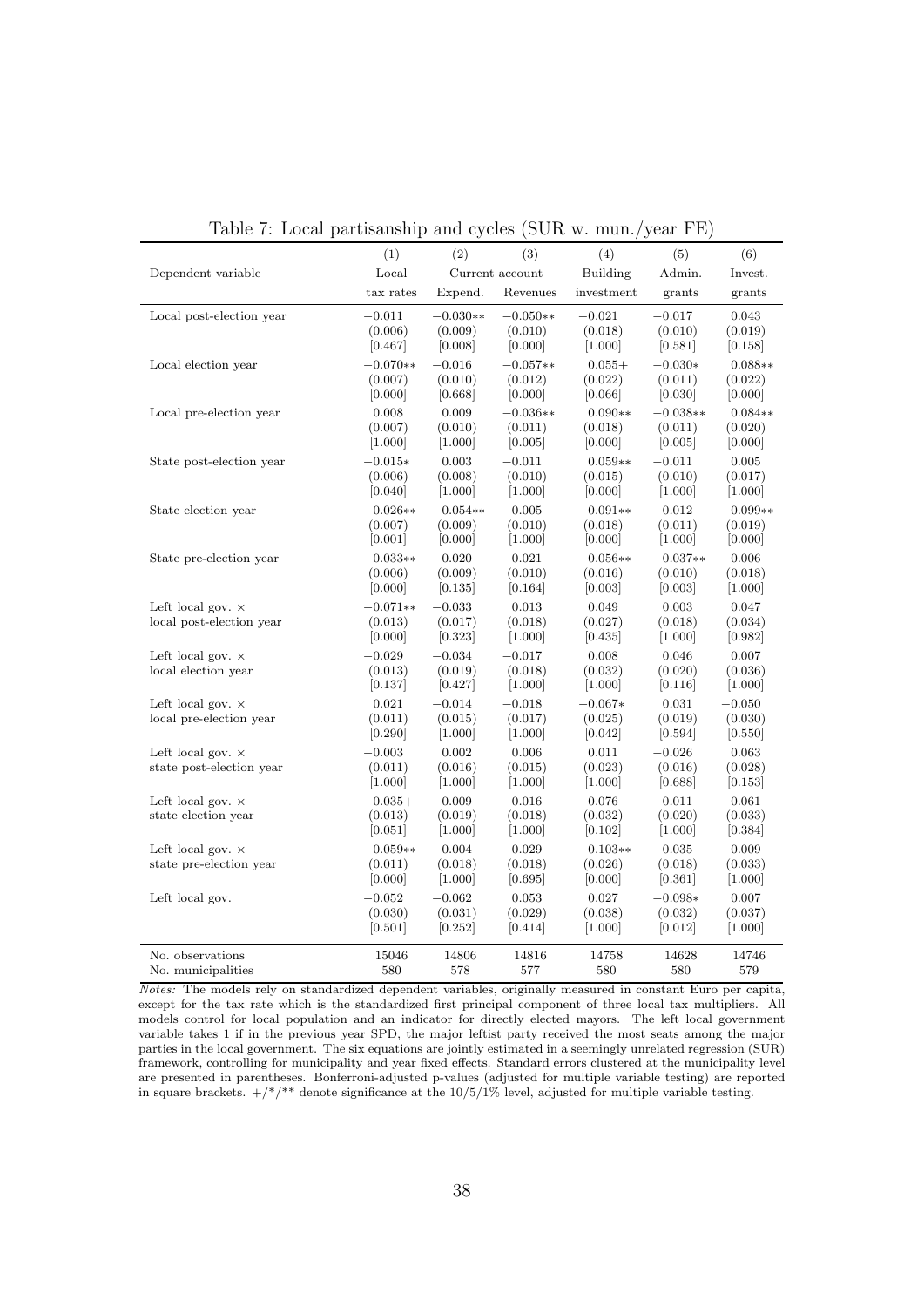Table 8: Robustness: Alternative election year indicators (SUR w. mun./year FE)

<span id="page-40-0"></span>

|                                 | (1)        | (2)        | $^{(3)}$        | (4)        | (5)        | (6)       |
|---------------------------------|------------|------------|-----------------|------------|------------|-----------|
| Dependent variable              | Local      |            | Current account | Building   | Admin.     | Invest.   |
|                                 | tax rates  | Expend.    | Revenues        | investment | grants     | grants    |
| Local post-election year (alt.) | $-0.115**$ | $-0.061**$ | $-0.050**$      | 0.009      | $-0.010$   | $0.088**$ |
|                                 | (0.008)    | (0.010)    | (0.012)         | (0.018)    | (0.010)    | (0.020)   |
|                                 | [0.000]    | [0.000]    | [0.000]         | [1.000]    | [1.000]    | 0.000     |
| Local pre-election year (alt.)  | $-0.018*$  | 0.017      | $-0.036*$       | $0.125**$  | $-0.034**$ | $0.113**$ |
|                                 | (0.006)    | (0.011)    | (0.012)         | (0.019)    | (0.010)    | (0.022)   |
|                                 | [0.027]    | 0.645      | [0.022]         | [0.000]    | [0.004]    | 0.000     |
| State post-election year (alt.) | $-0.025**$ | $0.035**$  | $-0.008$        | $0.079**$  | $-0.014$   | $0.078**$ |
|                                 | (0.005)    | (0.009)    | (0.010)         | (0.016)    | (0.010)    | (0.017)   |
|                                 | [0.000]    | 0.001      | 1.000           | 0.000      | 1.000      | 0.000     |
| State pre-election year         | $-0.012$   | $0.050**$  | 0.022           | 0.006      | 0.011      | 0.035     |
|                                 | (0.005)    | (0.008)    | (0.009)         | (0.015)    | (0.009)    | (0.017)   |
|                                 | [0.130]    | 0.000      | 0.125           | 1.000      | 1.000      | 0.249     |
| No. observations                | 16378      | 16103      | 16101           | 16084      | 15971      | 16043     |
| No. municipalities              | 604        | 601        | 599             | 602        | 604        | 601       |

Notes: The models rely on standardized dependent variables, originally measured in constant Euro per capita, except for the tax rate which is the standardized first principal component of three local tax multipliers. All models control for local population and an indicator for directly elected mayors. The alternative pre-election/post-election year indicators measure the share of the current year that coincided with the 12 months before/after local or state elections. The six equations are jointly estimated in a seemingly unrelated regression (SUR) framework, controlling for municipality and year fixed effects. Standard errors clustered at the municipality level are presented in parentheses. Bonferroni-adjusted p-values (adjusted for multiple variable testing) are reported in square brackets.  $+$ /\*/\*\* denote significance at the 10/5/1% level, adjusted for multiple variable testing.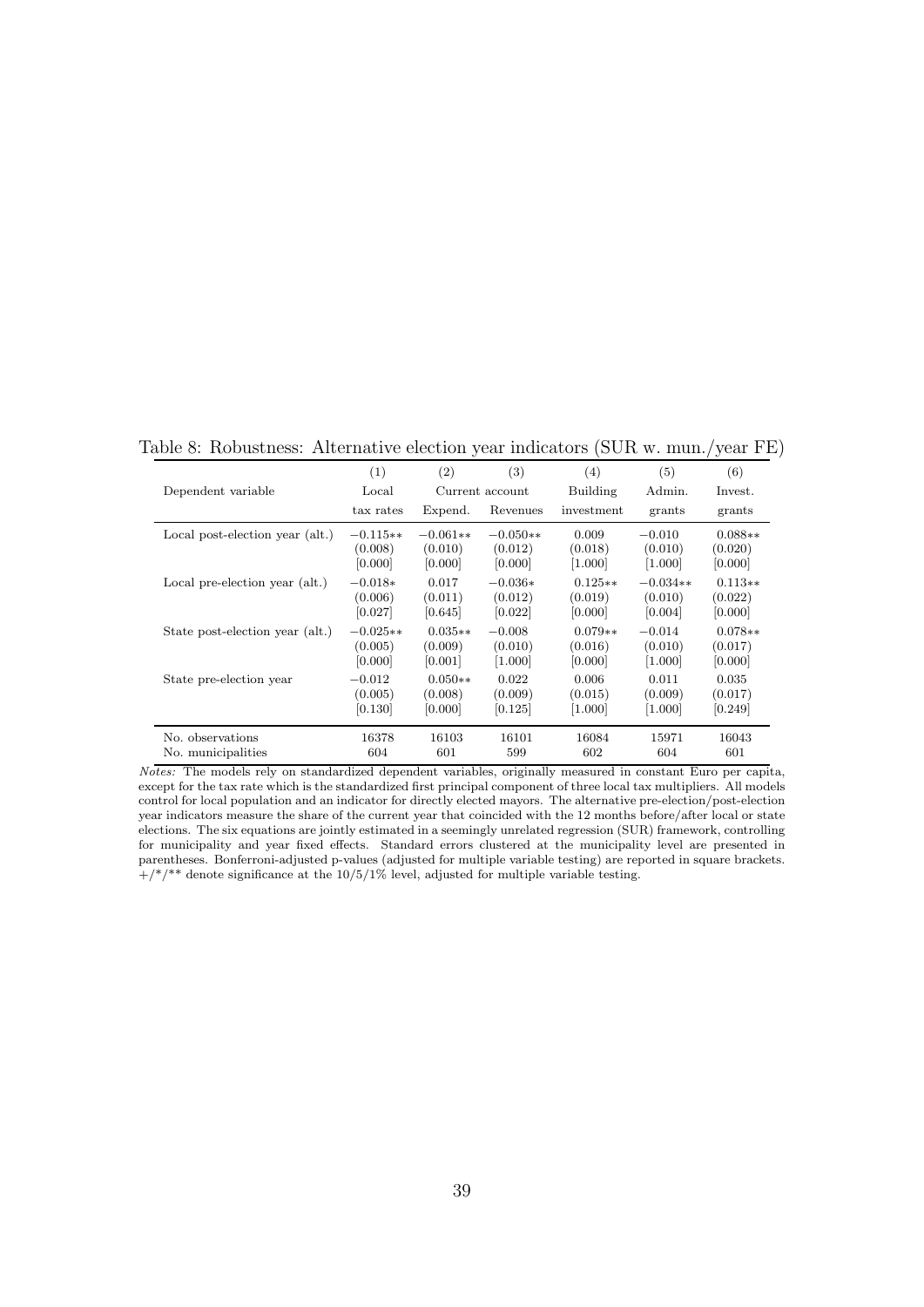|                           | (1)        | (2)       | (3)             | (4)        | (5)       | (6)                  |
|---------------------------|------------|-----------|-----------------|------------|-----------|----------------------|
| Dependent variable        | Local      |           | Current account | Building   | Admin.    | Invest.              |
|                           | tax rates  | Expend.   | Revenues        | investment | grants    | grants               |
| Local election year $(t)$ | $-0.097**$ | $-0.018$  | $-0.024$        | $0.099**$  | $-0.017$  | $0.077**$            |
|                           | (0.008)    | (0.011)   | (0.013)         | (0.018)    | (0.011)   | (0.022)              |
|                           | [0.000]    | [0.639]   | [0.361]         | [0.000]    | [0.659]   | [0.002]              |
| Local election $(t-1)$    | $0.033**$  | 0.022     | 0.013           | $0.107**$  | $-0.025$  | 0.040                |
|                           | (0.007)    | (0.012)   | (0.013)         | (0.020)    | (0.011)   | (0.023)              |
|                           | [0.000]    | [0.378]   | [1.000]         | [0.000]    | [0.132]   | [0.499]              |
| Local election $(t-2)$    | $0.045**$  | $0.037*$  | $0.036**$       | $0.048+$   | $-0.028+$ | $-0.040$             |
|                           | (0.007)    | (0.012)   | (0.011)         | (0.020)    | (0.011)   | (0.022)              |
|                           | [0.000]    | [0.012]   | [0.009]         | [0.095]    | [0.055]   | [0.446]              |
| Local election $(t-3)$    | 0.001      | 0.004     | $0.072**$       | $0.059*$   | $0.027+$  | $-0.015$             |
|                           | (0.008)    | (0.012)   | (0.012)         | (0.019)    | (0.011)   | (0.021)              |
|                           | [1.000]    | [1.000]   | [0.000]         | [0.013]    | [0.075]   | $[1.000]$            |
| State election year $(t)$ | 0.013      | $0.066**$ | $0.069**$       | $0.101**$  | $0.062**$ | $0.058*$             |
|                           | (0.008)    | (0.012)   | (0.012)         | (0.017)    | (0.012)   | (0.019)              |
|                           | [0.691]    | [0.000]   | [0.000]         | [0.000]    | [0.000]   | [0.012]              |
| State election $(t-1)$    | $0.065**$  | $0.059**$ | $0.094**$       | 0.036      | $0.076**$ | $-0.024$             |
|                           | (0.009)    | (0.011)   | (0.014)         | (0.019)    | (0.013)   | (0.022)              |
|                           | [0.000]    | [0.000]   | [0.000]         | [0.314]    | [0.000]   | $\left[1.000\right]$ |
| State election $(t-2)$    | $0.076**$  | $0.038*$  | $0.076**$       | 0.025      | $0.057**$ | $-0.019$             |
|                           | (0.009)    | (0.013)   | (0.015)         | (0.019)    | (0.014)   | (0.023)              |
|                           | [0.000]    | [0.017]   | [0.000]         | [1.000]    | [0.000]   | $[1.000]$            |
| State election $(t-3)$    | $0.070**$  | $0.040**$ | $0.073**$       | $0.053**$  | $0.096**$ | $-0.046$             |
|                           | (0.009)    | (0.012)   | (0.013)         | (0.016)    | (0.012)   | (0.021)              |
|                           | [0.000]    | [0.004]   | [0.000]         | [0.005]    | [0.000]   | [0.184]              |
| No. observations          | 16378      | 16103     | 16101           | 16084      | 15971     | 16043                |
| No. municipalities        | 604        | 601       | 599             | 602        | 604       | 601                  |

<span id="page-41-0"></span>Table 9: Robustness: Full cycle (SUR w. mun./year FE)

Notes: The models rely on standardized dependent variables, originally measured in constant Euro per capita, except for the tax rate which is the standardized first principal component of three local tax multipliers. All models control for local population and an indicator for directly elected mayors. The six equations are jointly estimated in a seemingly unrelated regression (SUR) framework, controlling for municipality and year fixed effects. Standard errors clustered at the municipality level are presented in parentheses. Bonferroni-adjusted p-values (adjusted for multiple variable testing) are reported in square brackets.  $+$ /\*/\*\* denote significance at the 10/5/1% level, adjusted for multiple variable testing.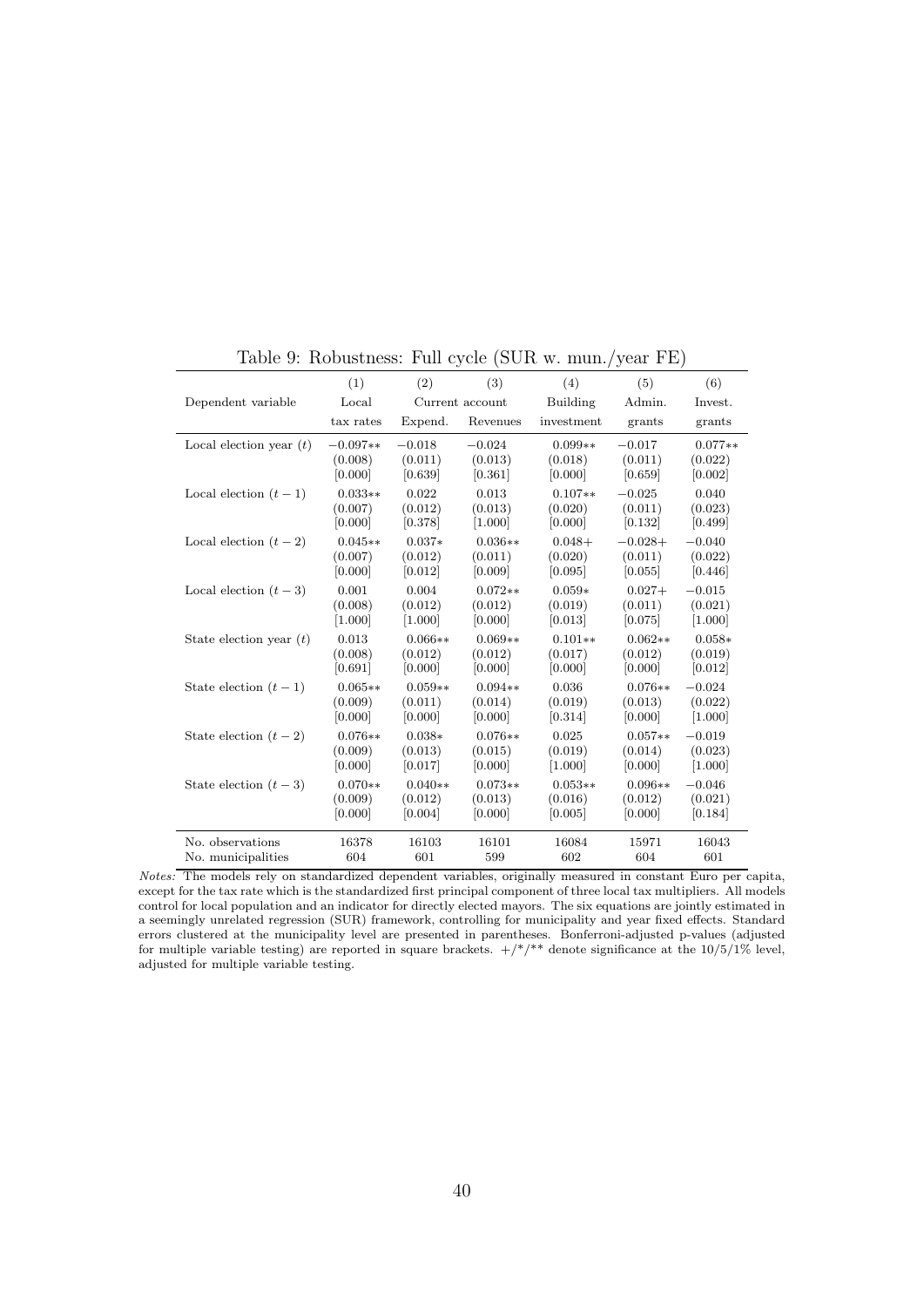|                           | (1)        | (2)        | (3)             | (4)        | (5)       | (6)        |
|---------------------------|------------|------------|-----------------|------------|-----------|------------|
| Dependent variable        | Local      |            | Current account | Building   | Admin.    | Invest.    |
|                           | tax rates  | Expend.    | Revenues        | investment | grants    | grants     |
| Local post-election year  | $-0.034**$ | $-0.048**$ | $-0.053**$      | $-0.013$   | $-0.011$  | 0.036      |
|                           | (0.005)    | (0.008)    | (0.009)         | (0.015)    | (0.009)   | (0.018)    |
|                           | [0.000]    | [0.000]    | [0.000]         | [1.000]    | [1.000]   | [0.262]    |
| Local election year       | $-0.072**$ | $-0.026*$  | $-0.058**$      | $0.066**$  | $-0.017$  | $0.098**$  |
|                           | (0.006)    | (0.009)    | (0.010)         | (0.017)    | (0.008)   | (0.017)    |
|                           | [0.000]    | [0.021]    | [0.000]         | [0.000]    | [0.234]   | [0.000]    |
| Local pre-election year   | $0.060**$  | 0.018      | $-0.025+$       | $0.071**$  | $-0.024*$ | $0.066**$  |
|                           | (0.006)    | (0.009)    | (0.010)         | (0.016)    | (0.009)   | (0.018)    |
|                           | [0.000]    | [0.279]    | [0.067]         | [0.000]    | [0.047]   | [0.001]    |
| State post-election year  | $-0.007$   | 0.003      | $-0.006$        | $0.045**$  | $-0.008$  | 0.003      |
|                           | (0.005)    | (0.008)    | (0.009)         | (0.013)    | (0.009)   | (0.015)    |
|                           | [0.648]    | [1.000]    | [1.000]         | [0.003]    | [1.000]   | [1.000]    |
| State election year       | $-0.025**$ | $0.045**$  | 0.010           | $0.077**$  | $-0.004$  | $0.081**$  |
|                           | (0.005)    | (0.008)    | (0.009)         | (0.015)    | (0.009)   | (0.016)    |
|                           | [0.000]    | [0.000]    | [1.000]         | [0.000]    | [1.000]   | [0.000]    |
| State pre-election year   | 0.004      | $0.032**$  | $0.040**$       | 0.023      | 0.015     | 0.009      |
|                           | (0.004)    | (0.007)    | (0.008)         | (0.012)    | (0.008)   | (0.015)    |
|                           | $[1.000]$  | [0.000]    | [0.000]         | [0.379]    | [0.392]   | [1.000]    |
| Lagged state unemployment | $0.276**$  | $0.088**$  | $0.057**$       | $-0.134**$ | $-0.009$  | $-0.095**$ |
| rate                      | (0.010)    | (0.009)    | (0.009)         | (0.014)    | (0.010)   | (0.015)    |
|                           | [0.000]    | [0.000]    | [0.000]         | [0.000]    | [1.000]   | [0.000]    |
| Lagged state GDP pc.      | $-0.067**$ | $-0.033**$ | $0.022+$        | $-0.046**$ | $0.038**$ | $-0.045**$ |
|                           | (0.010)    | (0.008)    | (0.009)         | (0.011)    | (0.009)   | (0.012)    |
|                           | [0.000]    | [0.000]    | [0.073]         | [0.000]    | [0.000]   | [0.001]    |
| Lagged state GDP          | $0.024**$  | 0.012      | $0.023**$       | $0.045**$  | 0.005     | $0.034**$  |
| growth rate               | (0.004)    | (0.005)    | (0.006)         | (0.007)    | (0.005)   | (0.008)    |
|                           | [0.000]    | [0.103]    | [0.001]         | [0.000]    | [1.000]   | [0.000]    |
| No. observations          | 16378      | 16103      | 16101           | 16084      | 15971     | 16043      |
| No. municipalities        | 604        | 601        | 599             | 602        | 604       | 601        |

<span id="page-42-0"></span>Table 10: Robustness: Baseline cycle with state economic controls (SUR w. mun./year FE)  $\overline{a}$ 

Notes: The models rely on standardized dependent variables, originally measured in constant Euro per capita, except for the tax rate which is the standardized first principal component of three local tax multipliers. All models control for local population and an indicator for directly elected mayors. The six equations are jointly estimated in a seemingly unrelated regression (SUR) framework, controlling for municipality and year fixed effects. Standard errors clustered at the municipality level are presented in parentheses. Bonferroni-adjusted p-values (adjusted for multiple variable testing) are reported in square brackets.  $+$ /\*/\*\* denote significance at the 10/5/1% level, adjusted for multiple variable testing.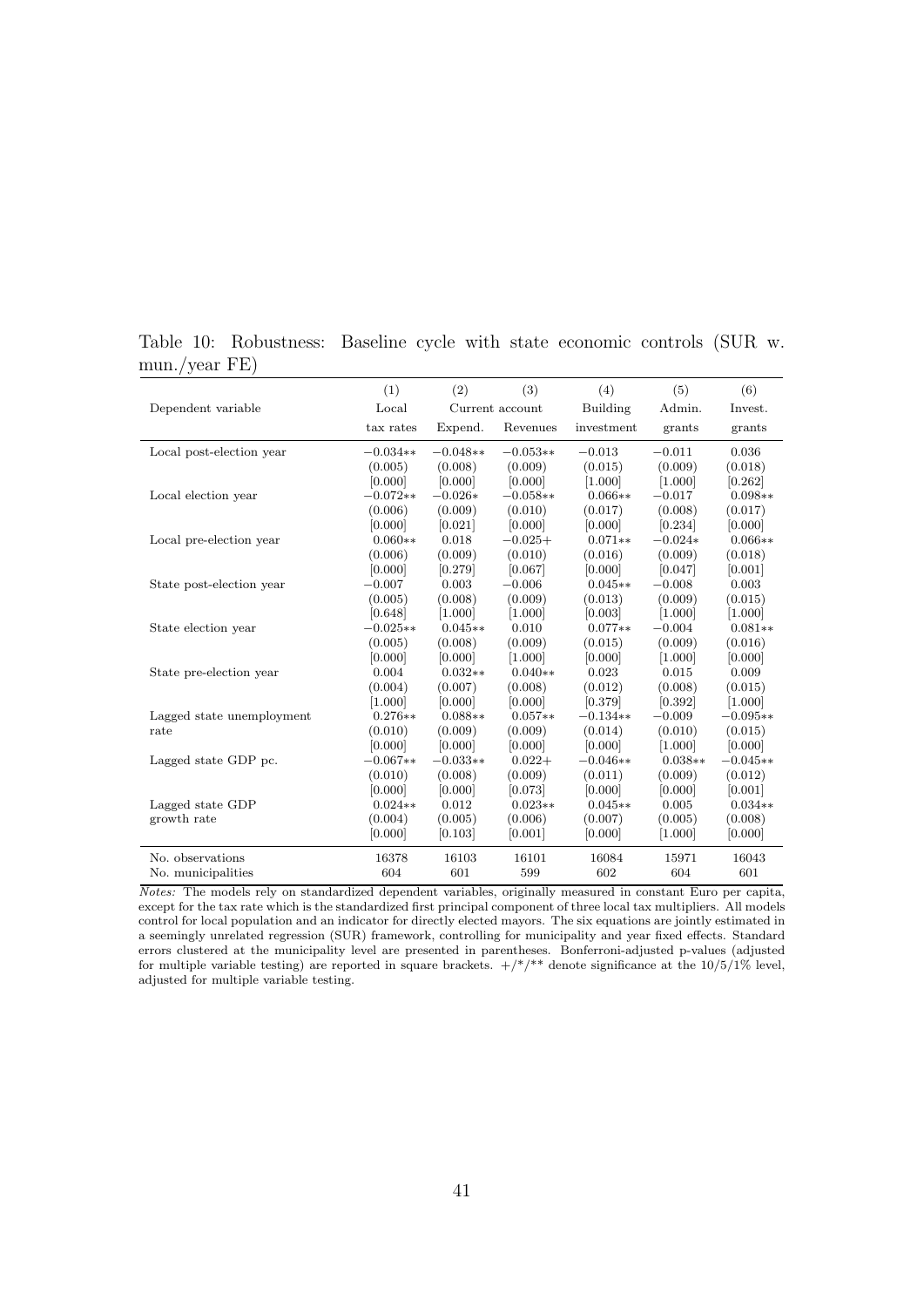|                          | (1)                  | (2)          | (3)           | (4)              | (5)         |
|--------------------------|----------------------|--------------|---------------|------------------|-------------|
| Dependent variable       | Composite local      | Business tax | Agr. property | Nonagr. property | FD in local |
|                          | tax rates            | multiplier   | multiplier    | tax multiplier   | tax rates   |
| Local post-election year | $-0.068**$           | $-0.089**$   | $-0.024**$    | $-0.046**$       | $0.016**$   |
|                          | (0.005)              | (0.006)      | (0.005)       | (0.006)          | (0.005)     |
|                          | [0.000]              | [0.000]      | [0.000]       | [0.000]          | [0.009]     |
| Local election year      | $-0.103**$           | $-0.129**$   | $-0.043**$    | $-0.072**$       | $-0.043**$  |
|                          | (0.007)              | (0.009)      | (0.005)       | (0.006)          | (0.004)     |
|                          | [0.000]              | [0.000]      | [0.000]       | [0.000]          | [0.000]     |
| Local pre-election year  | $0.017*$             | $0.028**$    | $-0.002$      | 0.010            | $-0.001$    |
|                          | (0.006)              | (0.006)      | (0.005)       | (0.006)          | (0.005)     |
|                          | 0.016                | 0.000        | 1.000         | 0.359            | 1.000       |
| State post-election year | $-0.004$             | 0.009        | $-0.016**$    | $-0.007$         | $-0.026**$  |
|                          | (0.005)              | (0.005)      | (0.005)       | (0.005)          | (0.004)     |
|                          | $\left[1.000\right]$ | 0.318        | 0.003         | [0.545]          | 0.000       |
| State election year      | $-0.026**$           | $-0.018**$   | $-0.028**$    | $-0.023**$       | $-0.042**$  |
|                          | (0.005)              | (0.005)      | (0.005)       | (0.005)          | (0.005)     |
|                          | [0.000]              | [0.001]      | [0.000]       | [0.000]          | [0.000]     |
| State pre-election year  | $0.026**$            | $0.050**$    | 0.001         | 0.009            | $-0.020**$  |
|                          | (0.004)              | (0.005)      | (0.004)       | (0.005)          | (0.004)     |
|                          | 0.000                | 0.000        | 1.000         | [0.234]          | 0.000       |
| No. observations         | 16378                | 16400        | 16380         | 16382            | 15751       |
| No. municipalities       | 604                  | 604          | 604           | 604              | 597         |

<span id="page-43-0"></span>Table 11: Robustness: Baseline for tax multipliers (SUR w. mun./year FE)

Notes: Dependent variables include the composite tax rate (first principal component), the three original tax multipliers and first differences in the composite tax rate. All models control for local population and an indicator for directly elected mayors. The four equations are jointly estimated in a seemingly unrelated regression (SUR) framework, controlling for municipality and year fixed effects. Standard errors clustered at the municipality level are presented in parentheses. Bonferroni-adjusted p-values (adjusted for multiple variable testing) are reported in square brackets.  $+$ /\*/\*\* denote significance at the  $10/5/1\%$  level, adjusted for multiple variable testing.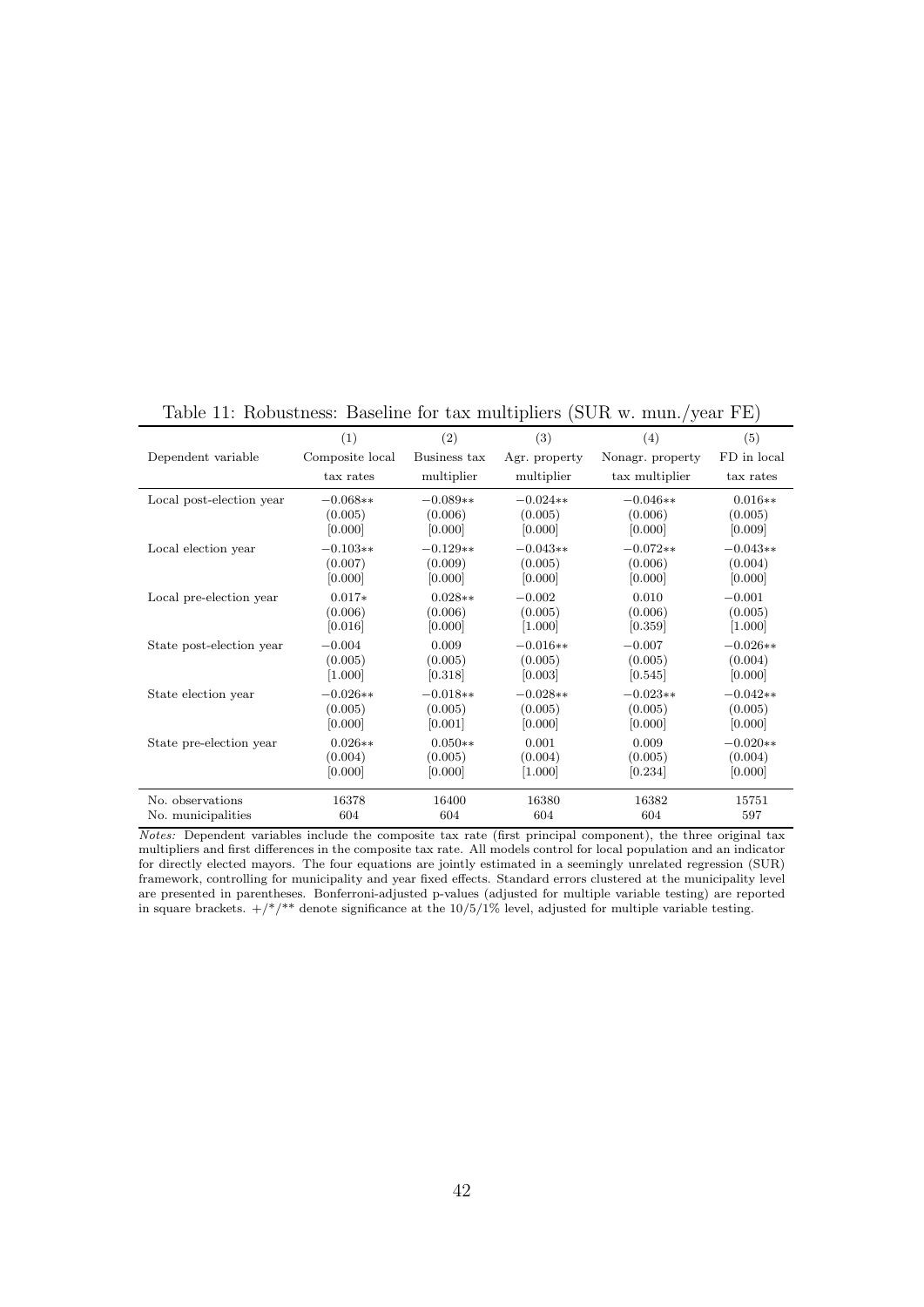|                           | (1)        | (2)              | (3)              | (4)                 | (5)                  | (6)              |
|---------------------------|------------|------------------|------------------|---------------------|----------------------|------------------|
| Dependent variable        | Local      |                  | Current account  | Building            | Admin.               | Invest.          |
|                           | tax rates  | Expend.          | Revenues         | investment          | grants               | grants           |
| Local post-election year  | $0.010+$   | $-0.036**$       | $-0.009$         | $-0.041**$          | $-0.005$             | 0.028            |
|                           | (0.005)    | (0.011)          | (0.012)          | (0.014)             | (0.010)              | (0.019)          |
| Local election year       | $-0.043**$ | $-0.021*$        | $-0.029*$        | $0.031+$            | $-0.021*$            | $0.088**$        |
|                           | (0.005)    | (0.010)          | (0.012)          | (0.016)             | (0.009)              | (0.019)          |
| Local pre-election year   | 0.002      | $-0.012$         | $-0.063**$       | $0.036*$            | $-0.056**$           | $0.076**$        |
|                           | (0.005)    | (0.010)          | (0.010)          | (0.014)             | (0.010)              | (0.019)          |
| State post-election year  | $-0.026**$ | $-0.013$         | $-0.024*$        | $0.034*$            | $-0.014$             | 0.001            |
|                           | (0.005)    | (0.010)          | (0.011)          | (0.014)             | (0.010)              | (0.017)          |
| State election year       | $-0.040**$ | $0.030**$        | $-0.030**$       | $0.064**$           | $-0.022*$            | $0.070**$        |
|                           | (0.005)    | (0.010)          | (0.011)          | (0.014)             | (0.010)              | (0.018)          |
| State pre-election year   | $-0.021**$ | $0.036**$        | $0.021*$         | $0.038**$           | 0.015                | 0.005            |
|                           | (0.004)    | (0.010)          | (0.010)          | (0.013)             | (0.010)              | (0.017)          |
| Lagged dependent $(t-1)$  | $0.847**$  | $0.605**$        | $0.525**$        | $0.396**$           | $0.409**$            | $0.287**$        |
|                           | (0.026)    | (0.039)          | (0.037)          | (0.036)             | (0.025)              | (0.032)          |
| Lagged dependent $(t-2)$  | 0.012      | $0.157**$        | $0.185**$        | $-0.075*$           | $0.180**$            | 0.043            |
|                           | (0.024)    | (0.042)          | (0.036)          | (0.032)             | (0.027)              | (0.032)          |
| Lagged dependent $(t-3)$  |            | 0.011<br>(0.029) | 0.013<br>(0.026) | $0.059*$<br>(0.023) | $0.067**$<br>(0.024) | 0.025<br>(0.023) |
| Lagged state unemployment | 0.004      | $-0.000$         | $-0.005$         | $-0.044**$          | 0.011                | $-0.061**$       |
| rate                      | (0.003)    | (0.007)          | (0.007)          | (0.015)             | (0.007)              | (0.016)          |
| Lagged state GDP pc.      | $-0.023**$ | $-0.030**$       | 0.008            | 0.019               | $0.035**$            | $-0.032+$        |
|                           | (0.004)    | (0.009)          | (0.010)          | (0.016)             | (0.009)              | (0.018)          |
| Lagged state GDP          | $0.004+$   | 0.001            | $0.013*$         | $0.029**$           | $-0.005$             | $0.019*$         |
| growth rate               | (0.002)    | (0.005)          | (0.005)          | (0.007)             | (0.005)              | (0.008)          |
| No. observations          | 14606      | 13531            | 13529            | 13372               | 13217                | 13142            |
| $AR(1)$ p-value           | 0.000      | 0.000            | 0.000            | 0.000               | 0.000                | 0.000            |
| $AR(2)$ p-value           | 0.318      | 0.437            | 0.113            | 0.406               | 0.872                | 0.606            |
| Hansen Test p-value       | 0.993      | 0.432            | 1.000            | 1.000               | 1.000                | 0.999            |

<span id="page-44-0"></span>Table 12: Robustness: Baseline cycle with state economic controls (GMM w. year FE)

Notes: The models rely on standardized dependent variables, originally measured in constant Euro per capita, except for the tax rate which is the standardized first principal component of three local tax multipliers. The six equations are estimated by the General Method of Moments, controlling for year fixed effects. The applied difference GMM estimation procedure relies on two-step estimation without fitting a constant. The variables population, directly elected mayor, lagged state unemployment rate, lagged state GDP and lagged state GDP growth rate are considered as predetermined. All models use lags 4-7 of the dependent variable as instruments (the equation on current expenditures uses lags 4-6). Standard errors clustered at the municipality level are presented in parentheses.  $+$ , \*, \*\* denote significance at the  $10/5/1\%$ .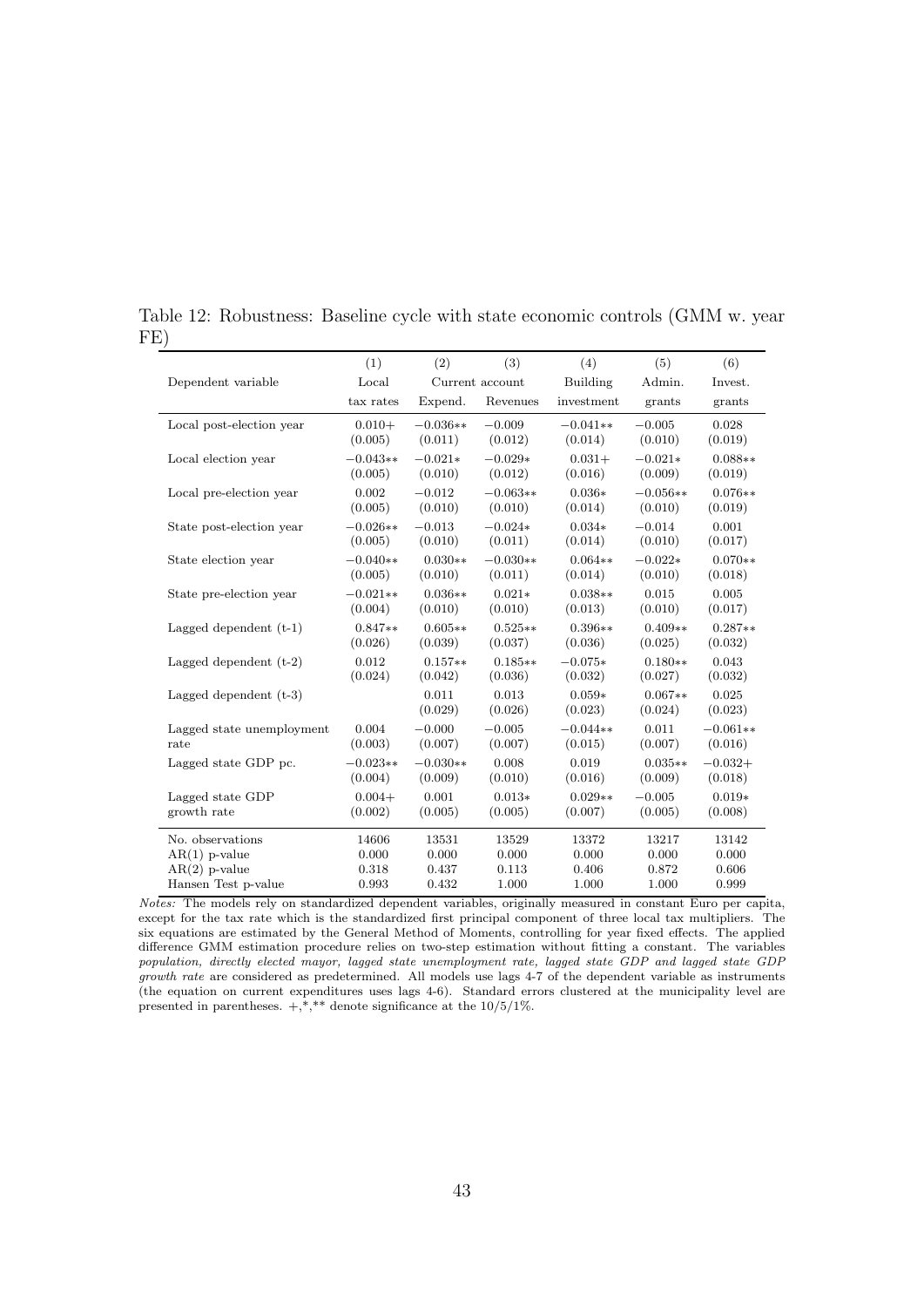# A Appendix

|                       | Table AT: Current election day regulations                                      |
|-----------------------|---------------------------------------------------------------------------------|
| Schleswig-Holstein    | Local elections take place every 5 years, on a Sunday in May.                   |
|                       | State elections take place every 5 years, the date has to lie between 58 and    |
|                       | 60 months after the beginning of the electoral term.                            |
| Lower Saxony          | Local elections take place every 5 years, on a Sunday, before the end of the    |
|                       | previous election period.                                                       |
|                       | State elections take place every 5 years, the date has to lie between 56 and    |
|                       | 59 months after the beginning of the electoral term.                            |
| Nord Rhine-Westphalia | Local elections take place every 5 years, on a Sunday, on a day determined      |
|                       | by the oversight authority.                                                     |
|                       | State elections take place every 5 years, in the last quarter before the end of |
|                       | the electoral term.                                                             |
| Hesse                 | Local elections take place every 5 years, on a Sunday in March.                 |
|                       | State elections take place every 5 years, the date has to lie before the end of |
|                       | the electoral term.                                                             |
| Rhineland-Palatinate  | Local elections take place every 5 years, between April 1 and June 30.          |
|                       | State elections take place every 5 years, the date has to lie between 56 and    |
|                       | 59 months after the beginning of the electoral term.                            |
| Baden-Württemberg     | Local elections take place every 5 years, on a Sunday between May 10 and        |
|                       | November 20.                                                                    |
|                       | State elections take place every 5 years, the date has to lie before the end of |
|                       | the electoral term.                                                             |
| Bavaria               | Local elections take place every 6 years, on a Sunday in March.                 |
|                       | State elections take place every 5 years, the date has to lie between 59 and    |
|                       | 62 months after the last state elections.                                       |
| Saarland              | Local elections take place every 5 years, at a date determined by the state     |
|                       | government.                                                                     |
|                       | State elections take place every 5 years, the date has to lie between 57 and    |
|                       | 60 months after the beginning of the electoral term.                            |

Table A1: Current election day regulations

Source: Various current state election laws (as by August 2014).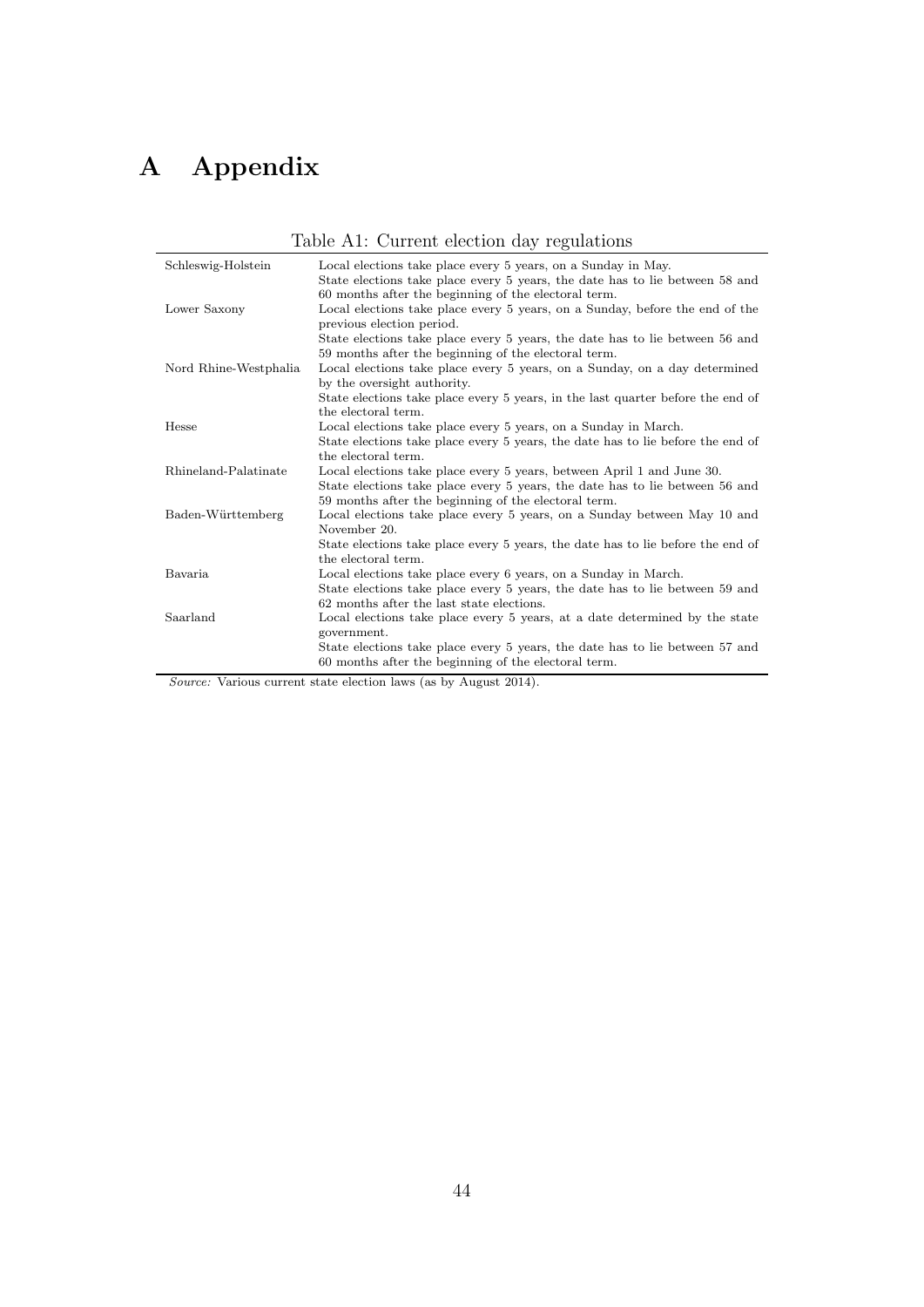|                              | <b>BW</b>   |           | <b>BY</b>   |           |           | HE                       |           | LS                        | <b>NRW</b> |           | RP        |           | <b>SA</b> |           |           | <b>SH</b>              |
|------------------------------|-------------|-----------|-------------|-----------|-----------|--------------------------|-----------|---------------------------|------------|-----------|-----------|-----------|-----------|-----------|-----------|------------------------|
| Year                         | Local State |           | Local State |           | Local     | State                    | Local     | State                     | Local      | State     | Local     | State     | Local     | State     | Local     | State                  |
| 1974<br>1975<br>1976<br>1977 | 04-20       | $04 - 04$ |             | $10 - 27$ | $03 - 20$ | $10 - 27$                | $10 - 03$ | 06-09<br>$\ast$<br>$\ast$ | 05-04      | $05 - 04$ | 03-17     | 03-09     | $05 - 05$ | $05 - 04$ | 03-24     | $04 - 13$              |
| 1978<br>1979<br>1980         | 06-22       | $03 - 16$ | $03-05$     | $10 - 15$ |           | $10 - 08$                |           | $06 - 04*$                | $09 - 30$  | $05 - 11$ | $06 - 10$ | $03-18$   | $06-10$   | 04-27     | $04 - 26$ | 04-29                  |
| 1981<br>1982<br>1983<br>1984 | 10-28       | 03-25     | $03 - 18$   | $10 - 10$ | $03-22$   | $09 - 26*$<br>$09 - 25*$ | 09-27     | $03 - 21$                 | 09-30      |           | $06 - 17$ | $03-06$   | 06-17     |           | 03-07     | $03 - 13$              |
| 1985<br>1986<br>1987<br>1988 |             | 03-20     |             | $10 - 12$ | $03 - 10$ | 04-05                    | $10 - 05$ | $06 - 15$                 |            | $05 - 12$ |           | $05 - 17$ |           | $05 - 10$ | $03-02$   | $09-13*$<br>$05 - 08*$ |
| 1989<br>1990<br>1991         | $10 - 22$   |           | $03-18$     | $10 - 14$ | $03 - 12$ | $01 - 20$                | $10 - 06$ | $05 - 13$                 | $10 - 01$  | $05 - 13$ | $06 - 18$ | $04 - 21$ | $06 - 18$ | 01-28     | 03-25     |                        |
| 1992<br>1993<br>1994<br>1995 | $06 - 12$   | $04 - 05$ |             | 09-25     | 03-07     | $02 - 19$                |           | $03 - 13$                 | $10 - 16$  | $05 - 14$ | 06-12     |           | 06-12     | $10 - 16$ | 03-20     | $04 - 05$              |
| 1996<br>1997<br>1998<br>1999 | 10-24       | 03-24     | $03-10$     | $09-13$   | 03-20     | $02 - 07$                | $09 - 15$ | 03-01                     | $09-12$    |           | $06-13$   | 03-24     | $06-13$   | $09-05$   | $03-22$   | 03-24                  |
| 2000<br>2001<br>2002         |             | 03-25     | 03-03       |           | $03 - 18$ |                          | 09-09     |                           |            | $05 - 14$ |           | $03 - 25$ |           |           |           | $02 - 27$              |
| 2003<br>2004<br>2005<br>2006 | $06 - 13$   | 03-26     |             | 09-21     | 03-26     | $02 - 02$                | $09 - 10$ | $02 - 02$                 | 09-24      | $05 - 22$ | $06-13$   | 03-27     | $06-13$   | $09-05$   | 03-02     | $02 - 20$              |
| 2007<br>2008                 |             |           | 03-02       | 09-21     |           | $01 - 27$                |           | 01-27                     |            |           |           |           |           |           | $05 - 25$ |                        |

Table A2: Election dates in West Germany 1974-2008

Notes: Elections dates are listed in form MM-DD. The years marked with \* are excluded from the analysis because of state government crises or out-of-schedule elections at the state level. The states are abbreviated as BW: Baden-W¨urttemberg, BY: Bavaria, HE: Hesse, LS: Lower Saxony,NRW: Nord Rhine-Westphalia, RP: Rhineland-Palatinate, SA: Saarland, SH: Schleswig-Holstein.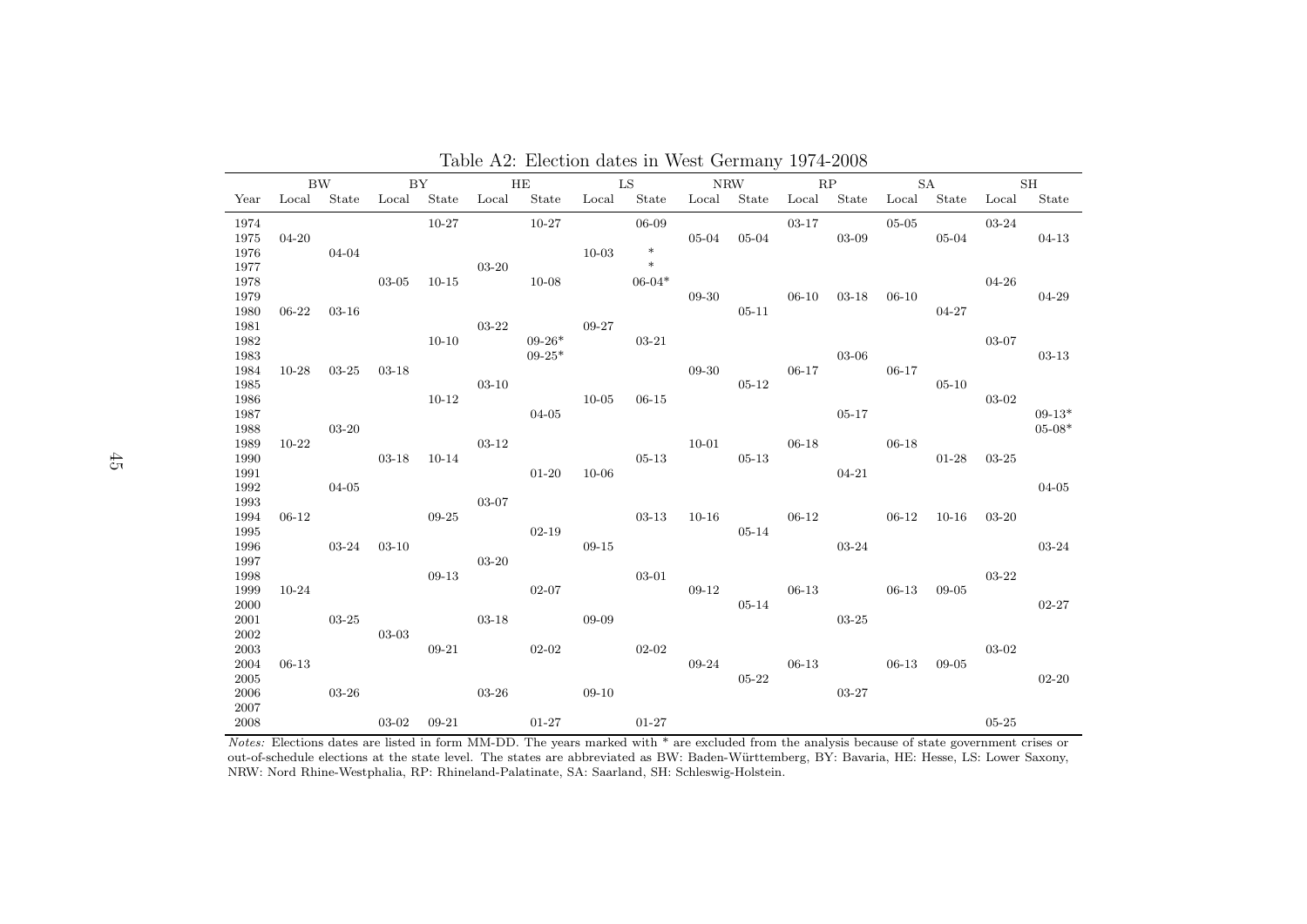Table A3: Robustness: Partisanship alignment with alternative election year indicators (SUR w. mun./year FE)

|                                                               | (1)                              | (2)                              | (3)                             | (4)                             | (5)                              | (6)                             |
|---------------------------------------------------------------|----------------------------------|----------------------------------|---------------------------------|---------------------------------|----------------------------------|---------------------------------|
| Dependent variable                                            | Local                            |                                  | Current account                 | Building                        | Admin.                           | Invest.                         |
|                                                               | tax rates                        | Expend.                          | Revenues                        | investment                      | grants                           | grants                          |
| Local post-election year (alt.)                               | $-0.064**$<br>(0.011)<br>[0.000] | $-0.057**$<br>(0.015)<br>[0.001] | $-0.055*$<br>(0.018)<br>[0.011] | $-0.019$<br>(0.026)<br>[1.000]  | $-0.015$<br>(0.016)<br>[1.000]   | $0.122**$<br>(0.030)<br>[0.000] |
| Local pre-election year (alt.)                                | $0.057**$<br>(0.012)<br>[0.000]  | 0.005<br>(0.017)<br>[1.000]      | $-0.055*$<br>(0.021)<br>[0.047] | 0.035<br>(0.032)<br>[1.000]     | $-0.050*$<br>(0.018)<br>[0.039]  | 0.061<br>(0.033)<br>[0.380]     |
| State post-election year (alt.)                               | $-0.006$<br>(0.011)<br>[1.000]   | $0.044*$<br>(0.014)<br>[0.013]   | 0.001<br>(0.017)<br>[1.000]     | 0.036<br>(0.026)<br>[0.987]     | $-0.062**$<br>(0.016)<br>[0.001] | $0.077*$<br>(0.026)<br>[0.016]  |
| State pre-election year (alt.)                                | $-0.037**$<br>(0.011)<br>[0.007] | 0.029<br>(0.016)<br>[0.422]      | 0.016<br>(0.015)<br>$[1.000]$   | $-0.010$<br>(0.025)<br>[1.000]  | $-0.008$<br>(0.014)<br>[1.000]   | 0.008<br>(0.028)<br>[1.000]     |
| Partisan alignment ×<br>local post-election year (alt.)       | $-0.069**$<br>(0.014)<br>[0.000] | $-0.005$<br>(0.020)<br>[1.000]   | 0.019<br>(0.021)<br>[1.000]     | 0.025<br>(0.035)<br>[1.000]     | 0.025<br>(0.022)<br>[1.000]      | $-0.087$<br>(0.044)<br>[0.273]  |
| Partisan alignment $\times$<br>local pre-election year (alt.) | $-0.133**$<br>(0.015)<br>[0.000] | 0.002<br>(0.020)<br>[1.000]      | 0.016<br>(0.023)<br>[1.000]     | $0.106+$<br>(0.040)<br>[0.053]  | 0.042<br>(0.024)<br>[0.471]      | 0.039<br>(0.039)<br>$[1.000]$   |
| Partisan alignment ×<br>state post-election year (alt.)       | 0.019<br>(0.015)<br>[1.000]      | 0.006<br>(0.018)<br>$[1.000]$    | $-0.020$<br>(0.020)<br>[1.000]  | 0.036<br>(0.033)<br>[1.000]     | $0.067**$<br>(0.020)<br>[0.005]  | $-0.001$<br>(0.034)<br>[1.000]  |
| Partisan alignment ×<br>state pre-election year (alt.)        | $-0.004$<br>(0.014)<br>[1.000]   | 0.018<br>(0.020)<br>[1.000]      | 0.002<br>(0.021)<br>[1.000]     | 0.049<br>(0.035)<br>[0.919]     | 0.043<br>(0.021)<br>[0.255]      | 0.048<br>(0.037)<br>$[1.000]$   |
| Partisan alignment<br>state-local gov.                        | 0.013<br>(0.022)<br>[1.000]      | $-0.039$<br>(0.020)<br>[0.323]   | $-0.019$<br>(0.020)<br>[1.000]  | $-0.077+$<br>(0.030)<br>[0.063] | $-0.075**$<br>(0.022)<br>[0.005] | 0.026<br>(0.030)<br>[1.000]     |
| No. observations<br>No. municipalities                        | 15046<br>580                     | 14806<br>578                     | 14816<br>577                    | 14758<br>580                    | 14628<br>580                     | 14746<br>579                    |

Notes: The models rely on standardized dependent variables, originally measured in constant Euro per capita, except for the tax rate which is the standardized first principal component of three local tax multipliers. All models control for local population and an indicator for directly elected mayors. The alternative pre-election/postelection year indicators measure the share of the current year that coincided with the 12 months before/after local or state elections. The partisanship alignment variable takes 1 if in the previous year the party with the most seats in the local council was also part of the state government. The six equations are jointly estimated in a seemingly unrelated regression (SUR) framework, controlling for municipality and year fixed effects. Standard errors clustered at the municipality level are presented in parentheses. Bonferroni-adjusted p-values (adjusted for multiple variable testing) are reported in square brackets.  $+/*$  denote significance at the  $10/5/1\%$  level, adjusted for multiple variable testing.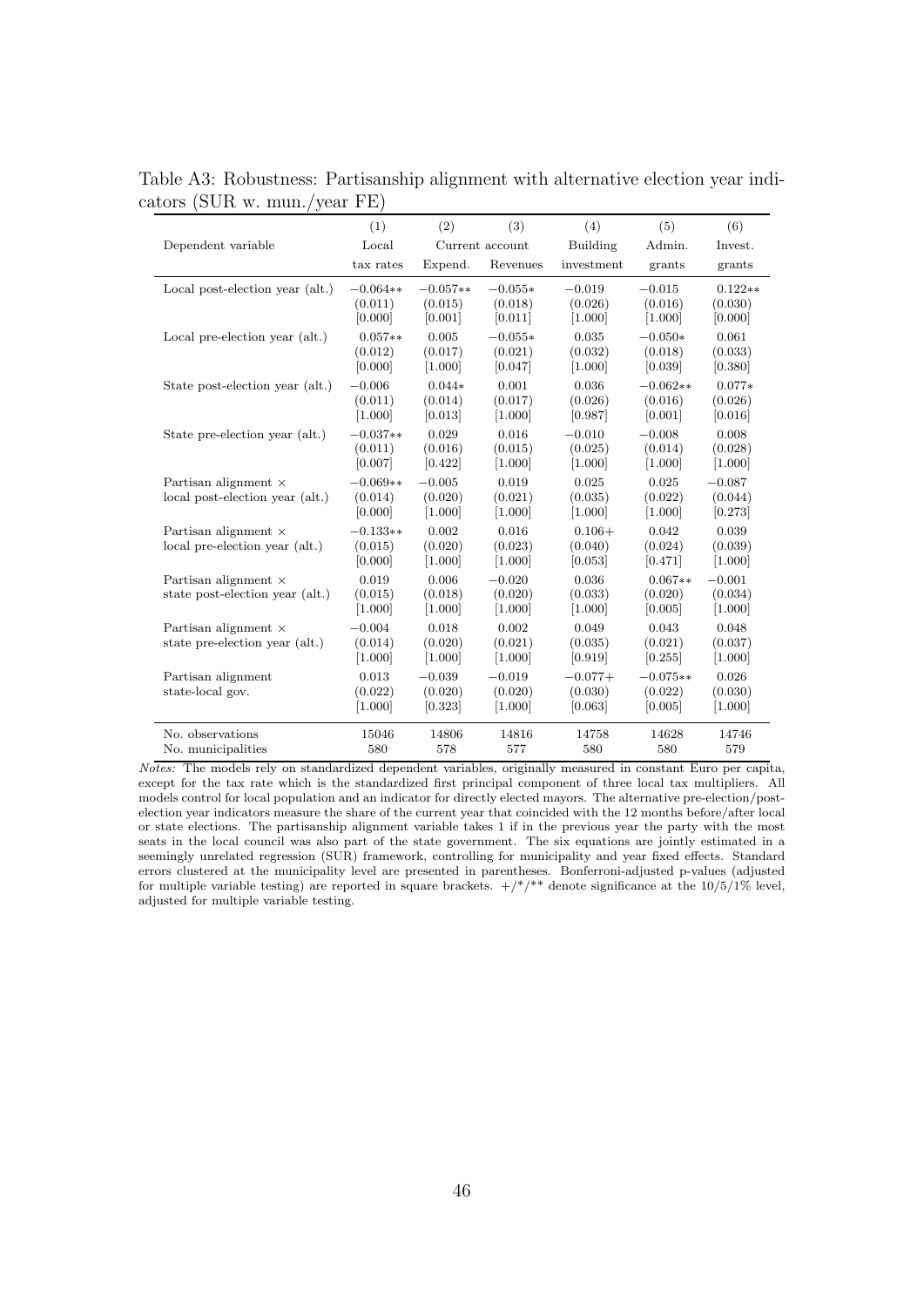|                                                                    | (1)                              | (2)                              | (3)                              | (4)                              | (5)                              | (6)                            |
|--------------------------------------------------------------------|----------------------------------|----------------------------------|----------------------------------|----------------------------------|----------------------------------|--------------------------------|
| Dependent variable                                                 | Local                            |                                  | Current account                  | Building                         | Admin.                           | Invest.                        |
|                                                                    | tax rates                        | Expend.                          | Revenues                         | investment                       | grants                           | grants                         |
| Local post-election year (alt.)                                    | $-0.085**$<br>(0.013)<br>[0.000] | $-0.085**$<br>(0.017)<br>[0.000] | $-0.036$<br>(0.019)<br>[0.403]   | $-0.001$<br>(0.030)<br>$[1.000]$ | 0.013<br>(0.017)<br>[1.000]      | 0.042<br>(0.033)<br>[1.000]    |
| Local pre-election year (alt.)                                     | $-0.024$<br>(0.012)<br>[0.294]   | 0.010<br>(0.017)<br>[1.000]      | $-0.093**$<br>(0.021)<br>[0.000] | $0.132**$<br>(0.031)<br>[0.000]  | $-0.061**$<br>(0.019)<br>[0.007] | $0.106*$<br>(0.038)<br>[0.031] |
| State post-election year (alt.)                                    | $-0.025$<br>(0.013)<br>[0.340]   | $0.044*$<br>(0.017)<br>[0.050]   | $-0.003$<br>(0.017)<br>[1.000]   | 0.068<br>(0.029)<br>[0.108]      | $-0.017$<br>(0.018)<br>[1.000]   | 0.069<br>(0.029)<br>[0.105]    |
| State pre-election year (alt.)                                     | $-0.020$<br>(0.010)<br>[0.227]   | $0.053**$<br>(0.015)<br>[0.003]  | 0.026<br>(0.017)<br>[0.782]      | $-0.029$<br>(0.026)<br>[1.000]   | $-0.001$<br>(0.016)<br>[1.000]   | 0.034<br>(0.030)<br>[1.000]    |
| MOV in state elections $\times$<br>local post-election year (alt.) | 0.109<br>(0.076)<br>[0.897]      | $0.340**$<br>(0.093)<br>[0.001]  | 0.074<br>(0.098)<br>[1.000]      | 0.081<br>(0.171)<br>[1.000]      | $-0.064$<br>(0.091)<br>[1.000]   | 0.266<br>(0.224)<br>[1.000]    |
| MOV in state elections $\times$<br>local pre-election year (alt.)  | 0.095<br>(0.058)<br>[0.626]      | 0.032<br>(0.075)<br>[1.000]      | $0.326**$<br>(0.092)<br>[0.002]  | $-0.108$<br>(0.149)<br>[1.000]   | 0.193<br>(0.090)<br>[0.186]      | 0.135<br>(0.215)<br>$[1.000]$  |
| MOV in state elections $\times$<br>state post-election year (alt.) | 0.025<br>(0.079)<br>$[1.000]$    | $-0.031$<br>(0.092)<br>[1.000]   | $-0.154$<br>(0.082)<br>[0.358]   | 0.017<br>(0.158)<br> 1.000       | $-0.056$<br>(0.099)<br> 1.000    | 0.301<br>(0.167)<br>[0.424]    |
| MOV in state elections $\times$<br>state pre-election year (alt.)  | 0.002<br>(0.054)<br>[1.000]      | $-0.054$<br>(0.078)<br>[1.000]   | $-0.016$<br>(0.103)<br>[1.000]   | 0.181<br>(0.151)<br>[1.000]      | 0.118<br>(0.085)<br>[0.993]      | $-0.151$<br>(0.168)<br>[1.000] |
| Margin of victory in past<br>state elections                       | $-0.158$<br>(0.121)<br>[1.000]   | $-0.009$<br>(0.115)<br>[1.000]   | 0.179<br>(0.110)<br>[0.625]      | 0.137<br>(0.161)<br>[1.000]      | 0.203<br>(0.129)<br>[0.696]      | $0.509*$<br>(0.171)<br>[0.017] |
| No. observations<br>No. municipalities                             | 13260<br>548                     | 13268<br>547                     | 13227<br>549                     | 13472<br>551                     | 13165<br>551                     | 13198<br>548                   |

Table A4: Electoral competition and cycles with alternative election years indicators (SUR w. mun./year FE)

Notes: The models rely on standardized dependent variables, originally measured in constant Euro per capita, except for the tax rate which is the standardized first principal component of three local tax multipliers. All models control for local population and an indicator for directly elected mayors. The alternative pre-election/postelection year indicators measure the share of the current year that coincided with the 12 months before/after local or state elections. The margin of victory (MOV) in past state elections measures the difference between the local vote shares for the two largest parties in the last state elections. The six equations are jointly estimated in a seemingly unrelated regression (SUR) framework, controlling for municipality and year fixed effects. Standard errors clustered at the municipality level are presented in parentheses. Bonferroni-adjusted p-values (adjusted for multiple variable testing) are reported in square brackets.  $+/***$  denote significance at the  $10/5/1\%$  level, adjusted for multiple variable testing.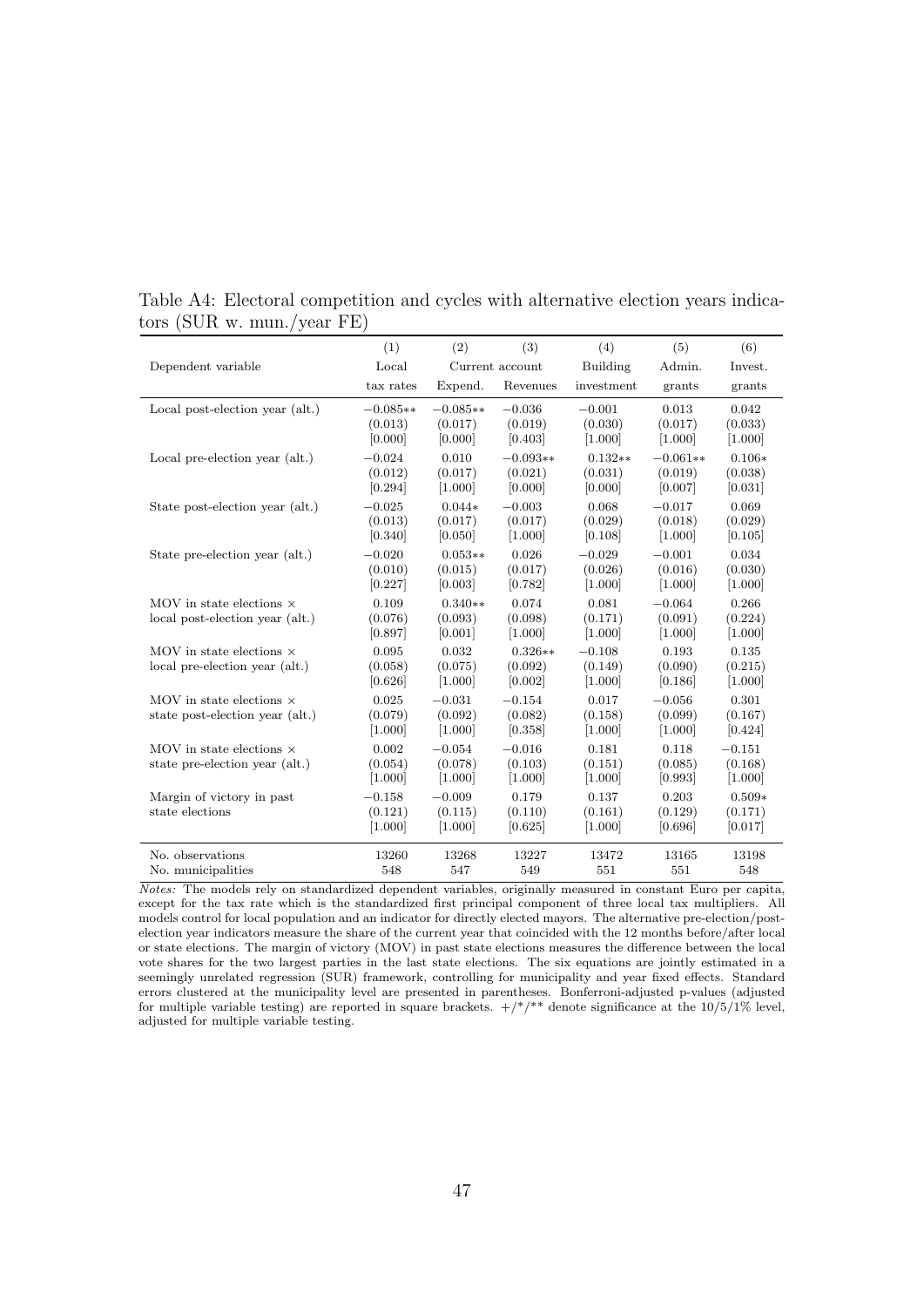Table A5: Robustness: Partisanship alignment and cycles with state controls (SUR w. mun./year FE)

|                              | (1)        | (2)        | (3)             | (4)        | (5)        | (6)        |
|------------------------------|------------|------------|-----------------|------------|------------|------------|
| Dependent variable           | Local      |            | Current account | Building   | Admin.     | Invest.    |
|                              | tax rates  | Expend.    | Revenues        | investment | grants     | grants     |
|                              |            |            |                 |            |            |            |
| Local post-election year     | 0.010      | $-0.042**$ | $-0.065**$      | $-0.002$   | $-0.029$   | $0.105**$  |
|                              | (0.009)    | (0.013)    | (0.015)         | (0.021)    | (0.013)    | (0.024)    |
|                              | [1.000]    | [0.010]    | [0.000]         | [1.000]    | [0.173]    | [0.000]    |
| Local election year          | 0.010      | $-0.040*$  | $-0.079**$      | 0.015      | $-0.041*$  | $0.088**$  |
|                              | (0.010)    | (0.014)    | (0.015)         | (0.026)    | (0.014)    | (0.026)    |
|                              | [1.000]    | [0.035]    | [0.000]         | [1.000]    | [0.026]    | [0.005]    |
| Local pre-election year      | $0.092**$  | 0.019      | $-0.039*$       | 0.007      | $-0.053**$ | 0.057      |
|                              | (0.009)    | (0.012)    | (0.014)         | (0.022)    | (0.013)    | (0.025)    |
|                              | 0.000      | [0.640]    | [0.031]         | [1.000]    | [0.000]    | [0.117]    |
| State post-election year     | $-0.024*$  | $-0.004$   | $-0.015$        | 0.036      | $-0.026$   | $-0.007$   |
|                              | (0.008)    | (0.011)    | (0.014)         | (0.022)    | (0.014)    | (0.024)    |
|                              | [0.018]    | [1.000]    | $[1.000]$       | [0.610]    | [0.386]    | [1.000]    |
| State election year          | $-0.036**$ | $0.048**$  | 0.020           | 0.018      | $-0.048*$  | $0.064+$   |
|                              | (0.010)    | (0.014)    | (0.016)         | (0.026)    | (0.015)    | (0.025)    |
|                              | [0.004]    | [0.004]    | $[1.000]$       | [1.000]    | [0.011]    | [0.075]    |
| State pre-election year      | $-0.034**$ | 0.027      | $0.036*$        | $-0.002$   | 0.009      | $-0.033$   |
|                              | (0.009)    | (0.014)    | (0.013)         | (0.021)    | (0.014)    | (0.025)    |
|                              | [0.001]    | [0.304]    | [0.034]         | [1.000]    | [1.000]    | [1.000]    |
| Partisan alignment $\times$  | $-0.071**$ | $-0.003$   | 0.033           | $-0.021$   | 0.026      | $-0.096*$  |
| local post-election year     | (0.012)    | (0.016)    | (0.018)         | (0.028)    | (0.017)    | (0.033)    |
|                              | [0.000]    | [1.000]    | [0.375]         | $[1.000]$  | [0.755]    | [0.024]    |
| Partisan alignment $\times$  | $-0.110**$ | 0.031      | 0.037           | 0.066      | 0.043      | $-0.002$   |
| local election year          | (0.013)    | (0.018)    | (0.018)         | (0.034)    | (0.019)    | (0.035)    |
|                              | [0.000]    | [0.439]    | [0.256]         | [0.330]    | [0.159]    | [1.000]    |
| Partisan alignment $\times$  | $-0.087**$ | $-0.011$   | 0.003           | $0.090**$  | 0.037      | 0.004      |
| local pre-election year      | (0.010)    | (0.014)    | (0.016)         | (0.026)    | (0.017)    | (0.030)    |
|                              | [0.000]    | [1.000]    | $[1.000]$       | [0.004]    | [0.183]    | [1.000]    |
| Partisan alignment $\times$  | 0.008      | 0.012      | 0.000           | 0.017      | 0.019      | 0.026      |
| state post-election year     | (0.010)    | (0.013)    | (0.016)         | (0.025)    | (0.017)    | (0.029)    |
|                              | 1.000      | $[1.000]$  | $[1.000]$       | $[1.000]$  | [1.000]    | $[1.000]$  |
| Partisan alignment $\times$  | 0.020      | 0.004      | $-0.026$        | $0.078+$   | $0.069**$  | 0.019      |
| state election year          | (0.014)    | (0.018)    | (0.019)         | (0.031)    | (0.020)    | (0.033)    |
|                              | [0.893]    | [1.000]    | [1.000]         | [0.074]    | [0.002]    | [1.000]    |
| Partisan alignment $\times$  | $0.035*$   | $-0.001$   | $-0.004$        | 0.048      | 0.029      | 0.056      |
| state pre-election year      | (0.012)    | (0.018)    | (0.018)         | (0.028)    | (0.019)    | (0.034)    |
|                              | [0.022]    | $[1.000]$  | $[1.000]$       | 0.546      | [0.826]    | [0.573]    |
| Partisan alignment           | $-0.001$   | $-0.046$   | $-0.029$        | $-0.071$   | $-0.089**$ | 0.041      |
| state-local gov.             | (0.019)    | (0.021)    | (0.021)         | (0.033)    | (0.023)    | (0.033)    |
|                              | [1.000]    | [0.177]    | [1.000]         | [0.175]    | [0.001]    | [1.000]    |
| Lagged state unemployment    | $0.252**$  | $0.071**$  | $0.035**$       | $-0.121**$ | 0.010      | $-0.101**$ |
| rate                         | (0.010)    | (0.009)    | (0.009)         | (0.015)    | (0.010)    | (0.016)    |
|                              | [0.000]    | [0.000]    | [0.000]         | [0.000]    | [1.000]    | [0.000]    |
| Lagged state GDP pc.         | $-0.078**$ | $-0.027*$  | $0.036**$       | $-0.035*$  | $0.054**$  | $-0.040*$  |
|                              | (0.012)    | (0.009)    | (0.009)         | (0.013)    | (0.010)    | (0.013)    |
|                              | [0.000]    | [0.011]    | [0.000]         | [0.030]    | [0.000]    | [0.014]    |
| Lagged state GDP growth rate | $0.029**$  | 0.013      | $0.026**$       | $0.045**$  | 0.011      | $0.032**$  |
|                              | (0.004)    | (0.006)    | (0.007)         | (0.008)    | (0.006)    | (0.008)    |
|                              | [0.000]    | [0.116]    | [0.001]         | [0.000]    | [0.366]    | [0.001]    |
| No. observations             | 15046      | 14806      | 14816           | 14758      | 14628      | 14746      |
| No. municipalities           | 580        | 578        | 577             | 580        | 580        | 579        |

Notes: The models rely on standardized dependent variables, originally measured in constant Euro per capita, except for the tax rate which is the standardized first principal component of three local tax multipliers. All models control for local population and an indicator for directly elected mayors. The six equations are jointly estimated in a seemingly unrelated regression (SUR) framework, controlling for municipality and year fixed effects. Standard errors clustered at the municipality level are presented in parentheses. Bonferroni-adjusted p-values (adjusted for multiple variable testing) are reported in square brackets.  $+/*$  denote significance at the  $10/5/1\%$  level, adjusted for multiple variable testing.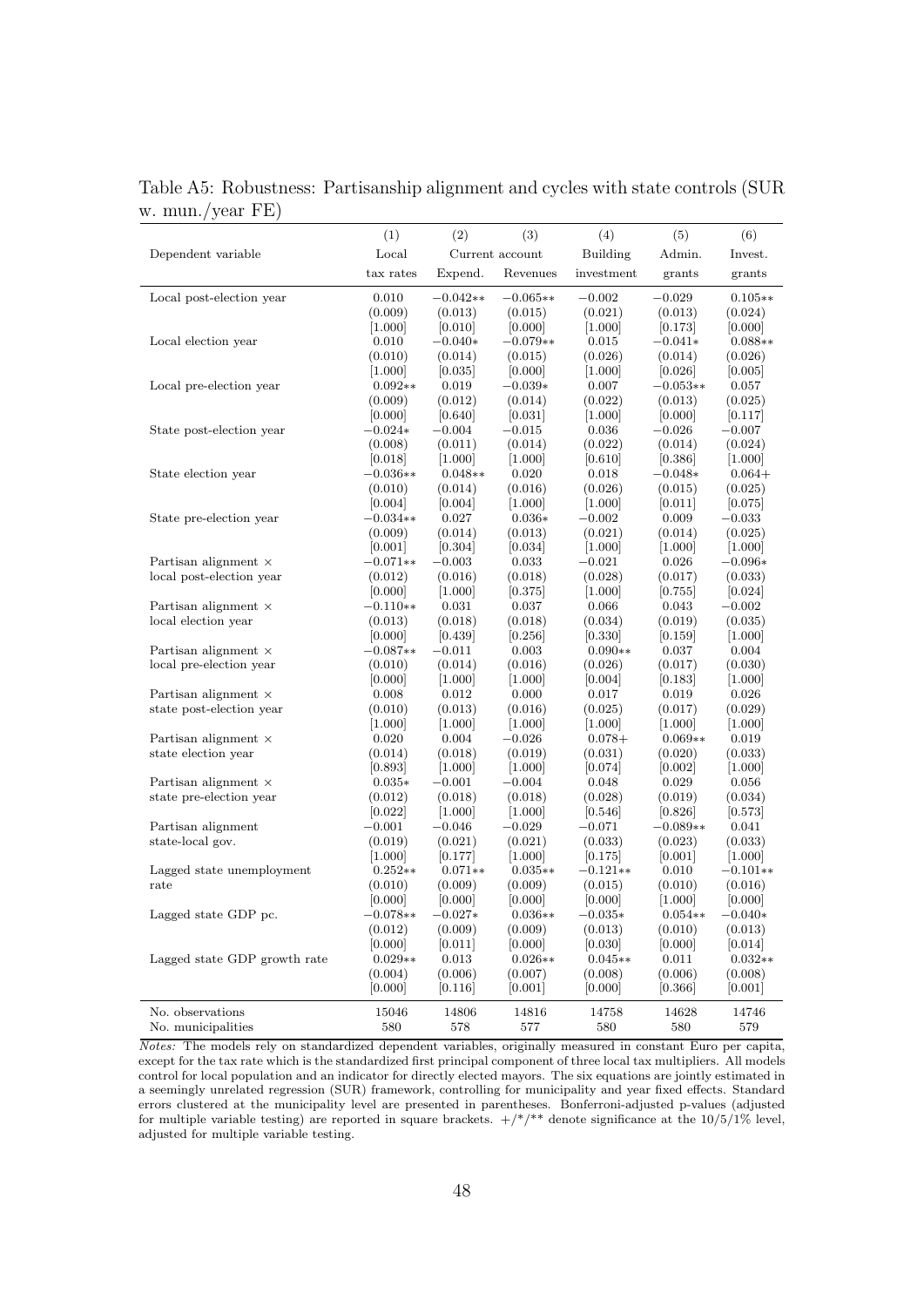Table A6: Robustness: Electoral competition and cycles w. state controls (SUR w. mun./year FE)

|                                 | (1)                  | (2)                 | (3)                   | (4)                  | (5)                 | (6)              |
|---------------------------------|----------------------|---------------------|-----------------------|----------------------|---------------------|------------------|
| Dependent variable              | Local                |                     | Current account       | Building             | Admin.              | Invest.          |
|                                 | tax rates            | Expend.             | Revenues              | investment           | grants              | grants           |
|                                 |                      |                     |                       |                      |                     |                  |
| Local post-election year        | $-0.031*$            | $-0.088**$          | $-0.057**$            | $-0.016$             | $-0.013$            | 0.035            |
|                                 | (0.010)              | (0.014)             | (0.016)               | (0.024)              | (0.015)             | (0.029)          |
|                                 | [0.017]              | [0.000]<br>$-0.032$ | [0.001]<br>$-0.075**$ | [1.000]<br>$0.072*$  | [1.000]<br>$-0.022$ | [1.000]<br>0.061 |
| Local election year             | $-0.060**$           |                     |                       |                      |                     |                  |
|                                 | (0.010)              | (0.014)<br>[0.129]  | (0.016)<br>[0.000]    | (0.026)              | (0.014)             | (0.029)          |
|                                 | [0.000]<br>$0.040**$ | $-0.001$            | $-0.054**$            | [0.030]<br>$0.077**$ | [0.790]             | [0.213]          |
| Local pre-election year         |                      |                     |                       |                      | $-0.062**$          | $0.094*$         |
|                                 | (0.011)              | (0.014)             | (0.016)               | (0.023)              | (0.016)             | (0.030)          |
|                                 | [0.001]              | [1.000]             | [0.007]               | [0.005]              | [0.000]             | [0.012]          |
| State post-election year        | $-0.038**$           | 0.027               | $-0.017$              | $0.056+$             | 0.005               | $-0.026$         |
|                                 | (0.010)              | (0.013)             | (0.015)               | (0.023)              | (0.015)             | (0.024)          |
|                                 | [0.001]              | [0.282]             | [1.000]               | [0.084]              | [1.000]             | [1.000]          |
| State election year             | $-0.039**$           | $0.058**$           | 0.008                 | 0.056                | $-0.022$            | $0.071+$         |
|                                 | (0.012)              | (0.014)             | (0.016)               | (0.026)              | (0.017)             | (0.028)          |
|                                 | [0.005]              | [0.000]             | $\left[1.000\right]$  | [0.198]              | [1.000]             | [0.066]          |
| State pre-election year         | $-0.012$             | $0.062**$           | $0.037+$              | 0.015                | 0.015               | 0.017            |
|                                 | (0.008)              | (0.013)             | (0.014)               | (0.022)              | (0.015)             | (0.029)          |
|                                 | [0.834]              | [0.000]             | [0.053]               | [1.000]              | [1.000]             | [1.000]          |
| MOV in state elections $\times$ | $-0.070$             | $0.225*$            | 0.066                 | 0.154                | 0.022               | 0.146            |
| local post-election year        | (0.058)              | (0.077)             | (0.080)               | (0.139)              | (0.083)             | (0.177)          |
|                                 | [1.000]              | [0.021]             | [1.000]               | [1.000]              | [1.000]             | [1.000]          |
| MOV in state elections $\times$ | 0.073                | $0.197*$            | 0.166                 | $-0.053$             | 0.079               | 0.267            |
| local election year             | (0.055)              | (0.072)             | (0.079)               | (0.139)              | (0.077)             | (0.181)          |
|                                 | $[1.000]$            | [0.039]             | [0.224]               | [1.000]              | [1.000]             | [0.844]          |
| MOV in state elections $\times$ | $0.141*$             | 0.097               | 0.144                 | $-0.000$             | 0.102               | 0.041            |
| local pre-election year         | (0.050)<br>[0.027]   | (0.062)<br>[0.711]  | (0.070)<br>[0.241]    | (0.104)<br>[1.000]   | (0.071)<br>[0.909]  | (0.165)          |
| MOV in state elections $\times$ | 0.098                | $-0.071$            | $-0.029$              | $-0.080$             | $-0.142$            | [1.000]<br>0.188 |
|                                 |                      |                     |                       |                      |                     |                  |
| state post-election year        | (0.063)              | (0.064)             | (0.067)               | (0.110)              | (0.071)             | (0.119)          |
| MOV in state elections $\times$ | [0.740]<br>$0.213**$ | [1.000]<br>$-0.004$ | [1.000]<br>$-0.029$   | [1.000]<br>0.049     | [0.265]<br>0.063    | [0.696]<br>0.163 |
| state election year             | (0.067)              | (0.077)             | (0.076)               | (0.134)              | (0.088)             | (0.157)          |
|                                 | [0.009]              | [1.000]             | [1.000]               | [1.000]              | [1.000]             | [1.000]          |
| MOV in state elections $\times$ | 0.067                | $-0.169*$           | 0.011                 | 0.005                | 0.016               | $-0.171$         |
| state pre-election year         | (0.041)              | (0.060)             | (0.069)               | (0.121)              | (0.072)             | (0.168)          |
|                                 | [0.643]              | [0.031]             | $[1.000]$             | [1.000]              | [1.000]             | [1.000]          |
| Margin of victory in past       | $-0.106$             | 0.062               | 0.123                 | 0.349                | 0.133               | $0.676**$        |
| state elections                 | (0.109)              | (0.113)             | (0.113)               | (0.163)              | (0.132)             | (0.180)          |
|                                 | [1.000]              | [1.000]             | [1.000]               | [0.191]              | [1.000]             | [0.001]          |
| Lagged state unemployment       | $0.249**$            | $0.079**$           | $0.037**$             | $-0.153**$           | $-0.004$            | $-0.099**$       |
| rate                            | (0.010)              | (0.011)             | (0.011)               | (0.015)              | (0.011)             | (0.017)          |
|                                 | [0.000]              | [0.000]             | [0.008]               | [0.000]              | [1.000]             | [0.000]          |
| Lagged state GDP pc.            | $-0.050**$           | $-0.031**$          | 0.021                 | $-0.055**$           | $0.039**$           | $-0.065**$       |
|                                 | (0.010)              | (0.009)             | (0.009)               | (0.011)              | (0.009)             | (0.012)          |
|                                 | [0.000]              | [0.003]             | [0.119]               | [0.000]              | [0.000]             | [0.000]          |
| Lagged state GDP growth rate    | $0.038**$            | 0.011               | $0.026**$             | $0.039**$            | 0.000               | $0.035**$        |
|                                 | (0.004)              | (0.006)             | (0.007)               | (0.009)              | (0.005)             | (0.009)          |
|                                 | [0.000]              | [0.402]             | [0.002]               | [0.000]              | [1.000]             | [0.000]          |
|                                 |                      |                     |                       |                      |                     |                  |
| No. observations                | 13472                | 13260               | 13268                 | 13227                | 13165               | 13198            |
| No. municipalities              | 551                  | 548                 | 547                   | 549                  | 551                 | 548              |

Notes: The models rely on standardized dependent variables, originally measured in constant Euro per capita, except for the tax rate which is the standardized first principal component of three local tax multipliers. All models control for local population and an indicator for directly elected mayors. The six equations are jointly estimated in a seemingly unrelated regression (SUR) framework, controlling for municipality and year fixed effects. Standard errors clustered at the municipality level are presented in parentheses. Bonferroni-adjusted p-values (adjusted for multiple variable testing) are reported in square brackets.  $+/*$  denote significance at the  $10/5/1\%$  level, adjusted for multiple variable testing.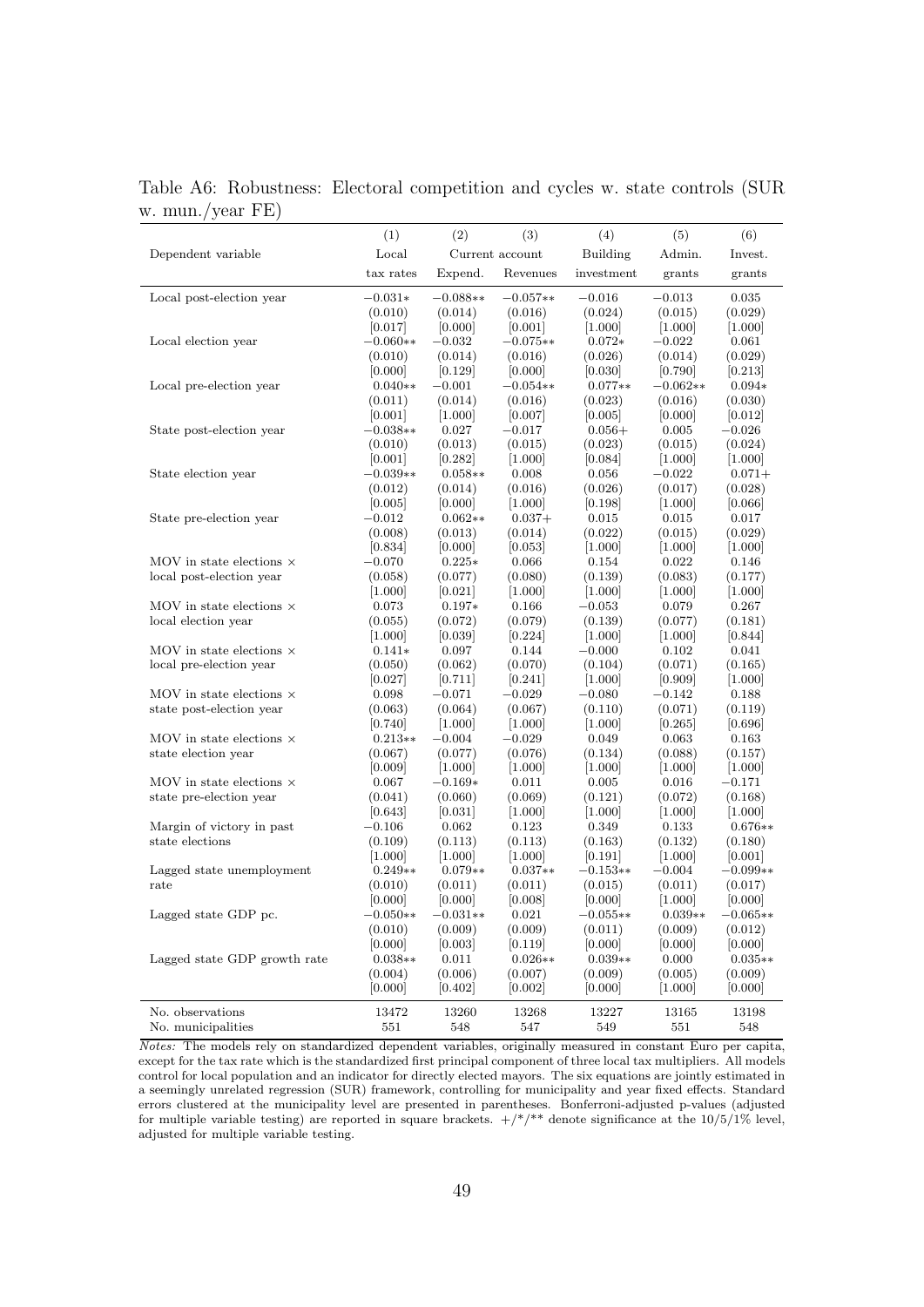|                             | (1)        | (2)                  | (3)                  | (4)                  | (5)                  | (6)                 |
|-----------------------------|------------|----------------------|----------------------|----------------------|----------------------|---------------------|
| Dependent variable          | Local      |                      | Current account      | Building             | Admin.               | Invest.             |
|                             | tax rates  | Expend.              | Revenues             | investment           | grants               | grants              |
| Local post-election year    | $-0.015$   | 0.031                | 0.019                | $-0.021$             | $-0.070**$           | $0.187**$           |
|                             | (0.013)    | (0.030)              | (0.033)              | (0.022)              | (0.027)              | (0.044)             |
| Local election year         | $-0.064**$ | $-0.015$             | $-0.079*$            | $0.042 +$            | $-0.108**$           | $0.283**$           |
|                             | (0.014)    | (0.028)              | (0.033)              | (0.025)              | (0.029)              | (0.049)             |
| Local pre-election year     | $0.024+$   | $-0.003$             | $-0.111**$           | 0.014                | $-0.150**$           | $0.110**$           |
|                             | (0.013)    | (0.023)              | (0.026)              | (0.021)              | (0.025)              | (0.040)             |
| State post-election year    | $-0.069**$ | $-0.005$             | $-0.042$             | 0.031                | $-0.095**$           | 0.017               |
|                             | (0.012)    | (0.022)              | (0.029)              | (0.024)              | (0.026)              | (0.044)             |
| State election year         | $-0.051**$ | $-0.033$             | $-0.058$             | $0.045+$             | $-0.131**$           | $0.114*$            |
|                             | (0.014)    | (0.030)              | (0.036)              | (0.024)              | (0.026)              | (0.048)             |
| State pre-election year     | $-0.029*$  | 0.036                | $-0.019$             | 0.014                | $-0.048+$            | $-0.041$            |
|                             | (0.014)    | (0.031)              | (0.032)              | (0.022)              | (0.027)              | (0.049)             |
| Partisan alignment $\times$ | $0.044*$   | $-0.099*$            | $-0.051$             | $-0.038$             | $0.118**$            | $-0.251**$          |
| local post-election year    | (0.018)    | (0.047)              | (0.049)              | (0.030)              | (0.043)              | (0.071)             |
| Partisan alignment $\times$ | 0.019      | $-0.019$             | 0.081                | $-0.029$             | $0.140**$            | $-0.321**$          |
| local election year         | (0.020)    | (0.042)              | (0.052)              | (0.031)              | (0.044)              | (0.078)             |
| Partisan alignment $\times$ | $-0.050**$ | $-0.012$             | $0.093*$             | 0.027                | $0.175**$            | $-0.068$            |
| local pre-election year     | (0.018)    | (0.032)              | (0.040)              | (0.027)              | (0.037)              | (0.061)             |
| Partisan alignment $\times$ | $0.078**$  | $-0.020$             | 0.031                | $-0.006$             | $0.125**$            | $-0.045$            |
| state post-election year    | (0.018)    | (0.035)              | (0.044)              | (0.030)              | (0.039)              | (0.066)             |
| Partisan alignment $\times$ | 0.021      | $0.087*$             | 0.028                | 0.029                | $0.174**$            | $-0.090$            |
| state election year         | (0.021)    | (0.044)              | (0.054)              | (0.031)              | (0.040)              | (0.074)             |
| Partisan alignment $\times$ | 0.018      | $-0.017$             | 0.082                | 0.036                | $0.102*$             | 0.053               |
| state pre-election year     | (0.021)    | (0.046)              | (0.050)              | (0.028)              | (0.043)              | (0.078)             |
| Partisan alignment          | $-0.077**$ | 0.029                | $-0.092*$            | 0.038                | $-0.235**$           | $0.307**$           |
| state-local gov.            | (0.019)    | (0.038)              | (0.041)              | (0.030)              | (0.041)              | (0.066)             |
| Lagged dependent $(t-1)$    | $0.859**$  | $0.595**$            | $0.542**$            | $0.409**$            | $0.402**$            | $0.257**$           |
|                             | (0.011)    | (0.037)              | (0.034)              | (0.037)              | (0.026)              | (0.035)             |
| Lagged dependent $(t-2)$    |            | $0.136**$<br>(0.036) | $0.149**$<br>(0.036) | $-0.067+$<br>(0.038) | $0.195**$<br>(0.028) | $0.086*$<br>(0.035) |
| Lagged dependent $(t-3)$    |            |                      | 0.017<br>(0.029)     | $0.056*$<br>(0.027)  | $0.069**$<br>(0.025) | 0.006<br>(0.026)    |
| Lagged state unemployment   | $0.006*$   | 0.001                | $-0.008$             | $-0.044**$           | 0.005                | $-0.066**$          |
| rate                        | (0.003)    | (0.007)              | (0.008)              | (0.014)              | (0.007)              | (0.017)             |
| Lagged state GDP pc.        | $-0.019**$ | $-0.019*$            | 0.006                | 0.016                | $0.038**$            | $-0.041*$           |
|                             | (0.005)    | (0.009)              | (0.012)              | (0.016)              | (0.009)              | (0.019)             |
| Lagged state GDP            | 0.003      | $-0.001$             | $0.009+$             | $0.030**$            | $-0.009+$            | $0.027**$           |
| growth rate                 | (0.002)    | (0.005)              | (0.005)              | (0.007)              | (0.005)              | (0.008)             |
| No. observations            | 14445      | 13669                | 13269                | 13112                | 12942                | 12891               |
| $AR(1)$ p-value             | 0.000      | 0.000                | 0.000                | 0.000                | 0.000                | 0.000               |
| $AR(2)$ p-value             | 0.159      | 0.249                | 0.412                | 0.517                | 0.460                | 0.388               |
| Hansen Test p-value         | 0.681      | 0.247                | 0.364                | 0.999                | 0.992                | 0.992               |

Table A7: Robustness: Partisanship alignment and cycles with state controls (GMM w. year FE)

Notes: The models rely on standardized dependent variables, originally measured in constant Euro per capita, except for the tax rate which is the standardized first principal component of three local tax multipliers. The six equations are estimated by the General Method of Moments, controlling for year fixed effects. The applied difference GMM estimation procedure relies on two-step estimation without fitting a constant. The variables population, directly elected mayor, lagged state unemployment rate, lagged state GDP and lagged state GDP growth rate are considered as predetermined. All models use lags 4-7 of the dependent variable as instruments (the equation on current expenditures uses lags 4-6). Standard errors clustered at the municipality level are presented in parentheses.  $+$ , \*,\*\* denote significance at the  $10/5/1\%$ .